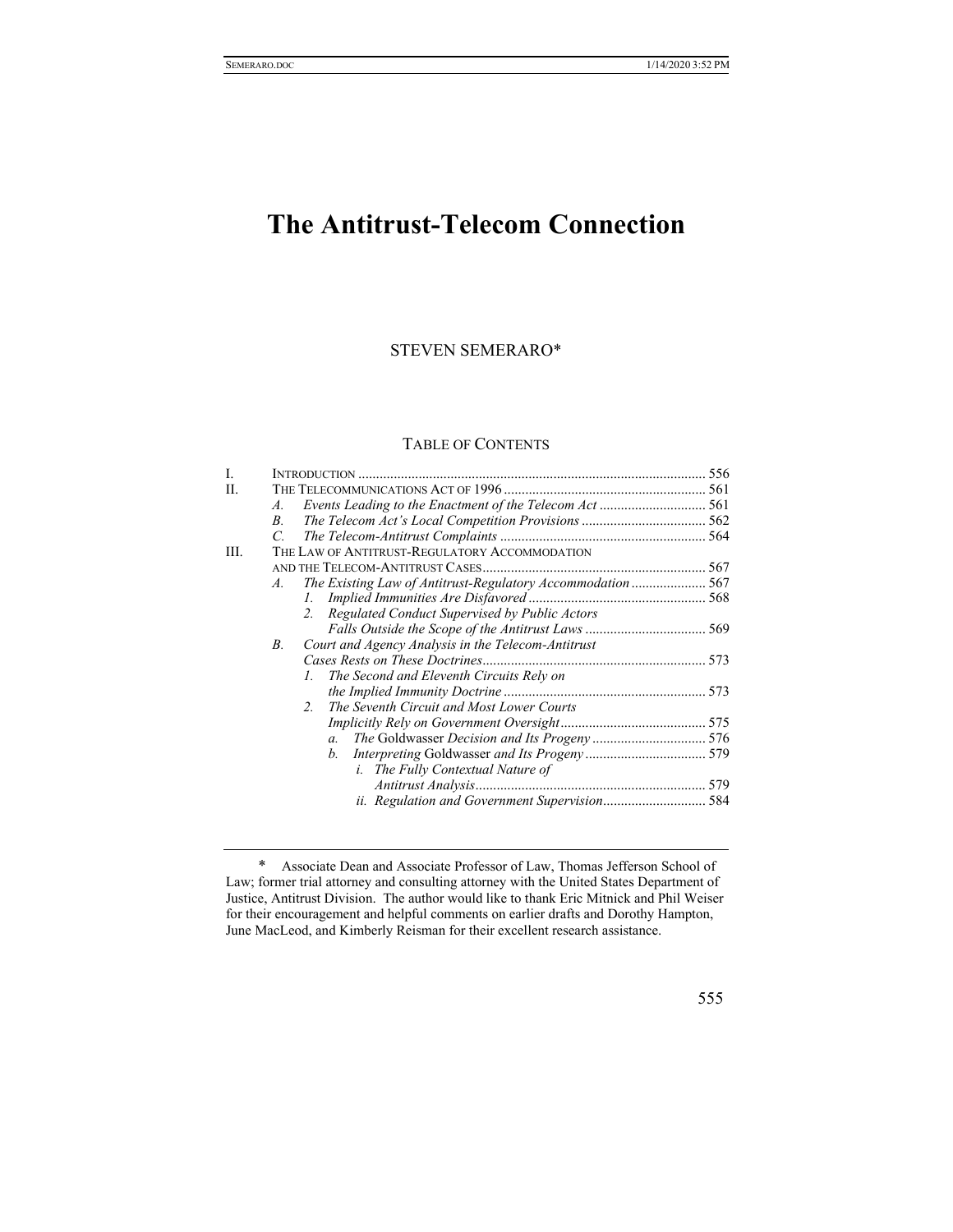| IV. | <b>SIX DEGREES OF CONNECTION BETWEEN COMPETITION-</b>                   |  |  |
|-----|-------------------------------------------------------------------------|--|--|
|     | ENHANCING, INDUSTRY-SPECIFIC REGULATORY STATUTES                        |  |  |
|     |                                                                         |  |  |
|     | A.                                                                      |  |  |
|     | Developing Accommodation Doctrine for Competition-<br>$B$ .             |  |  |
|     |                                                                         |  |  |
|     | Whether Antitrust Enforcement Would Interfere<br>$\mathcal{I}$ .        |  |  |
|     |                                                                         |  |  |
|     | Focusing on How Imposing Antitrust Duties<br>a.                         |  |  |
|     |                                                                         |  |  |
|     | Rejecting Antitrust in Favor of Competition-<br>b.                      |  |  |
|     |                                                                         |  |  |
|     | 2.                                                                      |  |  |
|     | $\overline{a}$ .                                                        |  |  |
|     | Treating Regulatory Violations as Predatory Acts<br>b.                  |  |  |
|     | Where Market Power Is Shown and the Defendant                           |  |  |
|     |                                                                         |  |  |
|     | Identifying Predatory Acts Unless a Procompetitive<br>$\mathcal{C}$ .   |  |  |
|     |                                                                         |  |  |
|     | Acts that Are Predatory Per Se if Market Power<br>d.                    |  |  |
|     |                                                                         |  |  |
|     | e.                                                                      |  |  |
| V.  | <b>SEPARATION BETWEEN THE TELECOM ACT AND THE</b>                       |  |  |
|     |                                                                         |  |  |
|     | Imposing Antitrust Duties Would Not Undermine the<br>$\boldsymbol{A}$ . |  |  |
|     |                                                                         |  |  |
|     | $B_{\cdot}$                                                             |  |  |
|     | Rejecting the Extreme Forms of Antitrust-<br>1.                         |  |  |
|     |                                                                         |  |  |
|     | Choosing Among the Final Three Degrees of<br>$2_{\cdot}$                |  |  |
|     |                                                                         |  |  |
|     | Plaintiffs Must Prove Market Power<br>$a_{\cdot}$                       |  |  |
|     | for ILEC-Specific Duties, But Not for                                   |  |  |
|     |                                                                         |  |  |
|     | Plaintiffs Must Rebut Procompetitive Justifications  605<br>b.          |  |  |
|     | C.                                                                      |  |  |
| VI. |                                                                         |  |  |

# I. INTRODUCTION

Courts have always had a special role in making competition policy. The open-textured language of the Sherman  $Act<sup>1</sup>$  and other antitrust laws has forced courts to fill a policy-making void that Congress has—with rare exception—shown little desire to take back.<sup>2</sup> When Congress has

The central institution in making antitrust law has been the Supreme Court. That is true because the antitrust laws are so open-textured, leave so much to be filled in by the judiciary, that the Court plays in antitrust almost as unconstrained



 <sup>1.</sup> Sherman Antitrust Act, 15 U.S.C. §§ 1–7 (2000).

 <sup>2.</sup> As Robert Bork wrote: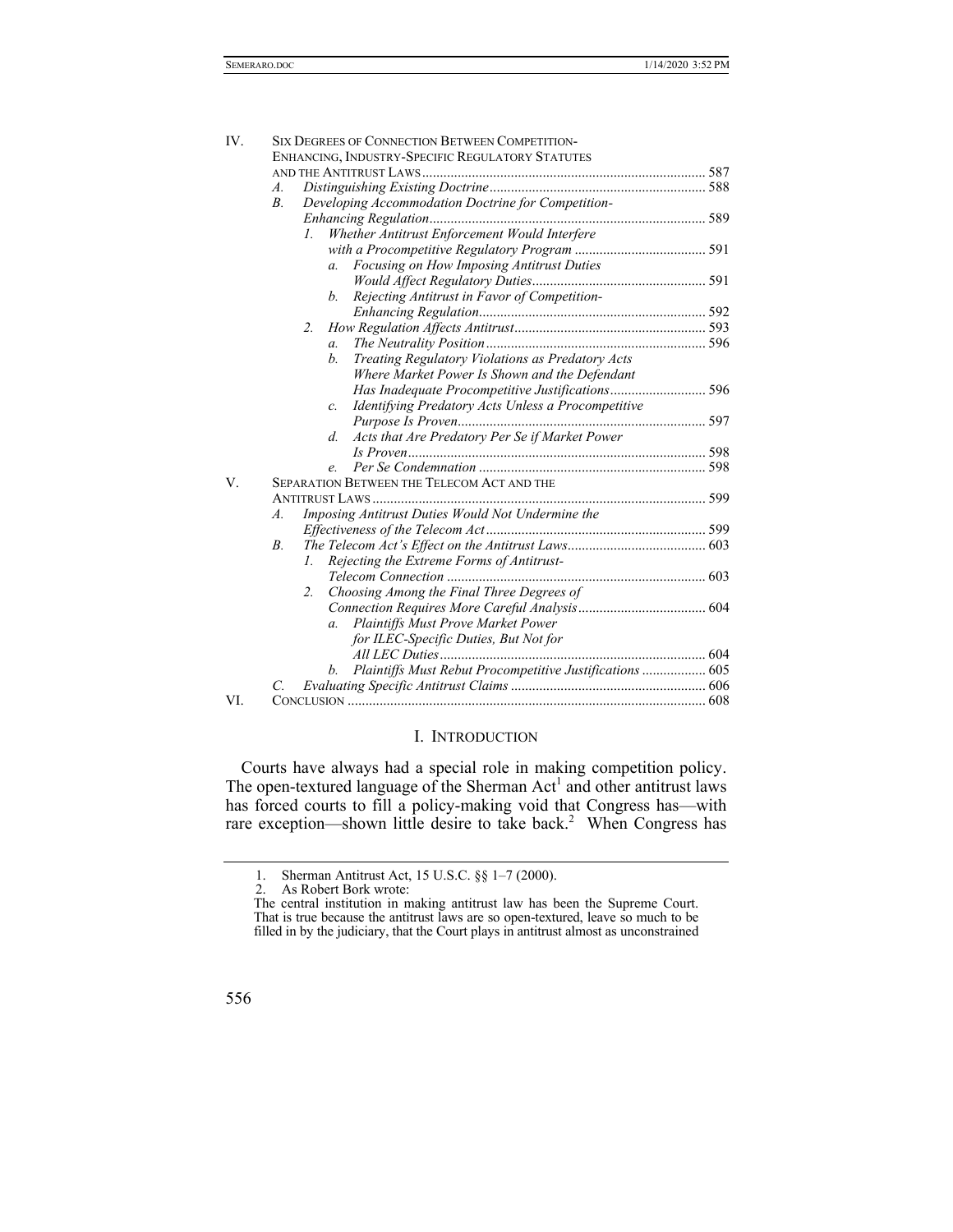enacted regulatory legislation, it has traditionally relied on methods other than marketplace competition to achieve its goals.

The Telecommunications Act of  $1996<sup>3</sup>$  breaks from that historical paradigm. The Act is legislative competition policy-making that stimulates rivalry in local telephone service principally by requiring "incumbent local exchange carriers" (ILECs), the existing local telephone companies, to interconnect with, and provide certain services to "competitive local exchange carriers"  $(CLECs)$ .<sup>4</sup> When market entry emerged more slowly than many had hoped, CLECs and consumers sued the ILECs. The claims alleged that the ILECs failed to fulfill their duties under the Telecom Act by unlawfully maintaining their monopoly power in the local telephone service market in violation of section 2 of the Sherman Act.<sup>5</sup> A CLEC executive described the genesis of one of these

 3. Telecommunications Act of 1996, Pub. L. No. 104-104, 110 Stat. 56 (codified as amended in scattered sections of 15 U.S.C. and 47 U.S.C.). Throughout this Article, the Telecommunications Act of 1996 is also referred to as "the Telecom Act" or "the 1996 Act."

 4. The preamble to the Act states that it was designed "to promote competition and reduce regulation in order to secure lower prices and higher quality services for American telecommunications consumers and encourage the rapid deployment of new telecommunications technologies." *Id.* The House Conference Report explained that the purpose of the Act was "to provide for a pro-competitive, de-regulatory national policy framework designed to accelerate rapidly private sector deployment of advanced telecommunications and information technologies and services . . . by opening all telecommunications markets to competition . . . ." H.R.CONF.REP. NO. 104-458, at 1 (1996).

 5. Covad Communications Co. v. Bell Atl. Corp., 201 F. Supp. 2d 123, 129 (D.D.C. 2002); Nicholas Kulish et al., *Ruling Opens Baby Bells Up to Suits: Court Lets Customers Sue Local Phone Companies for Antitrust Violations*, WALL ST. J., June 21, 2002, at A3 (referring to "dozens of lawsuits Bell competitors have filed against the regional phone companies"); Pulver.Com, *Telecom Antitrust Intelligence Report*, *available at* http://www.pulver.com/antitrustreport/research.html (last visited Nov. 18, 2002) (listing complaints filed and pleadings); Gail Lawyer, *The Last Resort: Competitors* 

a role as it does in constitutional law. . . . [E]ven if courts accept consumer welfare as their sole guideline, they have been granted an exceptionally broad mandate to make law.

ROBERT H. BORK, THE ANTITRUST PARADOX: A POLICY AT WAR WITH ITSELF 409 (1978) (footnote omitted). While the language of the Clayton Act is somewhat clearer than that of the Sherman Act, the court's role is no less ambitious because "Congress has indicated its belief that [certain practices] may—not always, but under circumstances deliberately left undefined—injure competition." *Id*. Courts are thus left with the goal of making the policy choices. *See* IA PHILLIP AREEDA & HERBERT HOVENKAMP, ANTITRUST LAW: AN ANALYSIS OF ANTITRUST PRINCIPLES AND THEIR APPLICATION  $\P$ 240c3 (2d ed. 1997) (recognizing that antitrust cases often turn "on a court's judgment about the degree of social harm that might result from the challenged practice, the social benefits that might be obtained through that practice, and the availability of significantly less restrictive alternatives").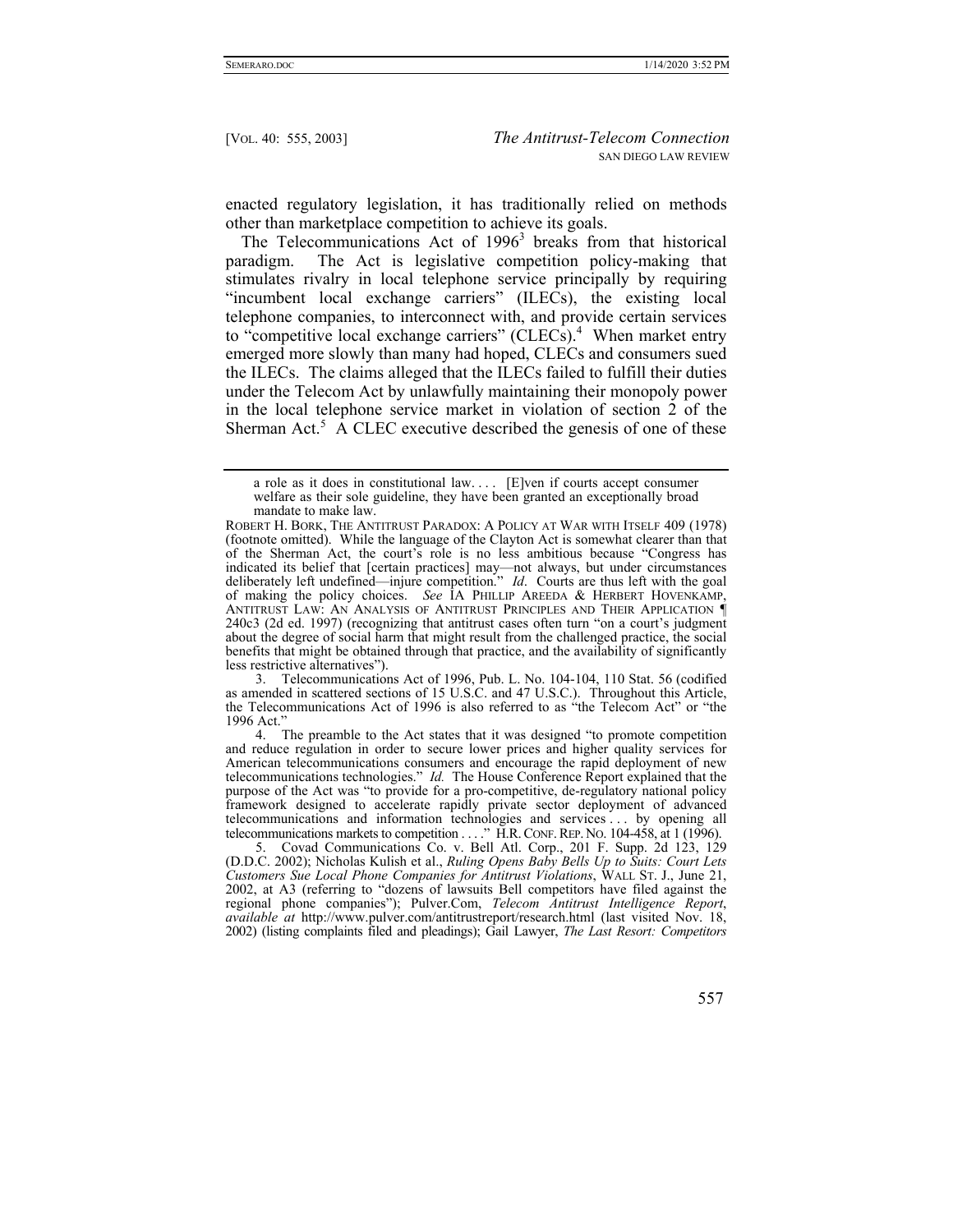cases—though he could have been referring to any of them—by commenting that the ILEC "was trying to put us out of business like they did all the other CLECs . . . . [The conduct of the ILEC] is costing consumers in the states we serve billions of dollars in lost potential savings."6 The judicial response to these cases has been perplexing. Each court claims to be applying the same law; all of the judges write with utter confidence in the correctness of their analysis;<sup>7</sup> and yet the courts reach two diametrically opposite results. The Second and Eleventh Circuits have held that the antitrust laws apply to local telephone companies as if the 1996 Act did not exist.<sup>8</sup> But the Seventh Circuit and several district courts have dismissed identical antitrust claims.<sup>9</sup> The Supreme Court recently granted certiorari to resolve this dispute.<sup>10</sup>

*Turn to Antitrust Actions Amid Mounting Frustration with '96 Act*, XCHANGE MAGAZINE (July 1, 2001), *at* http://www.xchangemag.com/articles/171front.html (identifying recent antitrust cases).

 <sup>6.</sup> Lawyer, *supra* note 5 (quoting Keith Machen, Vice President of Ntegrity, charging Verizon with antitrust violations).

<sup>7.</sup> For example, in Covad's case against BellSouth, Judge Martin recognized that the Federal Communications Commission (FCC) and the Department of Justice (DOJ) had disagreed with the Seventh Circuit's holding that antitrust claims could not be based on conduct relating to duties created by the 1996 Act. Covad Communications Co. v. BellSouth Corp., No. 1:00-CV-3414, slip op. at 25 (N.D. Ga. July 6, 2001) (recognizing that the DOJ and the FCC believed that antitrust claims "should be available for failing to perform duties under the 1996 Act"). But Judge Martin rejected their views quite abruptly, writing that "[i]f Congress... desire[s] to amend the 1996 Act... to specifically include antitrust remedies for failing to perform affirmative duties, then [it] may do so. In the meantime, this court's role is to apply the current, correct and logical interpretation of the 1996 Act and the Sherman Act." *Id*.

<sup>8</sup>*. See infra* Part III.B.1. The Second Circuit's holding was limited to cases initiated by consumers. Law Offices of Curtis V. Trinko, L.L.P. v. Bell Atl. Corp., 305 F.3d 89, 112 n.19 (2d Cir. 2002) ("Our decision does not address whether LECs seeking to enter the market may ever bring antitrust suits against the ILEC."). While the Second Circuit reserved judgment with respect to cases filed by CLECs, which represent a majority of the cases, the court's analysis is mirrored in the Eleventh Circuit's decision in *Covad Communications Co. v. BellSouth Corp.*, 299 F.3d 1272, 1280 (11th Cir. 2002), and in amicus briefs filed jointly by the Antitrust Division of the DOJ and the FCC in cases that were initiated by competitors. *See* Brief of Amici Curiae United States and the Federal Communications Commission as Amici Curiae at 13, Covad Communications Co. v. BellSouth Corp., 299 F.3d 1272 (11th Cir. 2002) (No. 01-16064-C); Brief for the United States and Federal Communications Commission as Amici Curiae in Support of Appellants at 10–11, Intermedia Communications, Inc. v. BellSouth Telecomms., Inc., (11th Cir. filed Jan. 12, 2001) (No. 01-10224-JJ).

 <sup>9.</sup> *See infra* Part III.B.2. Judge Tjoflat, in an opinion dissenting from the denial of rehearing en banc in the Eleventh Circuit *Covad* case, expressed agreement with these courts. Covad Communications Co. v. BellSouth Corp., 314 F.3d 1282, 1288–90 (11th Cir. 2002) (Tjoflat, J., dissenting).

 <sup>10.</sup> Verizon Communications v. Law Offices of Curtis V. Trinko, L.L.P., 123 S. Ct. 1480 (2003) (mem.) (limiting grant of certiorari to the question: "Did the Court of Appeals err in reversing the District Court's dismissal of respondent's antitrust claims?").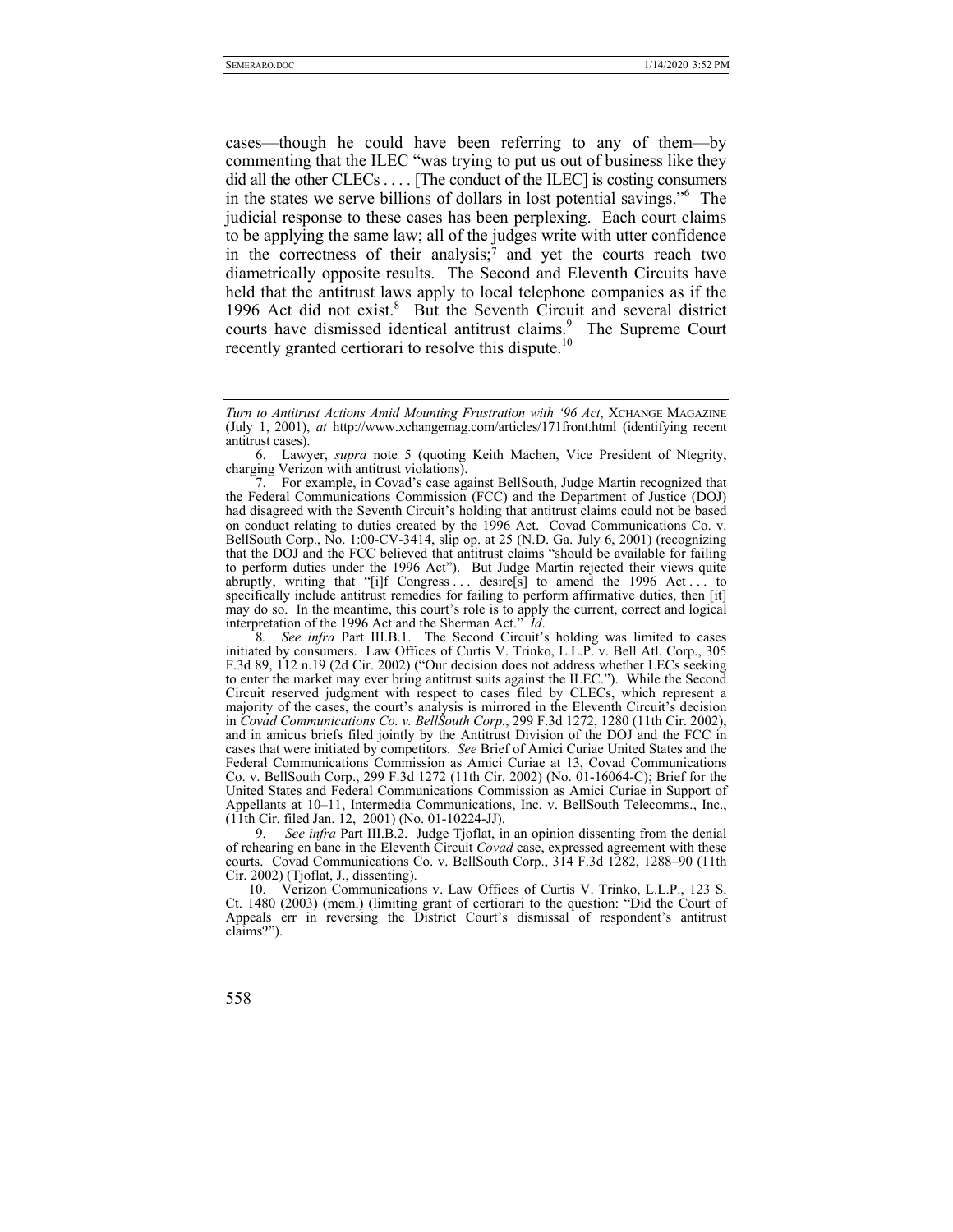This Article has two purposes: (1) to explain these conflicting results, and (2) to propose a method to determine the appropriate degree of connection between the antitrust laws and an industry-specific regulatory statute that, like the Telecom Act, seeks to enhance competition. The conflicting results in the telecom-antitrust cases arise because the courts are struggling to deal with legislative competition policy-making. The old strains of antitrust-regulatory accommodation doctrine were designed for situations in which the legislature sought to advance public policy goals other than competition.<sup>11</sup> By contrast, accommodating the 1996 Act requires the court to determine how best to achieve the single goal of enhancing competition. None of the courts deciding telecomantitrust cases have recognized that this distinction creates the need for different doctrinal tools.<sup>12</sup>

Harmonizing antitrust and competition-enhancing, industry-specific regulation requires careful contextual analysis. To say, as the Seventh Circuit has, that the specific duties and regulatory structures created by the Telecom Act displace antitrust scrutiny begs the question: Would displacement of the antitrust laws help achieve the Telecom Act's goal of stimulating competition in local telephone service? It would be odd for Congress to displace antitrust enforcement if it did not. Similarly, to say, as the Second and Eleventh Circuits have, that antitrust continues to apply as if there were no Telecom Act begs the same question: Would

 <sup>11.</sup> To be sure, regulation has often sought to protect consumers from price gouging, which is one of the goals of antitrust and competition policy. But traditional consumer-welfare-oriented regulation relied on a direct price control mechanism of one sort or another rather than marketplace competition to achieve its goals. Further, competition-enhancing policy has much broader goals than preventing price gouging. *See* Fed. Trade Comm'n v. Superior Court Trial Lawyers Ass'n, 493 U.S. 411, 423–24 (1990).

<sup>[</sup>T]he "Sherman Act reflects a legislative judgment that ultimately competition will produce not only lower prices, but also better goods and services." This judgment "recognizes that all elements of a bargain—quality, service, safety, and durability—and not just the immediate cost, are favorably affected by the free opportunity to select among alternative offers.'

*Id.* (quoting Nat'l Soc'y of Prof'l Eng'rs v. United States, 435 U.S. 679, 695 (1978)); N. Pac. Ry. Co. v. United States, 356 U.S. 1, 4 (1958) (explaining that antitrust law "rests on the premise that the unrestrained interaction of competitive forces will yield the best allocation of our economic resources, the lowest prices, the highest quality and the greatest material progress").

<sup>12</sup>*. See infra* note 34. As of the time of this writing, the one commentary on this type of litigation similarly fails to perceive this distinction. *See* Megan Delany, *The Dominos of* Goldwasser*: Only Congress Can Stop the Toppling Effect Before the Game Is Over*, 10 J. COMM. L. & POL'Y 279, 292–97 (2002) (concluding that *Goldwasser* was wrongly decided without considering antitrust-regulatory accommodation doctrine).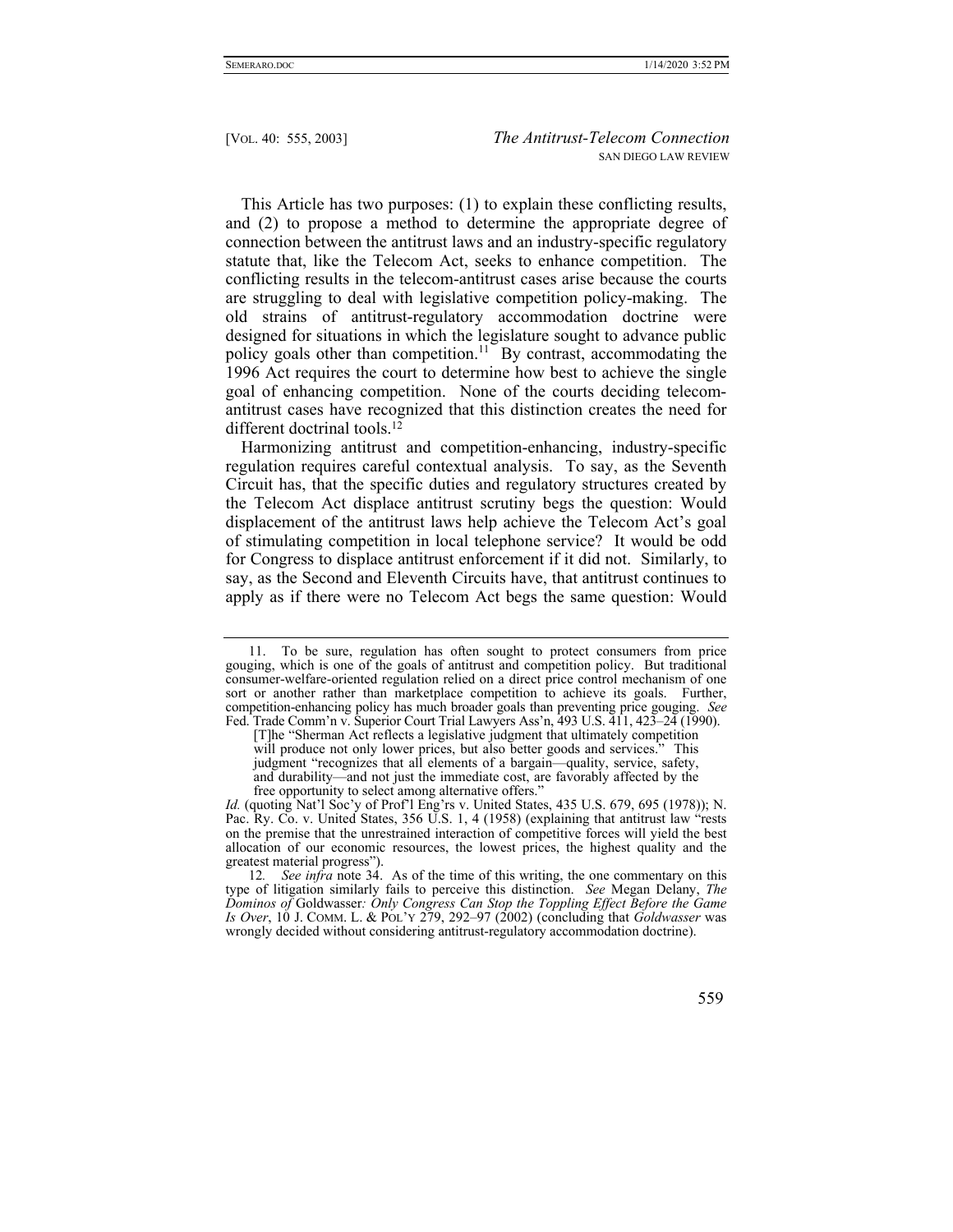simply overlaying antitrust enforcement on top of competitionenhancing regulation advance the goal of spurring competition? It depends. The regulation may carefully structure an industry in ways that could be undone if standard antitrust duties were imposed. In such a case, courts should refrain from applying antitrust law. In other cases, regulation may enable the courts to apply the antitrust laws more aggressively. By declaring that certain conduct *is* anticompetitive within the regulated industry, the legislature makes competition policy—it creates a bright line that minimizes the concern that aggressive enforcement would chill procompetitive behavior.

This Article explores six ways that courts might account for a competition-enhancing regulatory statute when considering an antitrust challenge. These six degrees of connection range from creating a blanket exemption from antitrust attack to treating violations of the regulatory statute as per se antitrust violations. In choosing among these options, a court should engage in a two-step analysis. First, it should ask whether recognizing antitrust duties concurrently with regulatory duties would reduce the regulatory statute's effectiveness in fostering competition. If it would, then the court should find that the regulated conduct falls outside the scope of antitrust. If antitrust enforcement would not hinder the regulation's effectiveness, the court should proceed to the second step and ask how, if at all, the duties created by the regulation should affect antitrust analysis.

A court applying this test in a telecom-antitrust case should find, at the first step, that the 1996 Act would be enhanced if the court also imposed antitrust duties on ILECs. At the second step, the court should find that a plaintiff, who proves that an ILEC with market power has violated a nontrivial regulatory duty imposed by the 1996 Act, is entitled to a presumption that the violation substantially contributed to the maintenance of the ILEC's market power. The language and structure of the 1996 Act, however, indicate that defendants should retain the right to show that there are procompetitive reasons for violating a duty imposed by the 1996 Act, and plaintiffs should retain the burden of rebutting those justifications.

Part II of this Article introduces the Telecommunications Act of 1996, focusing on the provisions that are intended to stimulate competition in local telephone service. It then summarizes the allegations in the telecom-antitrust cases. Part III sets out the established law of antitrustregulatory accommodation and describes how the differing results in the telecom-antitrust cases can be explained by the courts'—sometimes explicit and sometimes implicit—reliance on two different lines of doctrine: implied immunity and antitrust state action. Part IV explains that neither doctrine is an appropriate analytical model for the telecom-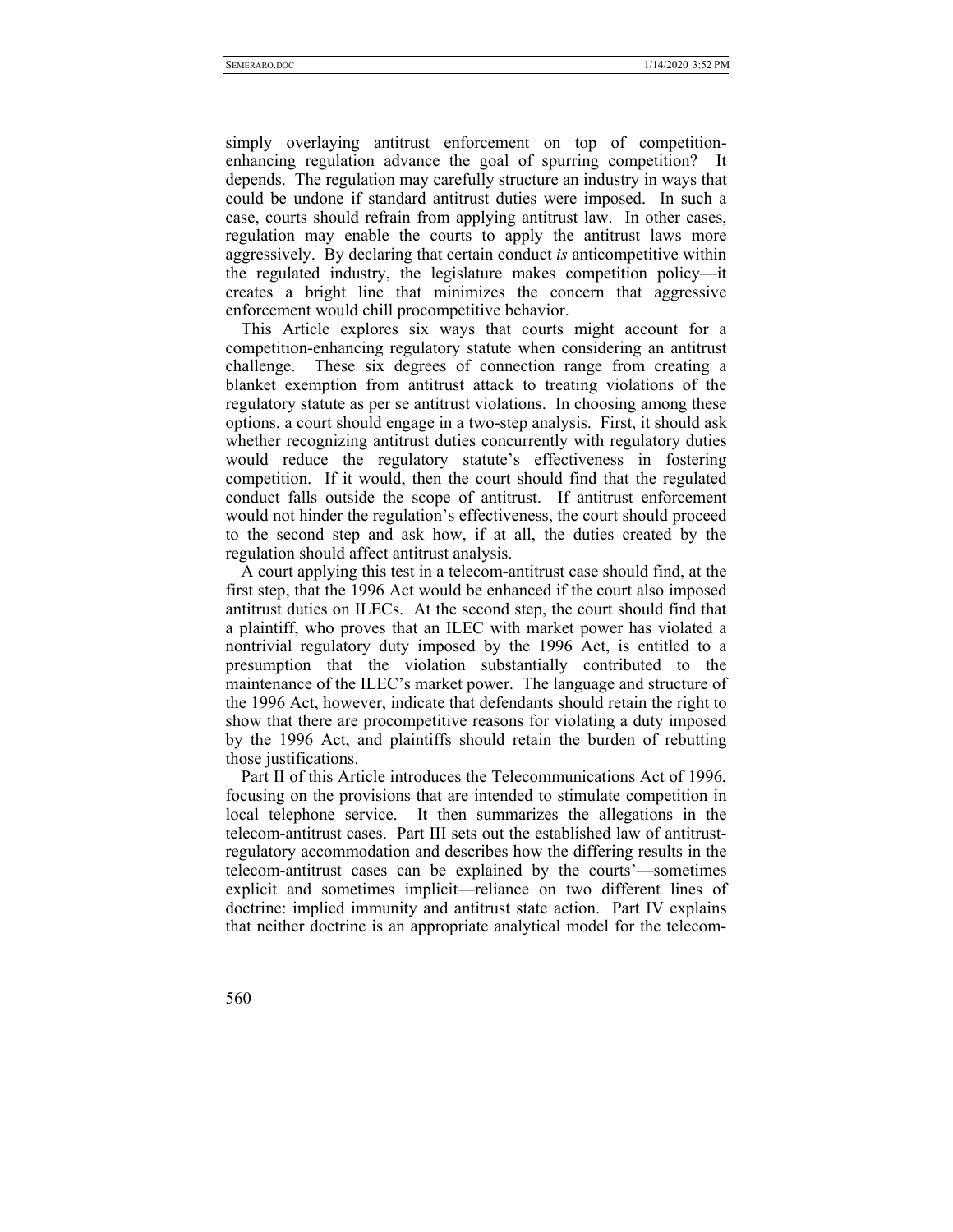antitrust cases because the Telecom Act, unlike the regulation considered in prior cases, is designed to enhance competition. This section then sets out the two-step inquiry to determine the appropriate degree of antitrustregulatory connection. Part V applies that analysis to the Telecom Act.

#### II. THE TELECOMMUNICATIONS ACT OF 1996

This Part briefly traces the events leading up to the 1996 Act and describes the Act's local competition provisions. It then summarizes the various antitrust cases that have been filed against the ILECs.

#### *A. Events Leading to the Enactment of the Telecom Act*

A summary of the Telecom Act's local competition provisions must start with the 1984 breakup of the American Telephone and Telegraph Company (AT&T). Through the early 1980s, virtually all telephone service in the United States was provided by regulated monopolies. By the end of the decade, much had changed. Public and private antitrust cases against AT&T led to a restructuring of the telephony industry under the auspices of a consent decree known as the "modified final judgment"  $(MFJ)^{13}$  That decree sought to stimulate competition in long distance telephone service by stripping AT&T of its local service monopolies and forcing it to compete on a more level playing field with MCI and other competitive entrants into the long distance telephone service market.<sup>14</sup>

 <sup>14. &</sup>quot;[A]ccess to AT&T's local network is crucial if long distance carriers . . . are to be viable competitors." *Am. Tel. & Tel. Co.*, 552 F. Supp. at 223. The divestiture of the local operating companies from the Bell System "will sever the relationship between this local monopoly and the other, competitive segments of AT&T, and it will thus ensure—certainly better than could any other type of relief—that the practices which allegedly have lain heavy on the telecommunications industry will not recur." *Id.*



 <sup>13.</sup> MCI Communications Corp. v. Am. Tel. & Tel. Co., 708 F.2d 1081, 1132–33 (7th Cir. 1983) (holding that local distribution facilities were "essential facilities" and therefore AT&T must provide MCI access to them); United States v. Am. Tel. & Tel. Co., 552 F. Supp. 131, 195–200 (D.D.C. 1982), *aff'd mem. sub nom.*, Maryland v. United States, 460 U.S. 1001 (1983) (approving a consent decree that imposed on local service providers a duty to share access to local telephone networks with competitive long distance providers). For an analysis of the legal theories undermining the cases see Roger G. Noll & Bruce M. Owen, *The Anticompetitive Uses of Regulation:* United States v. AT&T, *in* THE ANTITRUST REVOLUTION 290, 295–326 (John E. Kwoka, Jr. & Lawrence J. White eds., 1989).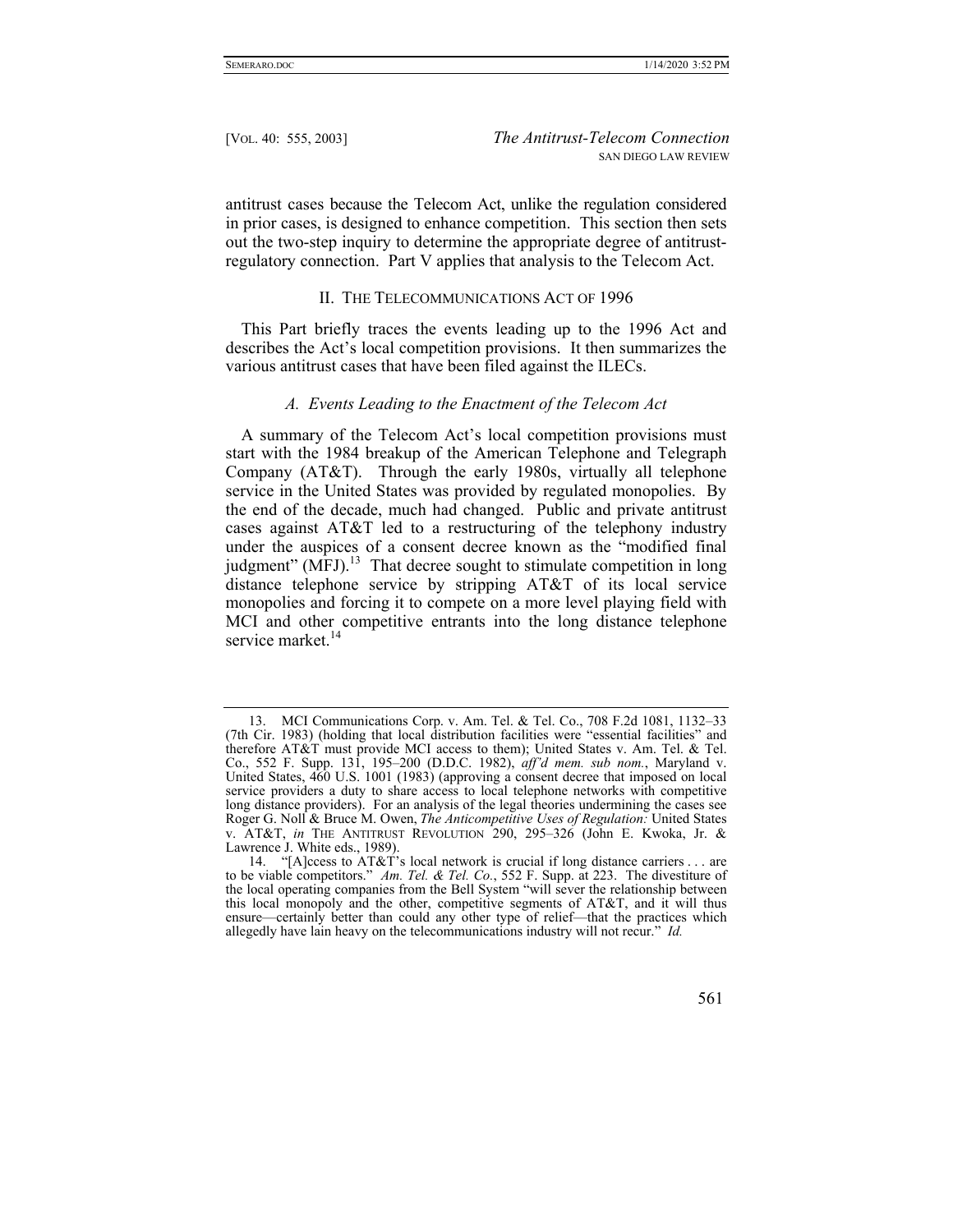The MFJ divided AT&T's local service operations into seven geographically separate companies.<sup>15</sup> Each was a monopoly provider of local service in its own region, but the decree prohibited these local service providers from competing in the long distance market.<sup>16</sup> The MFJ left local service in the hands of monopoly providers because the government then believed that efficient competition in the local market was not possible.<sup>17</sup> By the 1990s, technological advancements had undermined the MFJ's assumption that competition could not exist at the local level.<sup>18</sup> Congress concluded, however, that local competition would be unlikely to emerge in the short term without industry-specific legislation. $19$ 

## *B. The Telecom Act's Local Competition Provisions*

In 1996 Congress acted. The Telecom Act supplanted the MFJ with a new framework designed to increase competition throughout the telecommunications industry, but particularly with respect to local telephone service.<sup>20</sup> The Act prohibited states from enforcing regulatory statutes that blocked competitive entry into local service markets<sup>21</sup> and imposed a series of affirmative duties on local telephone companies, beginning with a general duty to interconnect.<sup>22</sup> The Act also imposed specific duties including:

18*. Iowa Utils. Bd.*, 525 U.S. at 371 ("Technological advances . . . have made competition among multiple providers of local service seem possible . . . .").

19*. In re* Implementation of the Local Competition Provisions in the Telecommunications Act of 1996, First Report and Order, 11 FCC Rcd. 15,508 (1996).

[T]he removal of statutory and regulatory barriers to entry into the local exchange and exchange access markets, while a necessary precondition to competition, is not sufficient to ensure that competition will supplant monopolies.... Congress addressed these problems in the 1996 Act by mandating that the most significant economic impediments to efficient entry into the monopolized local market must be removed.

*Id.*

20*. See supra* Part I; *supra* notes 4–5 and accompanying text.

 21. 47 U.S.C. § 253(a) (2000); *see Iowa Utils. Bd.*, 525 U.S. at 416 (Breyer, J., concurring in part and dissenting in part) (explaining that "the Act *permits* new local entry by dismantling existing legal barriers that would otherwise inhibit it").

 $22.$  47 U.S.C. § 251(a).

<sup>15</sup>*. Id*. at 141, 142 & n.41.

<sup>16</sup>*. Id*. at 143.

 <sup>17.</sup> AT&T Corp. v. Iowa Utils. Bd., 525 U.S. 366, 413–14 (1999) (Breyer, J., concurring in part and dissenting in part); Law Offices of Curtis V. Trinko, L.L.P. v. Bell Atl. Corp., 305 F.3d 89, 93–94 (2d Cir. 2002) (explaining that "[t]he rationale for allowing monopolies in the local phone service market was the belief that having more than one local provider would lead to unwarranted duplication in the physical connecting wires through which local calls are transmitted"); United States v. W. Elec. Co., Inc., 673 F. Supp. 525, 537–38 (D.D.C. 1987); PETER HUBER ET AL., THE GEODDESIC NETWORK II: 1993 REPORT ON COMPETITION IN THE TELEPHONE INDUSTRY 2.3–2.5 (1992).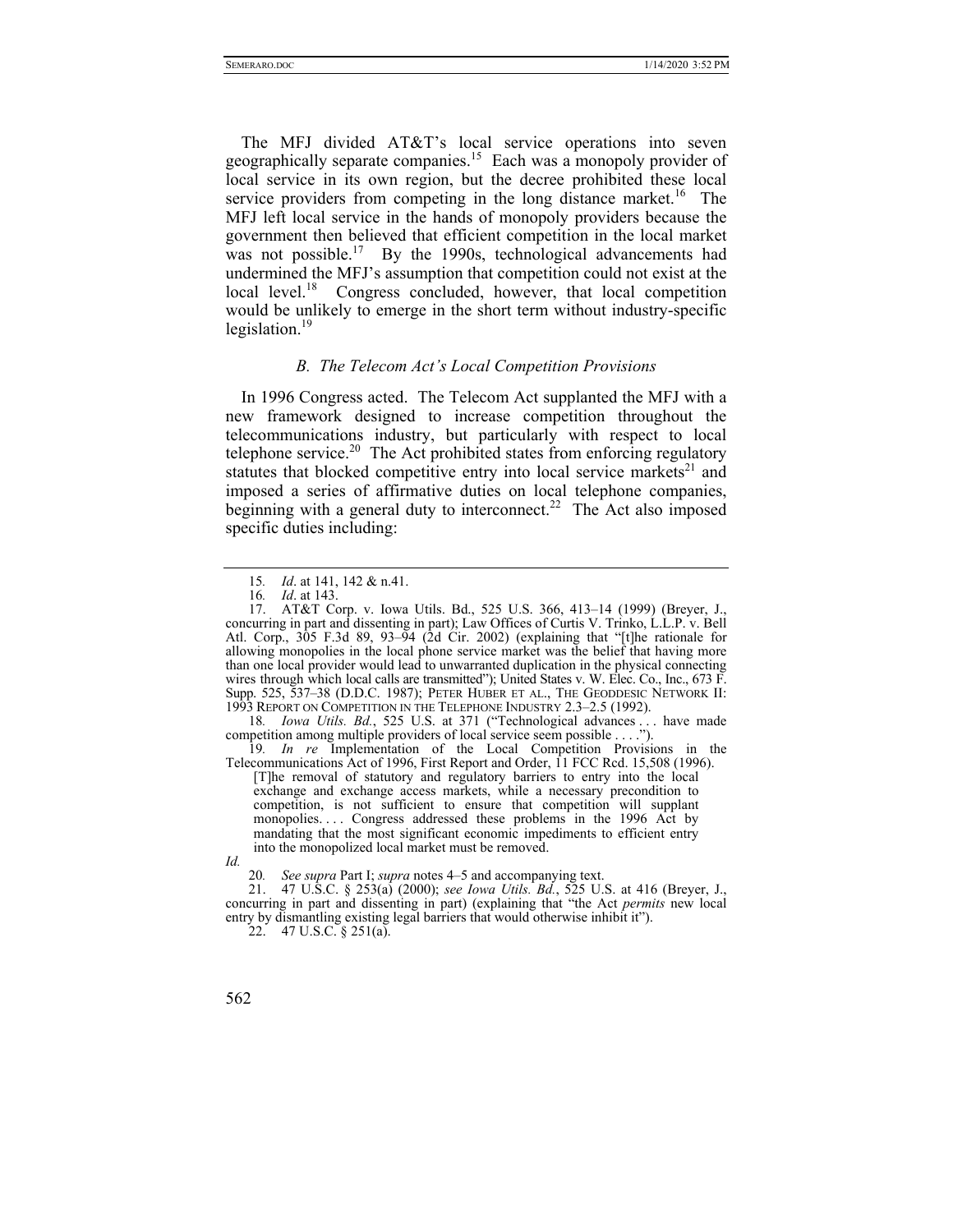- (1) a ban on prohibiting the resale of telephone service,
- (2) a requirement that customers who switch carriers be allowed keep their telephone numbers,
- (3) a prohibition on discriminatory access requirements, such as the need to dial more numbers with certain providers,
- (4) a duty to share access to rights of way for cable or wire, and
- (5) a duty to enter "reciprocal compensation arrangements for the transport and termination of telecommunications."<sup>23</sup>

In addition to these general duties placed on all competitors in the local service market, Congress imposed additional obligations on the ILECs. It explicitly required them to negotiate in good faith with respect to the generally applicable requirements of the  $Act<sub>1</sub><sup>24</sup>$  and it created five specific positive duties:

- (1) to interconnect with potential competitors "at any technically feasible point within the carrier's network . . . that is at least equal in quality to that provided by the local exchange carrier to itself" or any other party,
- (2) to provide potential competitors with unbundled access—at a cost-based royalty plus reasonable profit—to elements of the ILEC's own network,
- (3) to offer for resale at wholesale rates any service that the ILEC provides to its customers,
- (4) to notify other carriers of changes to the network that would affect interoperability with other networks, and
- (5) to rent potential competitors the space needed for their interconnection and other necessary equipment.<sup>25</sup>

Recognizing that these provisions would require extensive cooperation among telecommunications providers, Congress required an ILEC to enter negotiations with a CLEC whenever interconnection was requested.<sup>26</sup> The parties were permitted, but not required, to ask state regulators to participate as mediators in pursuit of a voluntary agreement.<sup>27</sup> If an agreement was not reached between 135 and 160 days after the initial request, either party was empowered to seek compulsory arbitration by

<sup>27</sup>*. Id.* § 252(a)(2).



<sup>23</sup>*. Id.* § 251(b).

<sup>24.</sup> *Id.*  $\check{g}$  251(c)(1).

<sup>25</sup>*. Id.* § 251(c)(2)–(6).

<sup>26</sup>*. Id.* § 252(a)–(b).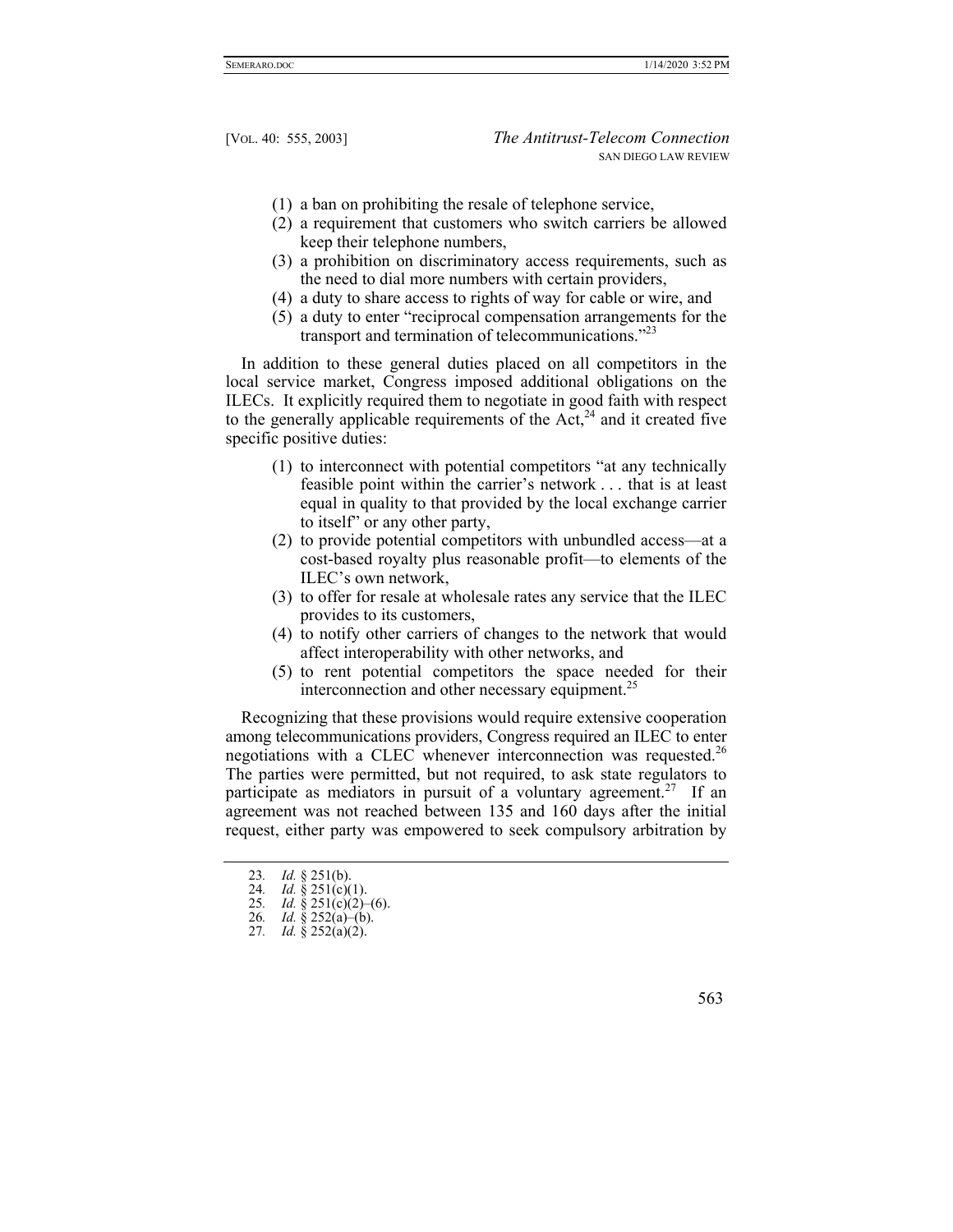state regulators, who must then resolve all open issues within nine months of the initial request.<sup>28</sup> In all events, state regulatory commissions must approve all agreements and the FCC was empowered to step in if a state commission failed to fulfill its obligations.<sup>29</sup> Once an agreement was in place, the specific terms of the agreement rather than the language of the statute would govern the relationship between the ILEC and the CLEC.<sup>30</sup>

The 1996 Act sought to encourage the ILECs to comply with the duties it imposed by permitting an ILEC to provide long distance service to its own local customers if it demonstrated that its local telephone service market was open to competition. $31$  To meet this obligation, an ILEC had to make available a "competitive checklist" of interconnection and related services.<sup>32</sup> While this potential for entry into the long distance market provided a "carrot" to encourage ILECs to cooperate with competitors in local service markets, the 1996 Act was remarkably short of "sticks" to either compel compliance if an ILEC had little interest in providing long distance service or to ensure continued compliance once an ILEC satisfied the competitive checklist.<sup>33</sup>

#### *C. The Telecom-Antitrust Complaints*

Consumers and CLECs have charged the ILECs with monopolizing the local telephone service market by frustrating the procompetitive aims of the 1996 Act and thereby maintaining their own monopolistic position. To date, courts have ruled on at least a dozen motions to dismiss antitrust cases based on violations of the  $1996$  Act.<sup>34</sup> The cases

 31. 47 U.S.C. § 271(b)(1), (c), (d)(3). The 1996 Act immediately permitted an ILEC to compete to provide long distance service to customers in regions in which it did not provide local service. *Id.* § 271(b)(2).

32. *Id.* § 271(c)(2)(B).

 33. Joel I. Klein, The Race for Local Competition: A Long Distance Run, Not a Sprint, Address Before the American Enterprise Institute 7 (Nov. 5, 1997), *at* http://www.usdoj.gov/atr/public/speeches/1268.htm (then-Assistant Attorney General for the Antitrust Division of the DOJ describing the carrot and stick approach of the 1996 Act as follows: "As for the 'sticks,' there are real questions at this point; the Act itself calls for no real penalties for non-compliance . . . .").

 34. Numerous cases dismissed antitrust claims based on violations of the 1996 Act. Covad Communications Co. v. Bell Atl. Corp., 201 F. Supp. 2d 123 (D.D.C. 2002); Cavalier Tel., L.L.C. v. Verizon Va. Inc., 208 F. Supp. 2d 608 (E.D. Va. 2002); Covad Communications Co. v. BellSouth Corp., No. 1:00-CV-3414, slip op. (N.D. Ga. July 6, 2001), *rev'd*, 299 F.3d 1272 (11th Cir. 2002); Supra Telecomms. & Info. Sys., Inc. v.

<sup>28</sup>*. Id.* § 252(b).

<sup>29</sup>*. Id.* § 252(e).

 <sup>30.</sup> Law Offices of Curtis V. Trinko, L.L.P. v. Bell Atl. Corp., 305 F.3d 89, 103 (2d Cir. 2002) (explaining that "[w]hile the duties regulating ILECs enumerated in subsections (b) and (c) of section 251 appear at first glance to be freestanding, in practice, section 251 envisions that these duties will be implemented through state approved contracts between the [CLEC] and the ILEC").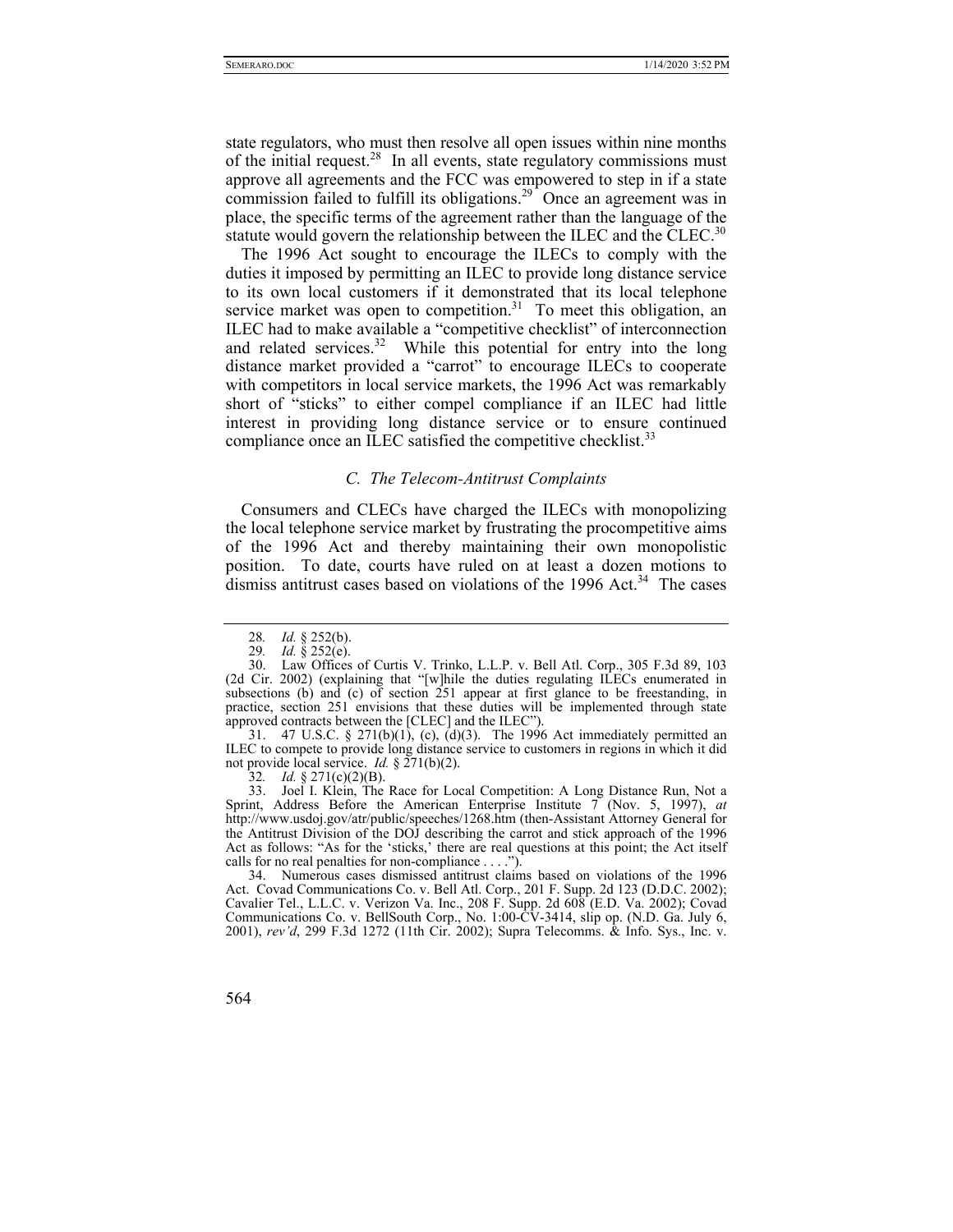span the country. Potential competitors in local telephone services sued BellSouth, Verizon, and Pacific Bell in Florida, Virginia, and California, respectively. A provider of high speed Internet access sued BellSouth and Bell Atlantic in Georgia and the District of Columbia. And telephone service consumers filed class actions against Ameritech and Bell Atlantic in Chicago and New York. The allegations in each case are essentially identical, that the ILECs were complying with the 1996 Act, if at all, in the most grudging way possible in order to stifle competition. Some of the complaints highlight that this conduct violates the Act,<sup>35</sup> while others focus on more traditional antitrust theories<sup>36</sup>—the refusal to deal<sup>37</sup> and the essential facilities<sup>38</sup> doctrines—but at root, all of the cases advanced essentially the same monopoly maintenance claim.

35*. See, e.g.*, *Goldwasser*, 222 F.3d at 394–95; *Supra Telecomms. & Info. Sys.*, 2001 U.S. Dist. LEXIS 23816, at \*9, \*14.

36*. See, e.g.*, *Cavalier Tel.*, 208 F. Supp. 2d at 611. The court explained that while the plaintiff "avoids such tell-tale references [to the 1996 Act] in its Complaint, it is nevertheless clear that [it] alleges nothing more than violations of duties imposed on Verizon by the 1996 Act." *Id*. at 613. That the plaintiff "did not characterize its allegations as violations of the 1996 Act," the court explained, was "beside the point. Such a shallow interpretation of the relationship between the 1996 Act and antitrust law would relegate the matter to a mindless word game played out at the pleading stage . . . . The correct test is whether the factual allegations contained in the Complaint amount to antitrust violations." *Id*.

37*. See* Aspen Skiing Co. v. Aspen Highlands Skiing Corp., 472 U.S. 585, 601 (1985).

38*. See* MCI Communications Corp. v. Am. Tel. & Tel. Co., 708 F.2d 1081, 1132–33 (7th Cir. 1983).

BellSouth Telecomms., Inc., No. 99-1706-CIV-SEITZ, 2001 U.S. Dist. LEXIS 23816 (S.D. Fla. June 8, 2001); MGC Communications, Inc. v. BellSouth Telecomms., Inc., 146 F. Supp. 2d 1344 (S.D. Fla. 2001); Intermedia Communications, Inc. v. BellSouth Telecomms., Inc., 173 F. Supp. 2d 1282 (M.D. Fla. 2000); Law Offices of Curtis V. Trinko, L.L.P. v. Bell Atl. Corp., 123 F. Supp. 2d 738 (S.D.N.Y. 2000), *aff'd in part, vacated in part*, 305 F.3d 89 (2d Cir. 2002), *cert. granted*, 123 S. Ct. 1480 (2003) (limited to the question: "Did the Court of Appeals err in reversing the District Court's dismissal of respondent's antitrust claims?"); Goldwasser v. Ameritech Corp., No. 97-C-6788, 1998 WL 60878 (N.D. Ill. Feb. 4, 1998) (dismissing the consumer class action complaint), *aff'd on other grounds*, 222 F.3d 390 (7th Cir. 2000). In other cases, courts refused to dismiss antitrust claims based on violations of the Act. Covad Communications Co. v. BellSouth Corp., 299 F.3d 1272 (11th Cir. 2002); Law Offices of Curtis V. Trinko, L.L.P. v. Bell Atl. Corp., 294 F.3d 307, 311 (2d Cir. 2002) (consumer case reserving judgment on competitor claims); Davis v. Pac. Bell, 204 F. Supp. 2d 1236, 1242 (N.D. Cal. 2002) (agreeing with *Goldwasser* and its progeny that "a violation of the Telecommunications Act 'does not automatically equate to a violation of the Sherman Act,'" but holding "that an allegation that a defendant violated the Telecommunications Act in a 'predatory' manner as defined in *Aspen Skiing* states a cause of action under the Sherman Act"); Stein v. Pac. Bell Tel. Co., 173 F. Supp. 2d 975, 985–86 (N.D. Cal. 2001) (same, but dismissing with leave to amend because the claim, as alleged, failed to attribute damages to the plausible antitrust claim); Electronet Intermedia Consulting, Inc. v. Sprint-Fla., Inc., No. 4:00-CV-0176-RH (N.D. Fla. Sept. 20, 2000).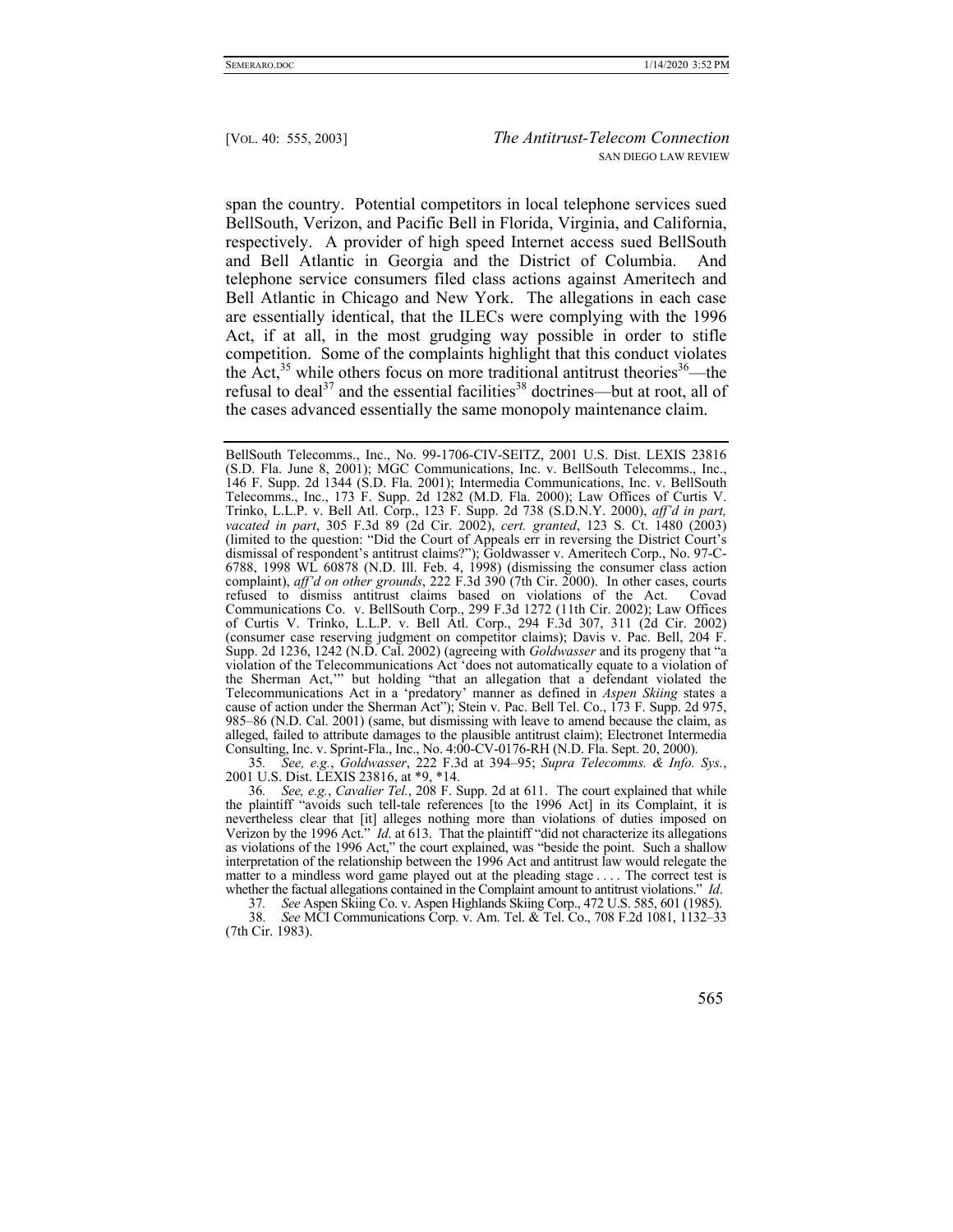Covad Communications' allegations against BellSouth are illustrative. The 1996 Act required the ILECs to make space available on their premises as necessary for interconnection, a requirement known as collocation.39 While BellSouth entered interconnection agreements with Covad, the new competitor accused BellSouth, inter alia, of: (1) "regularly misrepresent[ing] the availability of space," (2) "severely delay[ing] Covad's application for collocation by months," and (3) "strategically understaffing its wholesale divisions and refusing to develop electronic systems for placing orders."<sup>40</sup> As a result of these alleged improprieties, Covad claimed that BellSouth had intentionally "thwarted Covad's aggressive first-to-market strategy, caused [it] to lose customers, and devastated [its] ability to deliver high quality service" in competition with BellSouth.<sup>41</sup>

In an unregulated market, these claims would state a cause of action under section 2 of the Sherman Act. The plaintiffs alleged both elements of a section 2 claim—that the defendants had (1) monopoly power in the relevant market for local telephone service and (2) engaged in predatory acts—acts intended to exclude competition with no procompetitive purpose or legitimate business justification.<sup>42</sup> The question for the courts is whether the existence of the 1996 Act alters that conclusion. The Second and Eleventh Circuits and the enforcement agencies have said no. But the Seventh Circuit and a majority of district courts have dismissed these antitrust claims on the pleadings.

 <sup>42.</sup> The elements of a section 2 Sherman Act violation are: (1) the willful acquisition, maintenance, or extension of monopoly power (2) by the use of exclusionary or predatory conduct, "to foreclose competition, to gain a competitive advantage, or to destroy a competitor." United States v. Griffith, 334 U.S. 100, 107 (1948); *see* Eastman Kodak Co. v. Image Technical Servs., Inc., 504 U.S. 451, 481 (1992).



 <sup>39. 47</sup> U.S.C. § 251(c)(6) (2000).

 <sup>40.</sup> Covad Communications Co. v. BellSouth Corp., No. 1:00-CV-3414, slip op. at 4 (N.D. Ga. July 6, 2001); *see also* Law Offices of Curtis V. Trinko, L.L.P. v. Bell Atl. Corp., 305 F.3d 89, 95 (2d Cir. 2002) (where the plaintiff alleged that Bell Atlantic discriminated in favor of its own customers); *Cavalier Tel.*, 208 F. Supp. 2d at 612 (explaining Cavalier's allegations "that Verizon mis-routed Cavalier's calls, . . . supplied Cavalier with an inferior Web interface for use in ordering loops, ... and ... intentionally made the billing process for loops costly for its competitors").

<sup>41</sup>*. Covad*, No. 1:00-CV-3414 at 4; *see also* Goldwasser v. Ameritech Corp., 222 F.3d 390, 394–95 (7th Cir. 2000) (alleging that Ameritech engaged in twenty specific exclusionary practices, each of which amounted to a violation of a duty imposed under the 1996 Act); Supra Telecomms. & Info. Sys., Inc. v. BellSouth Telecomms., Inc., No. 99-1706-CIV-SEITZ, 2001 U.S. Dist. LEXIS 23816, at \*9 (S.D. Fla. June 8, 2001) (alleging that BellSouth's refusal to provide access hindered competition with BellSouth directly and also made future competition more difficult by destroying business relationships between Supra and its customers).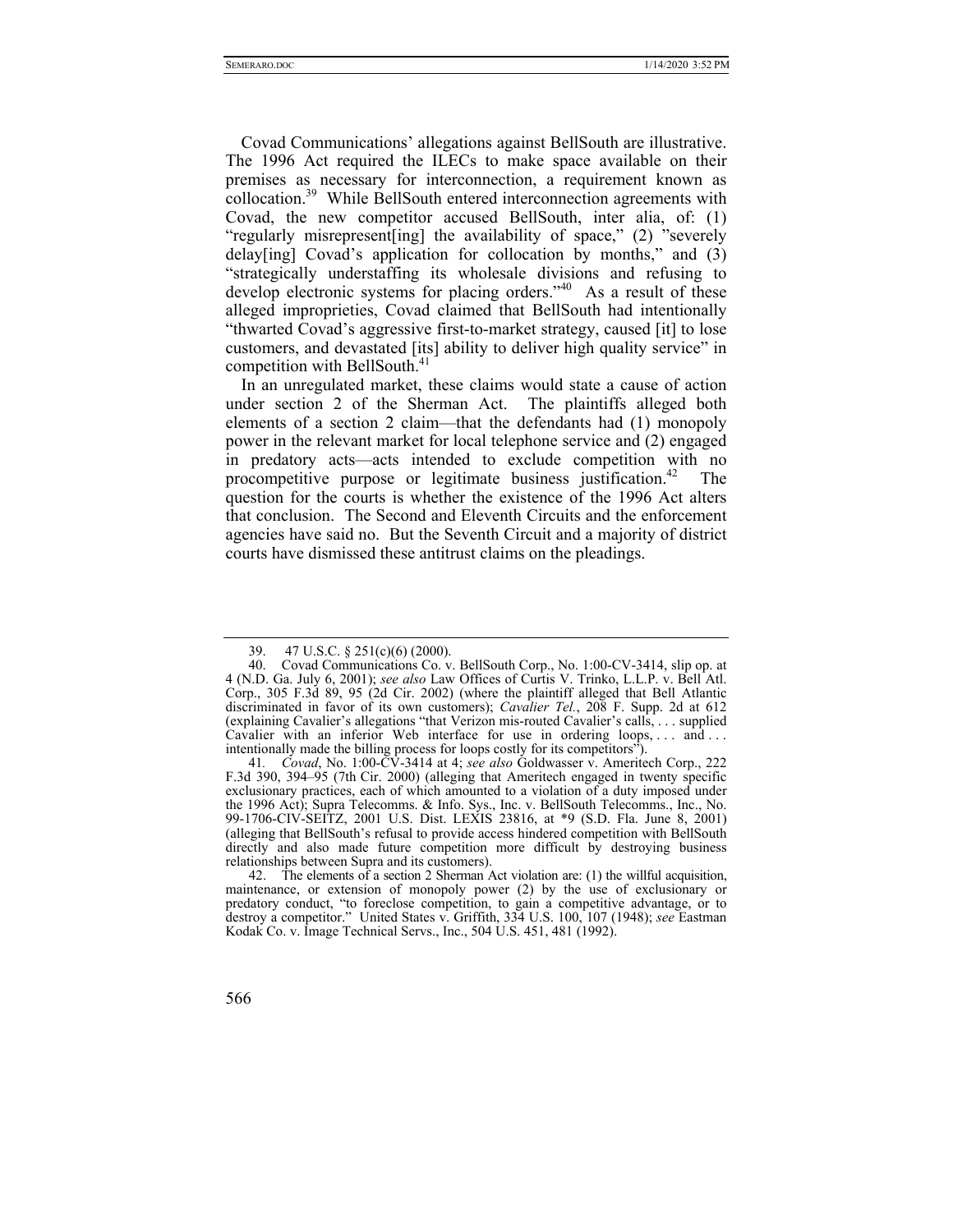#### III. THE LAW OF ANTITRUST-REGULATORY ACCOMMODATION AND THE TELECOM-ANTITRUST CASES

This Part reviews existing antitrust-regulatory accommodation law and explains that the Supreme Court has misleadingly developed two lines of doctrine: (1) implied immunity, which is said to focus on conflict, and (2) antitrust state action, which looks to government supervision.<sup>43</sup> In fact, the Supreme Court cases turn on the presence of official oversight of anticompetitive conduct allegedly serving the noncompetition public policy goals of industry-specific regulatory statutes. Conflict, as that term is normally understood, is not a critical factor. After reviewing the Supreme Court cases, this Part shows that the Second and Eleventh Circuits have mistakenly relied on the absence of conflict, while the Seventh Circuit has, perhaps unconsciously, relied on the presence of supervision. As Part IV explains, this doctrine was developed to accommodate antitrust and regulation that serves a goal other than competition. Neither approach is adequate where regulation, like the Telecom Act, is intended to enhance competition.

## *A. The Existing Law of Antitrust-Regulatory Accommodation*

Historically, the courts have employed two different lines of authority to determine the impact of industry-specific regulation on the antitrust laws. Particularly in cases of federal regulation, the courts have employed the implied immunity doctrine, which holds that a conflict between a regulatory scheme and the Sherman Act will block antitrust scrutiny of

 <sup>43.</sup> A third approach to antitrust-regulatory accommodation is known as the *Keogh* or filed rate doctrine. It holds that a private treble damage action will not lie when the plaintiff attacks a rate that has been filed and approved by a regulatory body even if the rate was collusively set, and the plaintiff proves that it would have been lower absent the collusion. *See* Keogh v. Chi. & N.W. Ry. Co., 260 U.S. 156, 160–62 (1922). While some of the telecom-antitrust cases have mentioned this doctrine, for example, *Goldwasser*, 222 F.3d at 402, it has no relevance to the argument advanced here. The *Keogh* doctrine does not alter the antitrust duties imposed on regulated entities; it merely insulates them from treble damage liability, leaving antitrust duties in place and enforceable through criminal or injunctive actions. Square D Co. v. Niagara Frontier Tariff Bureau, Inc., 476 U.S. 409, 422 & n.28 (1986) ("*Keogh* simply held that an award of treble damages is not an available remedy" when a rate is filed with and approved by a regulatory body; a regulated defendant's conduct remains "within the reach of the generally applicable antitrust laws.").

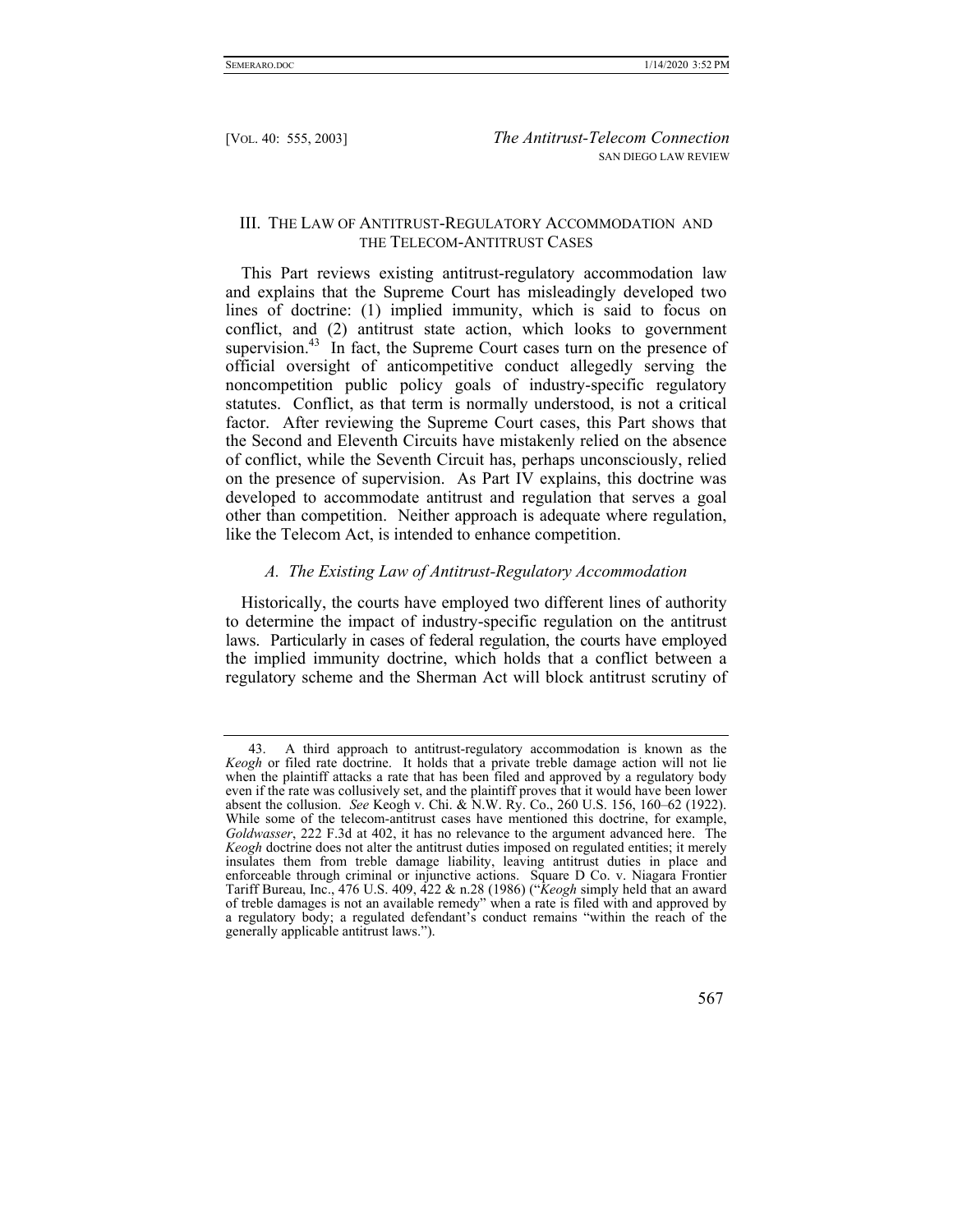the defendant's conduct.<sup>44</sup> In cases of state regulation, the courts have asked whether conduct that would violate the antitrust laws furthers private interests or the state's regulatory vision. This doctrine, known as antitrust state action, holds that conduct that is (1) undertaken pursuant to a state policy to displace competition with regulation and (2) actively supervised by governmental actors will be deemed to serve the state's regulatory vision and will not be scrutinized under the antitrust laws.<sup>45</sup>

While these two lines of authority appear to ask quite different questions, the holdings in the cases turn on a single issue: whether the legislature has provided for sufficient governmental oversight of potentially anticompetitive conduct. Where it has, antitrust scrutiny has been deemed unnecessary.

#### *1. Implied Immunities Are Disfavored*

Implied antitrust immunities as a result of industry-specific regulation are said to be "strongly disfavored."<sup>46</sup> The U.S. Supreme Court has explained that the antitrust laws embody a "fundamental national economic policy" in favor of competition.<sup>47</sup> While Congress may put that policy aside in pursuit of other public policy goals, in the absence of specific language, courts assume that Congress intended to limit antitrust enforcement only to the minimum extent necessary to achieve some alternative public policy goal.<sup>48</sup>

The antitrust laws represent a fundamental national economic policy. Implied antitrust immunity is not favored, and can be justified only by a convincing showing of clear repugnancy between the antitrust laws and the regulatory system. Repeal is to be regarded as implied only if necessary to make the [subsequent law] work, and even then only to the minimum extent necessary. This is the guiding principle to reconciliation of the two statutory schemes.

*Id*. at 388–89 (alteration in original) (internal quotations and citations omitted); *see also Square D*, 476 U.S. at 421; United States v. Phila. Nat'l Bank, 374 U.S. 321, 350–51 (1963); Silver v. N.Y. Stock Exch., 373 U.S. 341, 357 (1963); United States v. McKesson & Robbins, Inc., 351 U.S. 305, 316 (1956).

The Court has employed the implied immunity doctrine to justify the narrow interpretation of regulatory statutes that explicitly state an intent to immunize certain conduct from antitrust attack. *See, e.g.*, Fed. Mar. Comm'n v. Seatrain Lines, Inc., 411 U.S. 726, 733 (1973); Carnation Co. v. Pac. Westbound Conference, 383 U.S. 213, 218 (1966).

We have long recognized that the antitrust laws represent a fundamental national economic policy and have therefore concluded that we cannot lightly assume that the enactment of a special regulatory scheme for particular aspects of an industry was intended to render the more general provisions of the



<sup>44</sup>*. See infra* Part III.A.1.

<sup>45</sup>*. See infra* Part III.A.2.

<sup>46</sup>*. See Square D*, 476 U.S. at 421 (explaining that "exemptions from the antitrust laws are strictly construed and strongly disfavored").

 <sup>47.</sup> Nat'l Gerimedical Hosp. & Gerontology Ctr. v. Blue Cross, 452 U.S. 378, 388 (1981) (quoting Carnation Co. v. Pac. Westbound Conference, 383 U.S. 213, 218 (1966)).

 <sup>48.</sup> In *National Gerimedical Hospital*, the Court summarized the implied immunity doctrine as follows: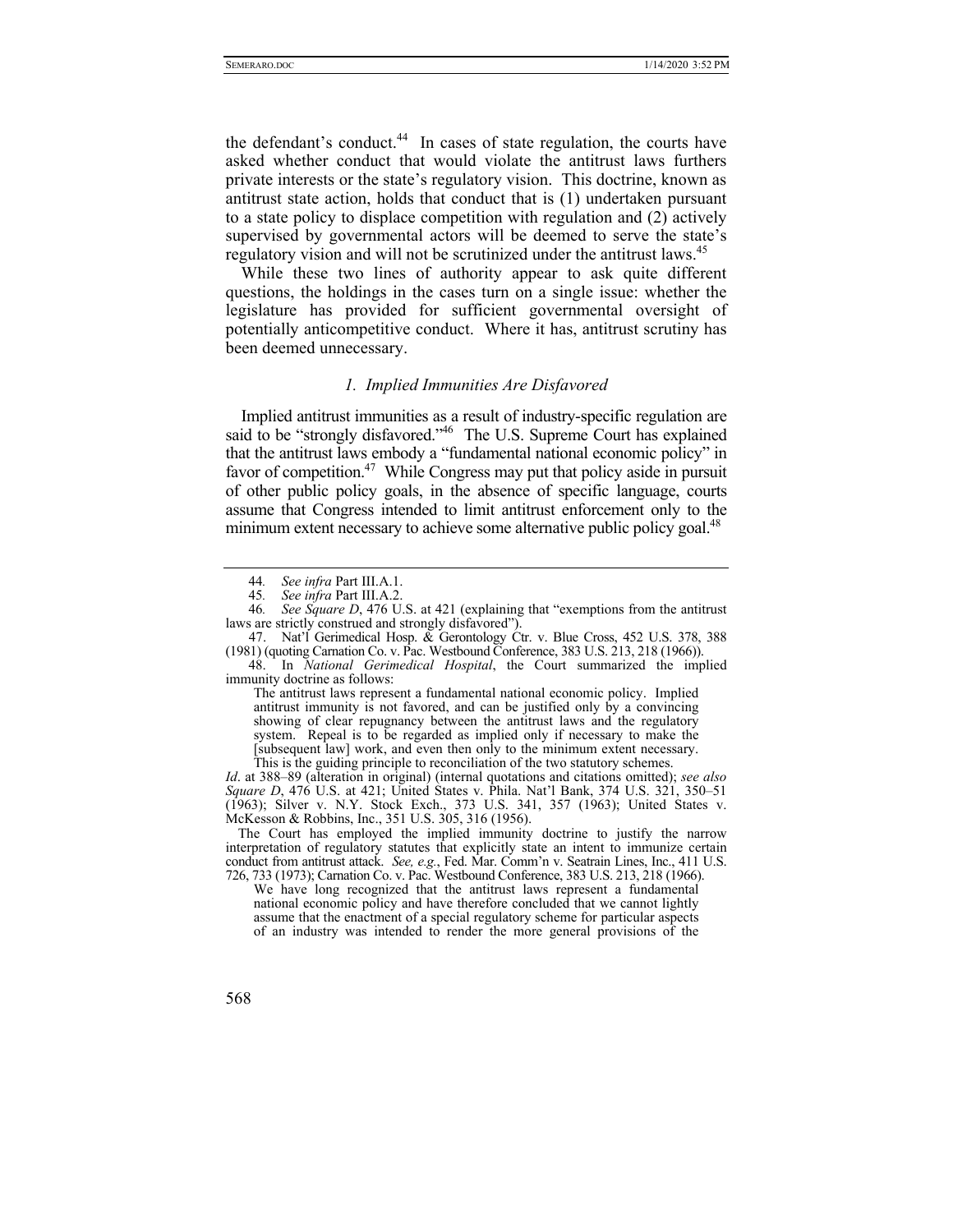For example, in *Silver v. New York Stock Exchange*, 49 the plaintiff brought antitrust claims against the Exchange and its members for collectively refusing to provide private communication lines connecting the plaintiff's offices to members of the Exchange.<sup>50</sup> These lines were alleged to be essential to the firm's ability to compete effectively,  $51$  and outside the context of a regulated industry, the Exchange members' concerted refusal to provide the lines to nonmembers would have violated the antitrust laws.<sup>52</sup>

The Exchange argued that its conduct should be exempt because the Securities Exchange Act of 1934 required it to regulate its members.<sup>53</sup> The Second Circuit agreed because the Exchange's conduct "was within the general scope of the authority of the Exchange as defined by the 1934 Act."54 But the Supreme Court reversed, holding that "a general power to adopt rules" that might have anticompetitive effects does not mean that "particular applications of such rules" will never violate the antitrust laws.<sup>55</sup> An exemption from antitrust scrutiny could be implied "only if necessary to make the Securities Exchange Act work, and even then only to the minimum extent necessary."56 After reviewing the application of the rule in the case before it, the Court concluded that the Exchange's conduct was not necessary to make the Exchange Act work, and held that antitrust scrutiny was appropriate. $57$ 

# *2. Regulated Conduct Supervised by Public Actors Falls Outside the Scope of the Antitrust Laws*

*Silver* is often read to require a search for conflict between the regulatory legislation and the antitrust laws. In fact, however, the presence or absence of a conflict has little to do with the decision whether to apply the antitrust laws to the regulated industry. Indeed, the conflict in *Silver* could not have been more clear. The rule directly

*Id.*

55*. Id*. at 357, 367.

antitrust laws wholly inapplicable to that industry.

 <sup>49. 373</sup> U.S. at 341.

<sup>50</sup>*. Id*. at 344–45.

<sup>51</sup>*. Id*. at 344–45, 348. 52*. Id*. at 345.

 <sup>53. 15</sup> U.S.C. § 78a–mm (1997). 54*. Silver*, 373 U.S. at 346–47.

<sup>56</sup>*. Id*. at 357. 57*. Id*. at 361–67.

 <sup>569</sup>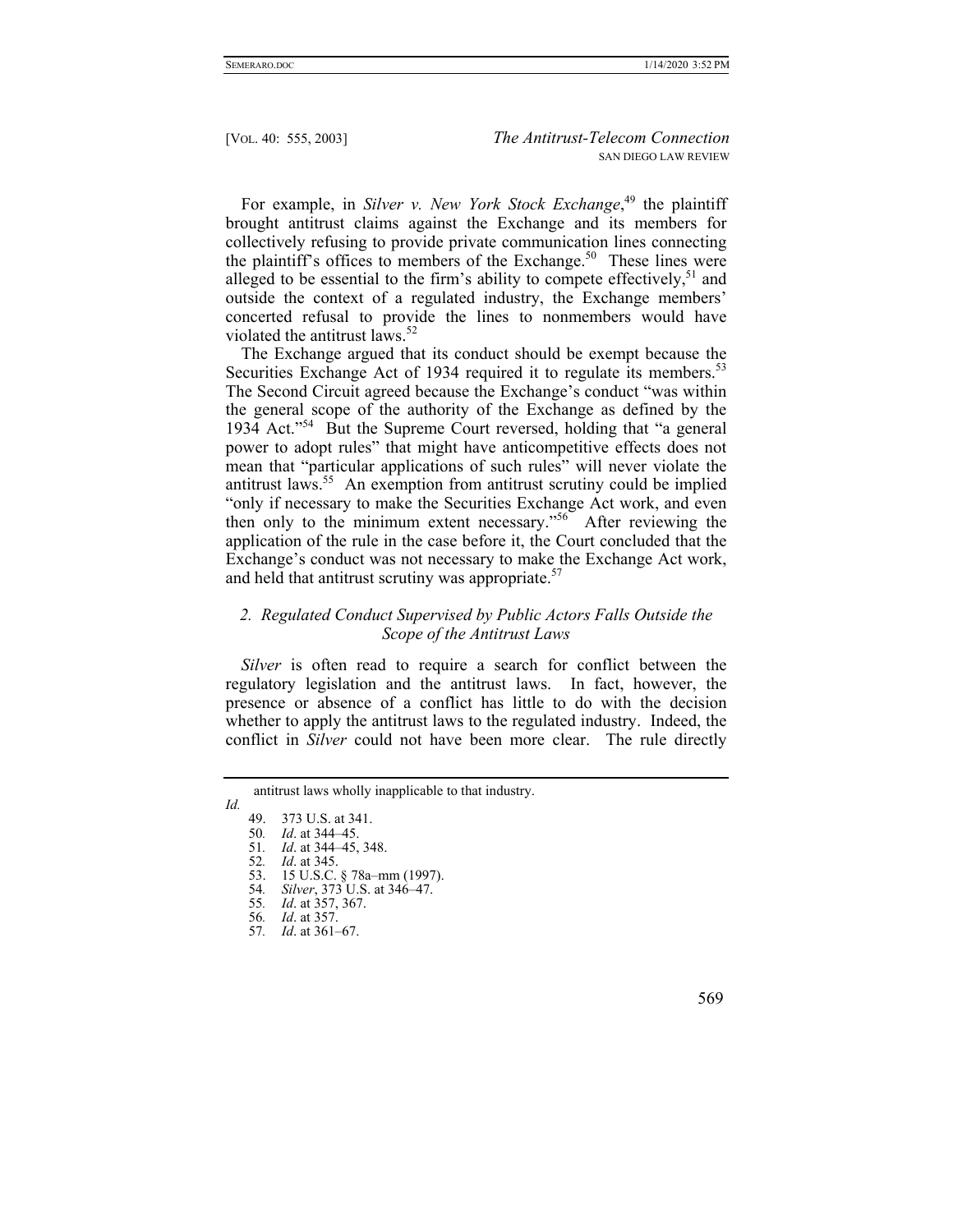restrained competition that the antitrust laws would otherwise require. The result in *Silver* was dependent not on the absence of conflict, but on a lack of direct governmental oversight of the challenged conduct. The Securities and Exchange Commission (SEC) had the power to review the Exchange's rules, but not specific applications of those rules.<sup>58</sup> Given the private genesis of the Exchange's anticompetitive decisions and the lack of governmental oversight, a complete exemption from antitrust scrutiny would have "defeat[ed] the congressional policy reflected in the antitrust laws without serving the policy of the Securities Exchange Act."<sup>59</sup> But, the Court stressed, if review of Exchange self-regulation were provided by a governmental entity, "a different case as to antitrust exemption would be presented."<sup>60</sup>

In *Gordon v. New York Stock Exchange, Inc.*, 61 the Court encountered that "different case,"62 challenging the Exchange's collective setting of commissions. As in *Silver*, the regulation (1) granted the Exchange the self-regulatory power necessary to take the challenged action, and (2) contemplated that anticompetitive effects might flow from that action in the process of serving other public policy goals. In contrast to *Silver*, however, the SEC had the power to oversee rate setting and had actively supervised the process.<sup>63</sup> As a result, the Court held that the Exchange's

61. 422 U.S. 659 (1975).

62*. Id*. at 685 ("It is patent that the case presently at bar is, indeed, that 'different case' to which the Court in *Silver* referred.").

 63. The Court explained that "[i]n contrast to the circumstances of *Silver*," the SEC here had "direct regulatory power over" collective rate setting. *Id.* "Since 1934," the Court observed, "all rate changes have been brought to the attention of the SEC, and it has taken an active role in review of proposed rate changes . . . ." *Id*. In distinguishing a lower court securities case that found no immunity, the Court explained that "there was no evidence presented regarding the extent of SEC review of the challenged rule." *Id*. at 686–87. The Court distinguished *Philadelphia National Bank* on similar grounds: "there was an absence of continuing oversight by the Comptroller General of the Currency." *Id*. at 689–90 n.14. Finally, Justice Douglas emphasized the point in his concurring opinion:

The mere existence of a statutory power of review by the SEC over fixed commission rates cannot justify immunizing those rates from antitrust challenges.... Only if the SEC is actively and aggressively exercising its powers of review and approval can we be sure that fixed commission rates are being monitored in the manner which Congress intended.

*Id.* at 691–92 (Douglas, J., concurring).

<sup>58</sup>*. Id*. at 357–58.

<sup>59</sup>*. Id*. at 360.

<sup>60</sup>*. Id*.; *see also* Nat'l Gerimedical Hosp. and Gerontology Ctr. v. Blue Cross, 452 U.S. 378, 389–91 (1981) (explaining that "[i]ntent to repeal the antitrust laws is much clearer when a regulatory agency has been empowered to authorize or require the type of conduct under antitrust challenge"); *cf*. United States v. Phila. Nat'l Bank, 374 U.S. 321, 351–52 (1963) (applying antitrust laws despite governmental regulation, and explaining that "the range and scope of administrative powers under the Bank Merger Act bear little resemblance to those involved" in a prior case where the antitrust laws were held inapplicable).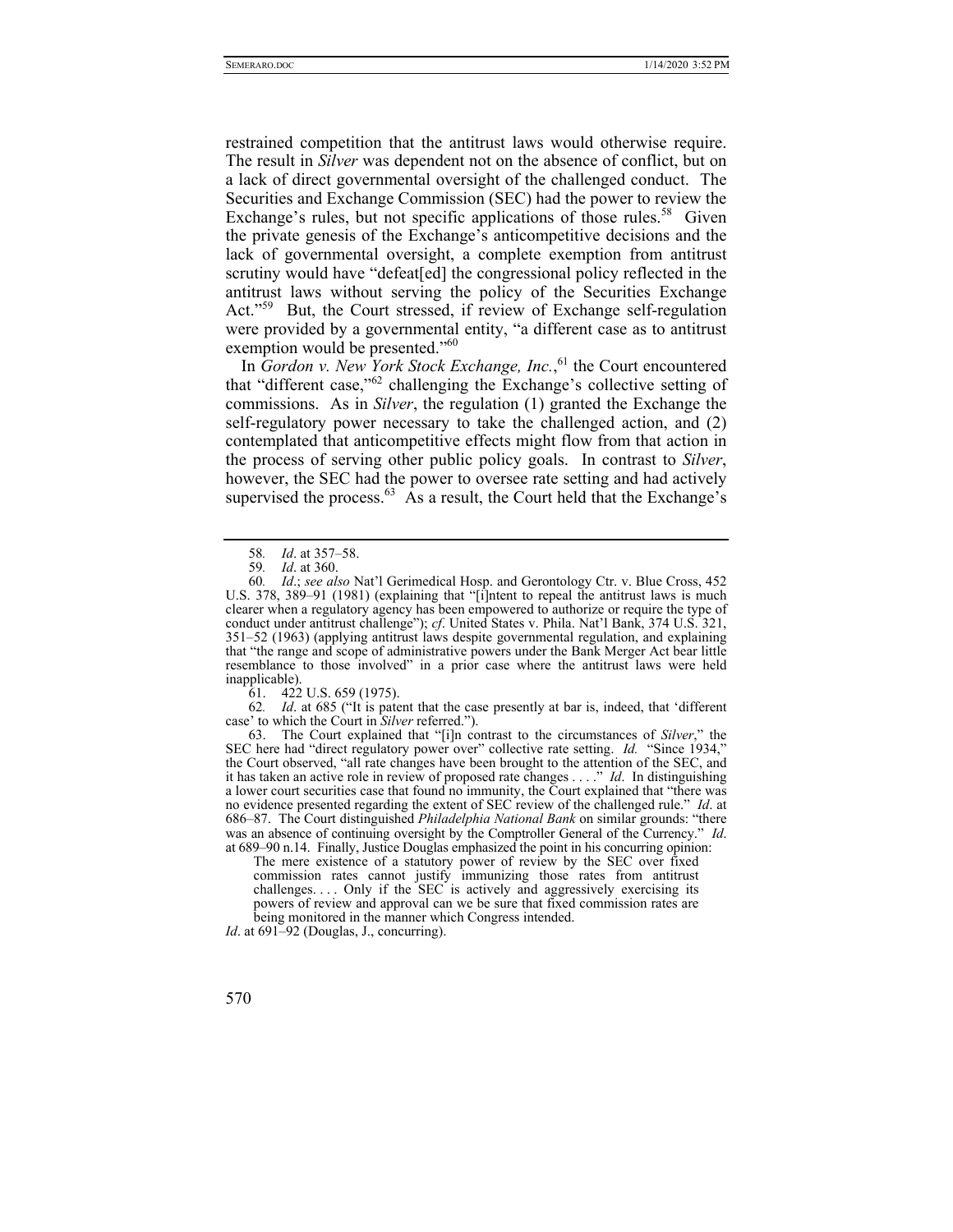collective rate setting was not subject to antitrust scrutiny.<sup>64</sup>

The federal regulation cases demonstrate that the deciding factor is the degree of government oversight rather than the extent of the conflict between regulatory and antitrust duties.<sup>65</sup> But what does governmental involvement have to do with accommodating two statutory regimes? The answer rests on an understanding of the nature of antitrust as a mechanism to control privately motivated business decisions, but not governmental conduct. Where public actors oversee regulated conduct, the activity loses its character as privately motivated conduct. Antitrust is therefore inapplicable. $66$ 

This characterization of antitrust-regulatory accommodation has received more attention in cases and commentary when courts review state regulation.67 The Court's 1943 decision in *Parker v. Brown*<sup>68</sup> held

 65. For example, the Court in *Square D Co. v. Niagara Frontier Tariff Bureau*  permitted antitrust attacks on regulated rates that were filed and approved, although it did prohibit the award of damages. 476 U.S. 409, 422 (1986); *see also Nat'l Gerimedical Hosp.*, 452 U.S. at 389 (explaining that "[i]ntent to repeal the antitrust laws is much clearer when a regulatory agency has been empowered to authorize or require the type of conduct under antitrust challenge," and "antitrust repeals are especially disfavored where the antitrust implications of a business decision have not been considered by a governmental entity").

66*. See* Steven Semeraro, *Demystifying Antitrust State Action Doctrine*, 24 HARV. J.L. & PUB. POL'Y 203, 236–39 (2000); Einer Richard Elhauge, *The Scope of Antitrust Process*, 104 HARV. L. REV. 667, 672, 697–703 (1991).

 67. IA AREEDA & HOVENKAMP, *supra* note 2, ¶ 242d ("Although distinctive in origin, historical justification, and verbal formulation, the rationale for the 'state action' doctrine creating immunity from federal antitrust [review] for state and local government

<sup>64</sup>*. Id*. at 685–86. In *United States v. National Ass'n of Securities Dealers, Inc.*, 422 U.S. 694 (1975), the Court held the antitrust laws inapplicable to certain mutual fund activities. *Id.* at 733. The Court explained:

There can be little question that the broad regulatory authority conferred upon the SEC by the Maloney and Investment Company Acts enables it to monitor the activities questioned . . . and the history of Commission regulations suggests no laxity in the exercise of this authority. To the extent that any of appellees' ancillary activities frustrate the SEC's regulatory objectives it has ample authority to eliminate them.

*Id.* at 734 (footnotes omitted). Similarly, in *Hughes Tool Co. v. Trans World Airlines, Inc*., 409 U.S. 363 (1973), the Court held regulated conduct outside the scope of antitrust law. *Id.* at 387. The Court explained:

<sup>[</sup>W]here, as here, the [governmental body] authorizes control of an air carrier to be acquired by another person or corporation, and where it specifically authorizes as in the public interest specific transactions between the parent and the subsidiary, the way in which that control is exercised in those precise situations is under the surveillance of the [governmental body], not in the hands of those who can invoke the sanctions of the antitrust laws.

*Id.* at 387.

 <sup>571</sup>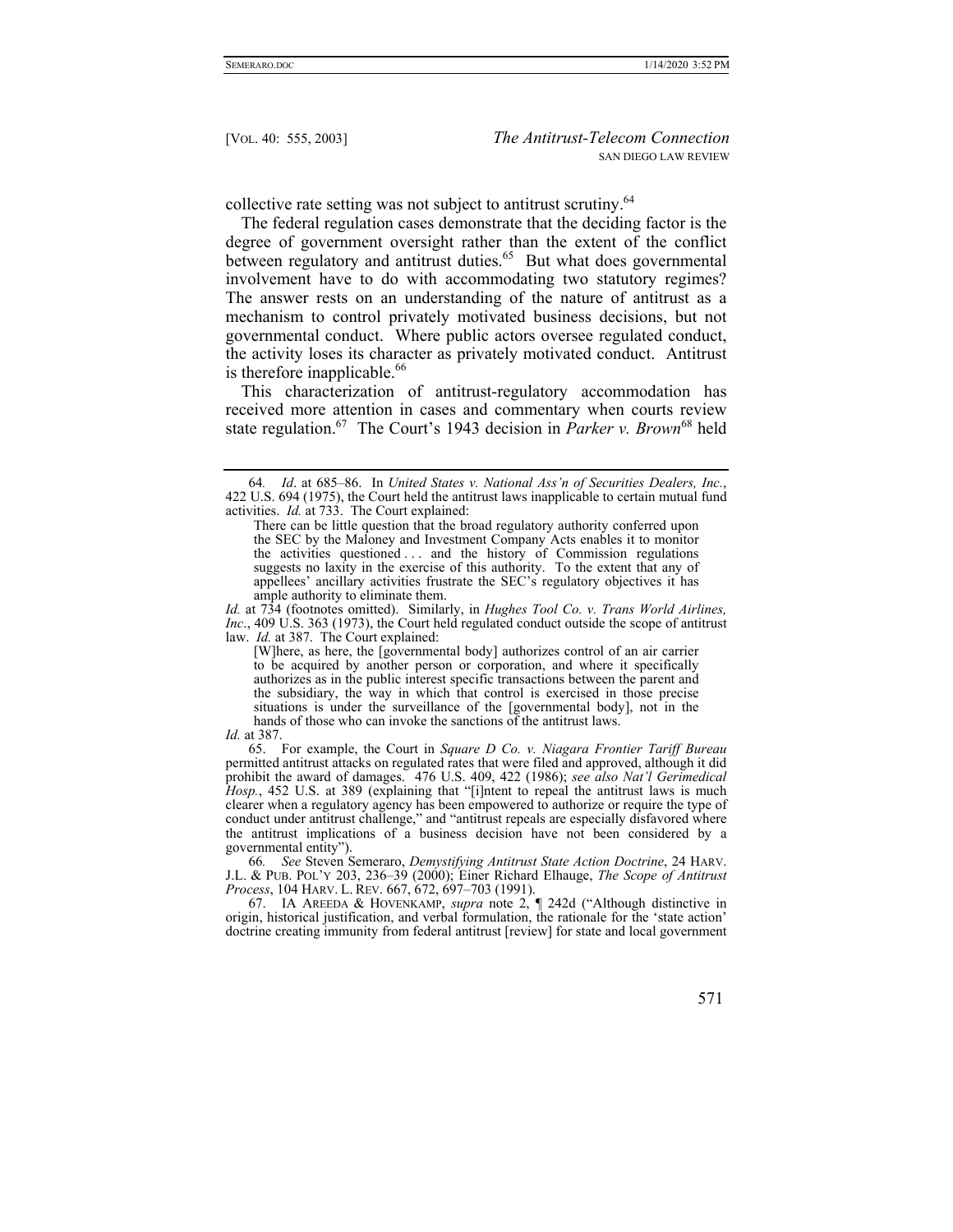that federal law did not preempt a state regulatory program because the Sherman Act was not meant "to restrain state action or official action directed by a state."<sup>69</sup> The doctrine is governed by a two-part test that asks whether the state (1) "clearly articulated" its intent to displace competition with regulation, and (2) "actively supervised" the private parties in the regulated market.<sup>70</sup>

As applied, the test asks first whether the state has articulated a general intent to displace the forces of the free market with some form of state regulation.<sup>71</sup> To be considered state action in this context, an anticompetitive byproduct of economic regulation need only be a foreseeable result of a particular statute; it need not be compelled or even necessary to the regulatory scheme.<sup>72</sup> The so-called clear articulation prong of the test requires a party to point to legislation that has been (or, if not yet interpreted, could reasonably be) read by state courts, agencies, or municipalities to embody the view that the public interest would be served if a regulatory scheme displaced the forces of the free market. The existence of a statute meeting this criterion ensures that the state legislature at least conceived of the possibility that the authorized regulation would have anticompetitive effects.

Read in isolation, the first prong of this test appears to contradict the premise that antitrust immunities are disfavored because it interprets intent to displace competition so liberally. For a private party's conduct to be exempt from antitrust scrutiny, however, it must also be actively supervised by governmental officials in a manner sufficient to ensure that the state's view of the public interest—rather than the private interests of the regulated parties—is served.<sup>73</sup> "Actual state involvement, not deference to private [anticompetitive] arrangements under the general auspices of state law, is the precondition for [application of the doctrine]."74 The active supervision requirement ensures that the challenged "anticompetitive acts were truly the product of state regulation."<sup>75</sup>

Under this view, antitrust rules limit only the ability of a private

regulation is quite similar to the rationale for an antitrust immunity from federal regulation.").

 <sup>68. 317</sup> U.S. 341 (1943).

<sup>69</sup>*. Id*. at 351.

<sup>70</sup>*. See* S. Motor Carriers Rate Conference, Inc. v. United States, 471 U.S. 48, 57 (1985); Town of Hallie v. City of Eau Claire, 471 U.S. 34, 43–44 (1985); Cal. Retail Liquor Dealers Ass'n v. Midcal Aluminum, Inc*.*, 445 U.S. 97, 105–06 (1980).

<sup>71</sup>*. See Midcal Aluminum*, 445 U.S. at 105.

<sup>72</sup>*. See S. Motor Carriers Rate Conference*, 471 U.S. at 61; *Town of Hallie*, 471 U.S. at 41–46.

 <sup>73.</sup> Fed. Trade Comm'n v. Ticor Title Ins. Co., 504 U.S. 621, 633 (1992); Patrick v. Burget, 486 U.S. 94, 100–01 (1988).

<sup>74</sup>*. Ticor Title Ins.*, 504 U.S. at 633.

<sup>75</sup>*. Patrick*, 486 U.S. at 100.

<sup>572</sup>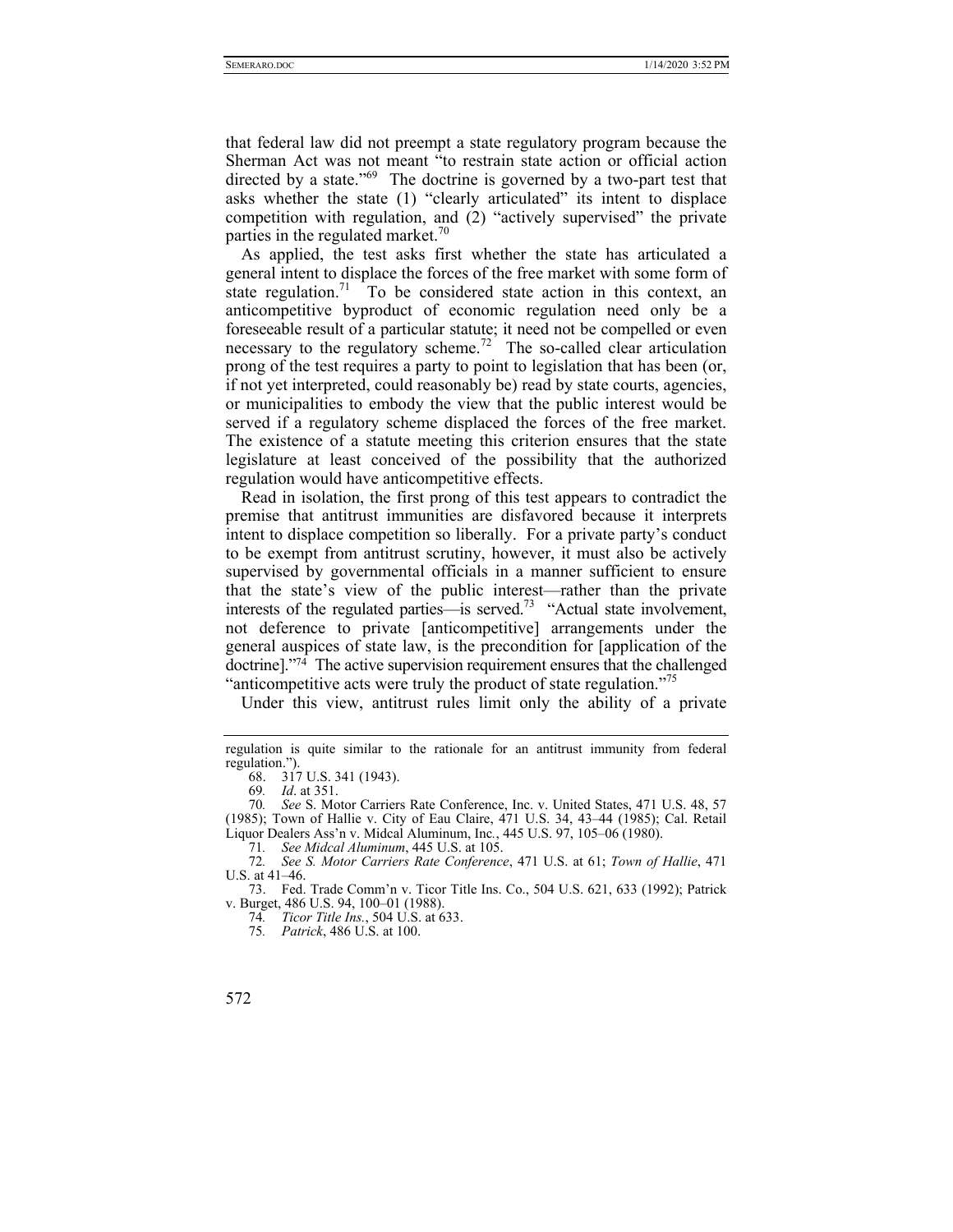business to enter anticompetitive agreements or take actions that tend to create or maintain a monopoly. Antitrust places these limits on private conduct not because agreements and monopolies are inherently undesirable in all contexts. Unrestrained competition also can have negative public welfare effects.76 Antitrust doctrine holds only that the forces of competition must prevail over the private decisions of presumptively self-interested business persons because private actors will be tempted to use collusion or monopoly power to serve their own interests. But when a public-interested actor makes the decision to displace free market forces, antitrust principles are not offended because governmental actors may be trusted to choose anticompetitive solutions only when they are in the public interest.

## *B. Court and Agency Analysis in the Telecom-Antitrust Cases Rests on These Doctrines*

The following Subsections show how the courts deciding the telecomantitrust cases have relied on these two doctrines.

# *1. The Second and Eleventh Circuits Rely on the Implied Immunity Doctrine*

In *Law Offices of Curtis V. Trinko, L.L.P. v. Bell Atlantic Corp.* and *Covad Communications Co. v. BellSouth Corp.*, the lower courts dismissed the antitrust claims on the ground that antitrust does not require a firm, even a monopolist, to help its competitors.<sup>77</sup> On appeal, the courts correctly recognized that the Sherman Act sometimes does impose positive duties on monopolists.<sup>78</sup> Because the complaint alleged all the elements of a section 2 case, it could not be dismissed unless the 1996 Act immunized Bell Atlantic from antitrust attack.

The Second and Eleventh Circuits—in keeping with the arguments in

<sup>78</sup>*. Law Offices of Curtis V. Trinko*, 305 F.3d at 108–09 (holding that allegations amounting to violations of the 1996 Act state section 2 claims under the essential facilities and monopoly leveraging doctrines); Covad Communications Co. v. BellSouth Corp., 299 F.3d at 1284–87 (same).



 <sup>76.</sup> Congress has implicitly recognized this by creating explicit antitrust exemptions, silently acquiescing in judicially created exemptions, and granting broad discretion to the courts to shape antitrust duties. Semeraro, *supra* note 66, at 236–39.

 <sup>77.</sup> Law Offices of Curtis V. Trinko, L.L.P. v. Bell Atl. Corp., 305 F.3d 89, 96 (2d Cir. 2002); Covad Communications Co. v. BellSouth Corp., 299 F.3d 1272, 1278 (11th Cir. 2002).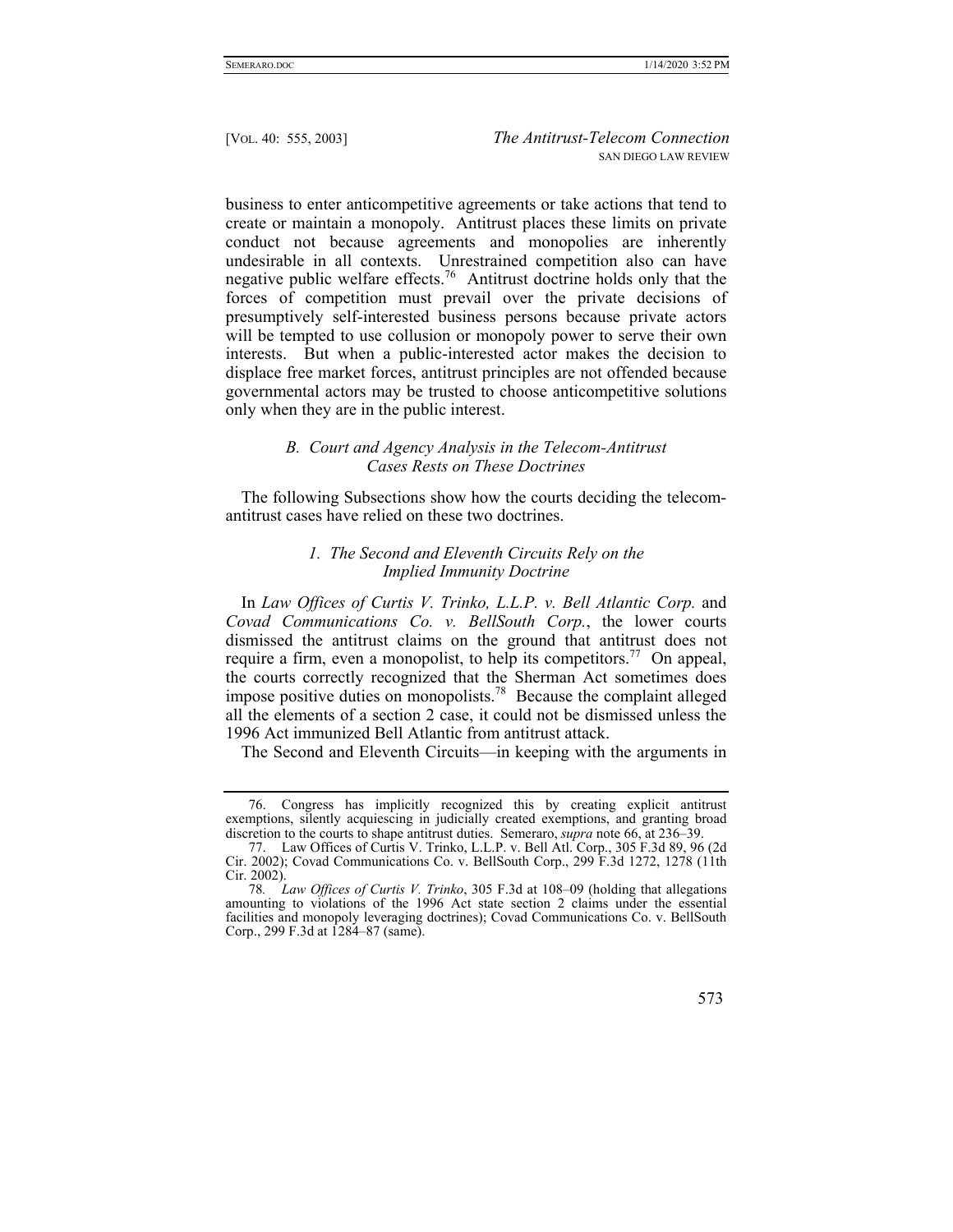Antitrust Division and FCC amicus filings in other cases—followed the conflict-centered dicta in the Supreme Court implied immunity cases and held that the Telecom Act did not block antitrust scrutiny.<sup>79</sup> Because the Telecom Act's express purpose is to engender just the sort of competition that the antitrust laws are designed to preserve, there is obviously no conflict.<sup>80</sup> The Second Circuit explained that such a conclusion is "unambiguously" established by the Act's antitrust savings clause.<sup>81</sup> Neither the courts nor the agencies consider the effect of

80*. Law Offices of Curtis V. Trinko*, 305 F.3d at 109; Covad Communications Co. v. BellSouth Corp., 299 F.3d at 1281–82 (supporting conclusion with references to legislative history and presidential and FCC statements); Brief of Amici Curiae United States and the Federal Communications Commission as Amici Curiae at 14–15, Covad Communications Co. v. BellSouth Corp., 299 F.3d 1272 (No. 01-16064-C) (contrasting the Telecom Act with a statute that empowers "a regulatory agency . . . to approve, in furtherance of other regulatory goals, *anticompetitive* conduct that would otherwise violate the antitrust laws"); Brief for the United States and Federal Communications Commission as Amici Curiae in Support of Appellants at 10–12, *Intermedia Communications* (No. 01-10224-JJ).

81*. Law Offices of Curtis V. Trinko*, 305 F.3d at 109. The 1996 Act actually contains two *savings* clauses: (1) "nothing in this Act or the amendments made by this Act shall be construed to modify, impair, or supersede the applicability of any of the antitrust laws," Pub. L. No. 104-104,  $\hat{\S}$  601, Stat. 143 (1996); and (2) "This Act and the amendments made by this Act shall not be construed to modify, impair, or supersede Federal, State, or local law unless expressly so provided in such Act or amendments." 47 U.S.C. §  $152(c)(1)$  (2000). The legislative history of the Act also supports this understanding by recognizing as an "underlying theme" of the Act that the FCC "should" be carrying out the policies of the Communications Act, and the DOJ should be carrying out the policies of the antitrust laws." H.R. CONF. REP. NO. 104-458, at 201 (1996). The House Conference Report also confirmed that the Act's savings clauses "[prevent] affected parties from asserting that the [Act] impliedly preempts other laws." *Id*.

While generally in accord with the Second Circuit's decision in *Trinko*, amicus briefs filed by the enforcement agencies rely more heavily on the antitrust savings clause to support their position that full antitrust analysis is required. Brief of Amici Curiae United States and the Federal Communications Commission as Amici Curiae at 10, Covad Communications Co. v. BellSouth Corp., 299 F.3d 1272 (No. 01-16064-C) (explaining that the savings clause meant that "conduct that would have violated the Sherman Act before passage of the 1996 Act is still prohibited by the Sherman Act, whether or not it also violates the 1996 Act"); Brief for the United States v. Federal Communications Commission as Amici Curiae in Support of Appellants at 8, *Intermedia Communications* (No. 01-10224-JJ) (same). But as Judge Martin explained in her opinion dismissing Covad's case against Bell Atlantic, the clause merely preserves existing antitrust doctrine. If the scope of antitrust does not reach regulated conduct highly supervised by governmental actors, and the 1996 Act meets that definition, then violations of the Act's provisions would not constitute antitrust violations despite the savings clause. Covad Communications Co. v. Bell Atl. Corp., 201 F. Supp. 2d 123, 131 (D.D.C. 2002) ("Congress made explicit its intention that the 1996 Act should not in any

<sup>79</sup>*. Law Offices of Curtis V. Trinko*, 305 F.3d at 109; *see* Covad Communications Co. v. BellSouth Corp., 299 F.3d at 1280; *see also* Brief of Amici Curiae United States and the Federal Communications Commission as Amici Curiae at 10, Covad Communications Co. v. BellSouth Corp., 299 F.3d 1272 (No. 01-16064-C); Brief for the United States and Federal Communications Commission as Amici Curiae in Support of Appellants at 8, Intermedia Communications, Inc. v. BellSouth Telecomms., Inc. (11th Cir. filed Jan. 12, 2001) (No. 01-10224-JJ).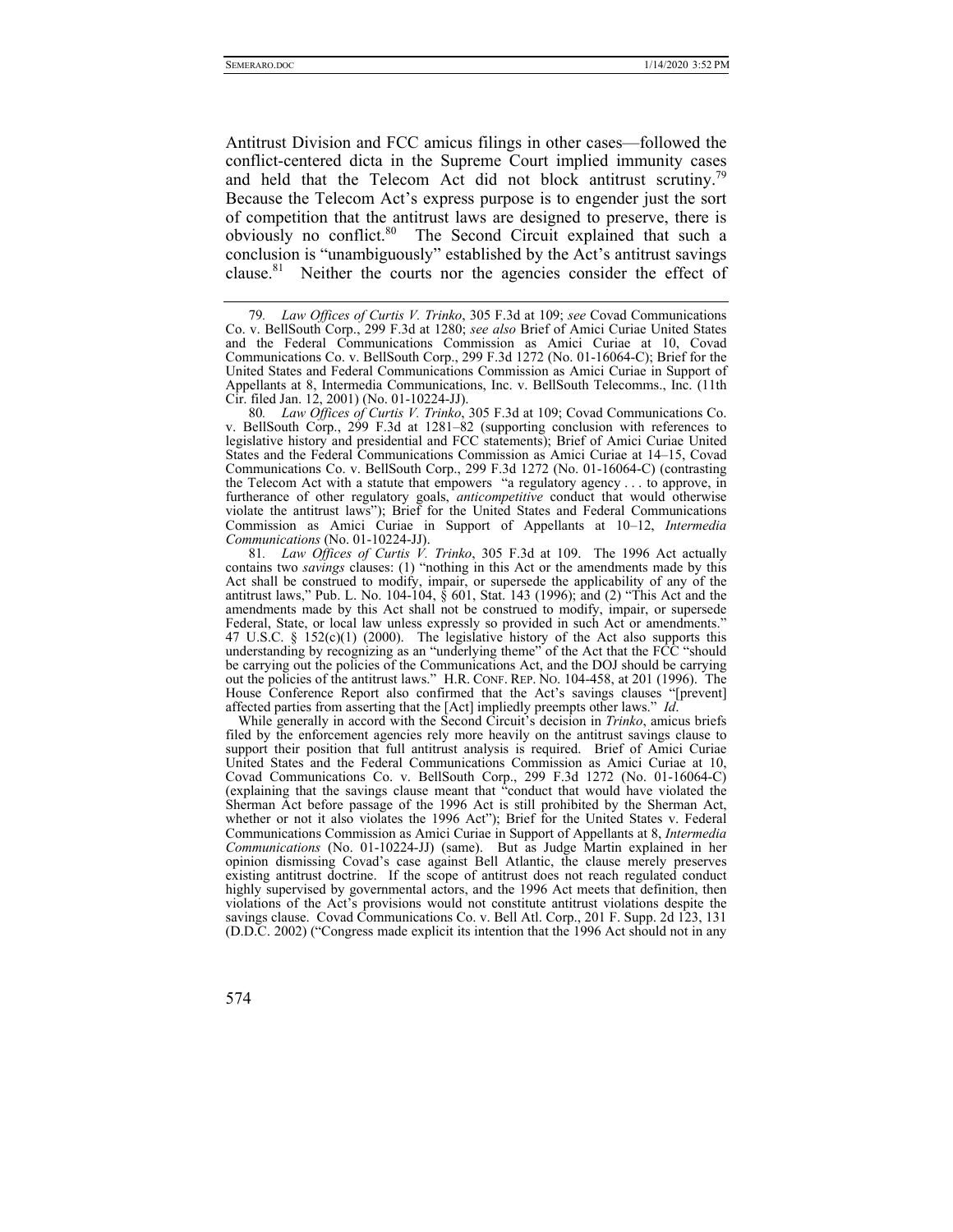government oversight. Instead, the courts declared that the relationship between the plaintiffs' allegations and the Telecom Act was simply irrelevant to antitrust analysis.<sup>82</sup> "If there is no . . . implicit immunity," the Second Circuit explained, "as long as a set of allegations states an antitrust action on its own terms, the fact that it closely resembles an action brought under another statute in itself is unproblematic."<sup>83</sup>

# *2. The Seventh Circuit and Most Lower Courts Implicitly Rely on Government Oversight*

The following Subsections analyze the much more confusing analysis in *Goldwasser v. Ameritech Corp.*84 and the cases that follow it. These courts explicitly reject any reliance on the implied immunity doctrine. They instead hold that a violation of a duty imposed by the 1996 Act cannot be anticompetitive within the meaning of the Sherman Act. $85$ The final Subsections consider two explanations for this result: (1) that antitrust does not impose positive duties to assist potential competitors, and (2) that conduct actively supervised by governmental actors falls outside the scope of antitrust scrutiny. They conclude that the latter analysis provides the best rationale for the results in these cases. As explained in Part IV, however, existing antitrust-regulatory accommodation doctrine is inadequate where the regulation seeks to enhance competition.

<sup>85</sup>*. See infra* Part III.B.2.a.



way alter the application or scope of existing antitrust law."); *cf.* Square D Co. v. Niagara Frontier Tariff Bureau, Inc., 476 U.S. 409, 418, 419 & n.23, 420 & n.27 (1986) (recognizing that the antitrust savings clause in the Reed-Bulwinkle Act and the Motor Carrier Act preserved antitrust limitations of the filed rate doctrine).

<sup>82</sup>*. Law Offices of Curtis V. Trinko*, 305 F.3d at 109 (holding that "there is no requirement that an allegation that otherwise states an antitrust claim must not rely on allegations that might also state a claim under another statute"); *see also id.* at 111 (holding that "controlling case law does not support the theory that specific legislation meant to encourage competition necessarily takes precedence over the general antitrust laws."); Covad Communications Co. v. BellSouth Corp., 299 F.3d at 1282 ("[W]e cannot agree with *Goldwasser* to the extent that it is read to say that a Sherman Act antitrust claim cannot be brought as a matter of law on the basis of an allegation of anti-competitive conduct that happens to be 'intertwined' with obligations established by the 1996 Act.").

<sup>83</sup>*. Law Offices of Curtis V. Trinko*, 305 F.3d at 109; *see also* Covad Communications Co. v. BellSouth Corp., 299 F.3d at 1282–83.

 <sup>84. 222</sup> F.3d 390 (7th Cir. 2000), *aff'g on other grounds*, No. 97-C-6788, 1998 WL 60878 (N.D. Ill. Feb. 4, 1998).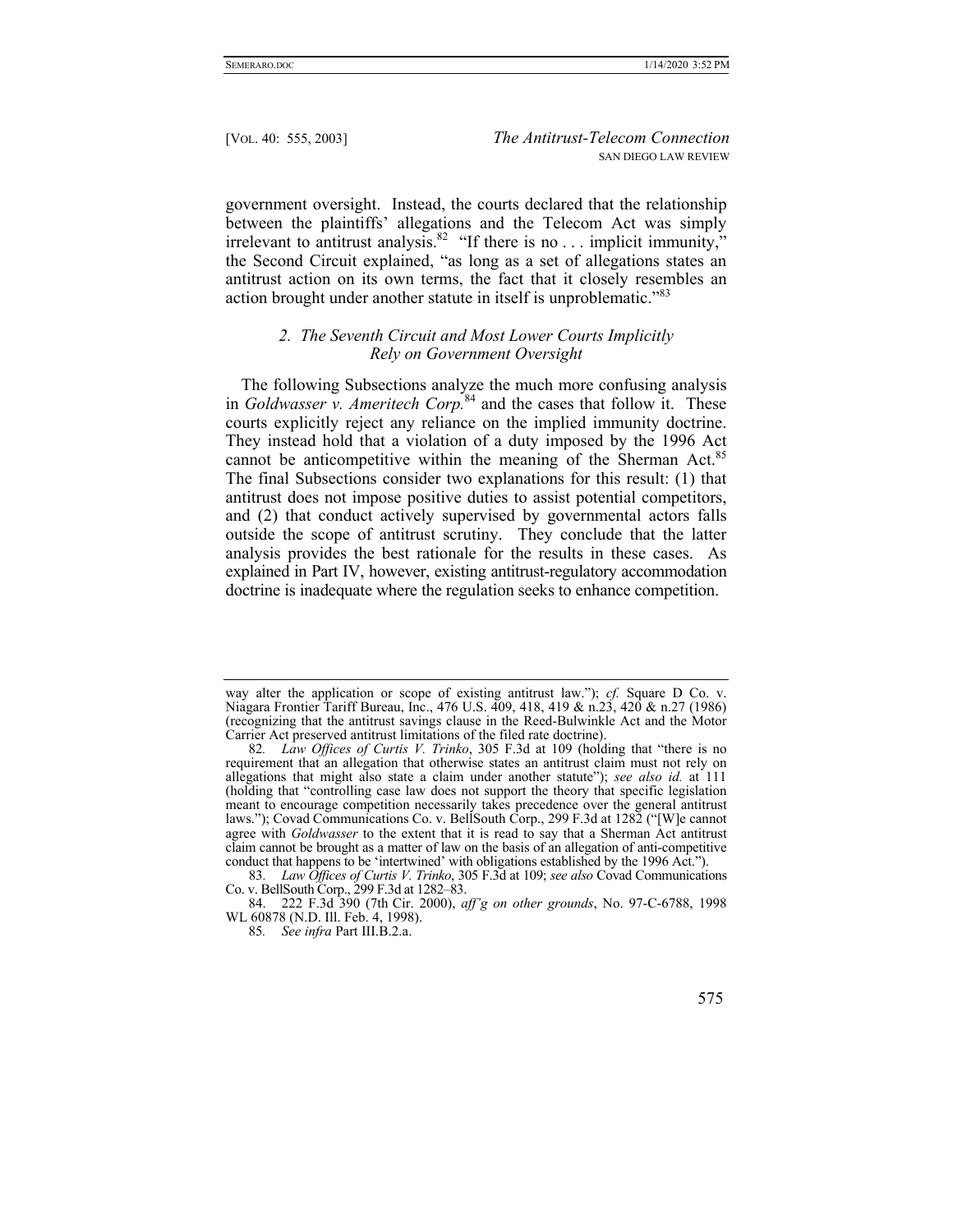# *a. The* Goldwasser *Decision and Its Progeny*

In *Goldwasser*, the Seventh Circuit upheld the dismissal of an antitrust claim by local telephone service customers against Ameritech.<sup>86</sup> On its face, the complaint alleged the elements necessary to prove that Ameritech violated section 2 of the Sherman Act. $87$  Local telephone service undoubtedly forms a relevant antitrust market, and Ameritech certainly had monopoly power in that market by virtue of its overwhelming market share and the high barriers to entry into local telephone service. The only real question was whether the alleged conduct constituted anticompetitive predatory conduct or procompetitive conduct justified by a legitimate business justification.

The court never engaged in the analysis necessary to answer that question.<sup>88</sup> Judge Wood's opinion did not evaluate whether the conduct substantially contributed to maintaining Ameritech's dominant position,

 88. Some courts have added, in dicta, that antitrust remedies would threaten the elaborate structure of negotiations and regulatory approval created by the 1996 Act. As the Seventh Circuit explained in *Goldwasser*: "[T]he procedures established under the 1996 Act for achieving competitive markets are [not] compatible with the procedures that would be used to accomplish the same result under the antitrust laws." *Goldwasser*, 222 F.3d at 401. "The elaborate system of negotiated agreements and enforcement established by the 1996 Act could be brushed aside by any unsatisfied party with the simple act of filing an antitrust action." *Id.*; *see also* Supra Telecomms. & Info. Sys., Inc. v. BellSouth Telecomms., Inc., No. 99-1706-CIV-SEITZ, 2001 U.S. Dist. LEXIS 23816, at \*12 (S.D. Fla. June 8, 2001) (same); Covad Communications Co. v. Bell Atl. Corp., 201 F. Supp. 2d 123, 133 (D.D.C. 2002) (noting a "fundamental incompatibility between the remedial schemes established by the antitrust laws and the 1996 Act").

The agencies' amicus filings explain why the remedy concern is overstated. "[A]ny antitrust relief," they point out, "should take account of regulatory policy and decisions in regulatory proceedings . . . . The need to harmonize enforcement of complementary federal statutes, however, is not a proper basis for dismissing a complaint—especially one seeking only damages—at the pleading state." Brief of Amici Curiae United States and the Federal Communications Commission as Amici Curiae at 15, Covad Communications Co. v. BellSouth Corp., 299 F.3d 1272 (11th Cir. 2002) (No. 01-16064- C). In another amicus brief, the Department agreed "that courts should attempt to avoid conflict with regulatory policy in fashioning antitrust injunctions. The speculative possibility that an injunction could ultimately be entered in this case, however, scarcely justifies dismissing a complaint seeking damages and injunctive relief at the pleadings stage." Brief for the United States and Federal Communications Commission as Amici Curiae in Support of Appellants at 19, Intermedia Communications, Inc. v. BellSouth Telecomms., Inc. (11th Cir. filed Jan. 12, 2001) (No. 01-10224-JJ).

<sup>86</sup>*. Goldwasser*, 222 F.3d at 392, 402.

In a monopolization case, the court must define the relevant market, determine whether the defendant has monopoly power in that market, and if so, evaluate whether the challenged conduct is predatory or exclusionary—whether its effect was to exclude or limit competition in a way that did not benefit consumers. For an exemplary recent example of this antitrust analysis, see *United States v. Microsoft Corp.*, 253 F.3d 34, 50–78 (D.C. Cir. 2001). In *Goldwasser*, no one disputed that Ameritech had market power in local telephone service, and the complaint alleged that its conduct violating the Act was predatory, i.e. without a procompetitive purpose and beneficial to the actor only to the extent that it lessened competition on the merits.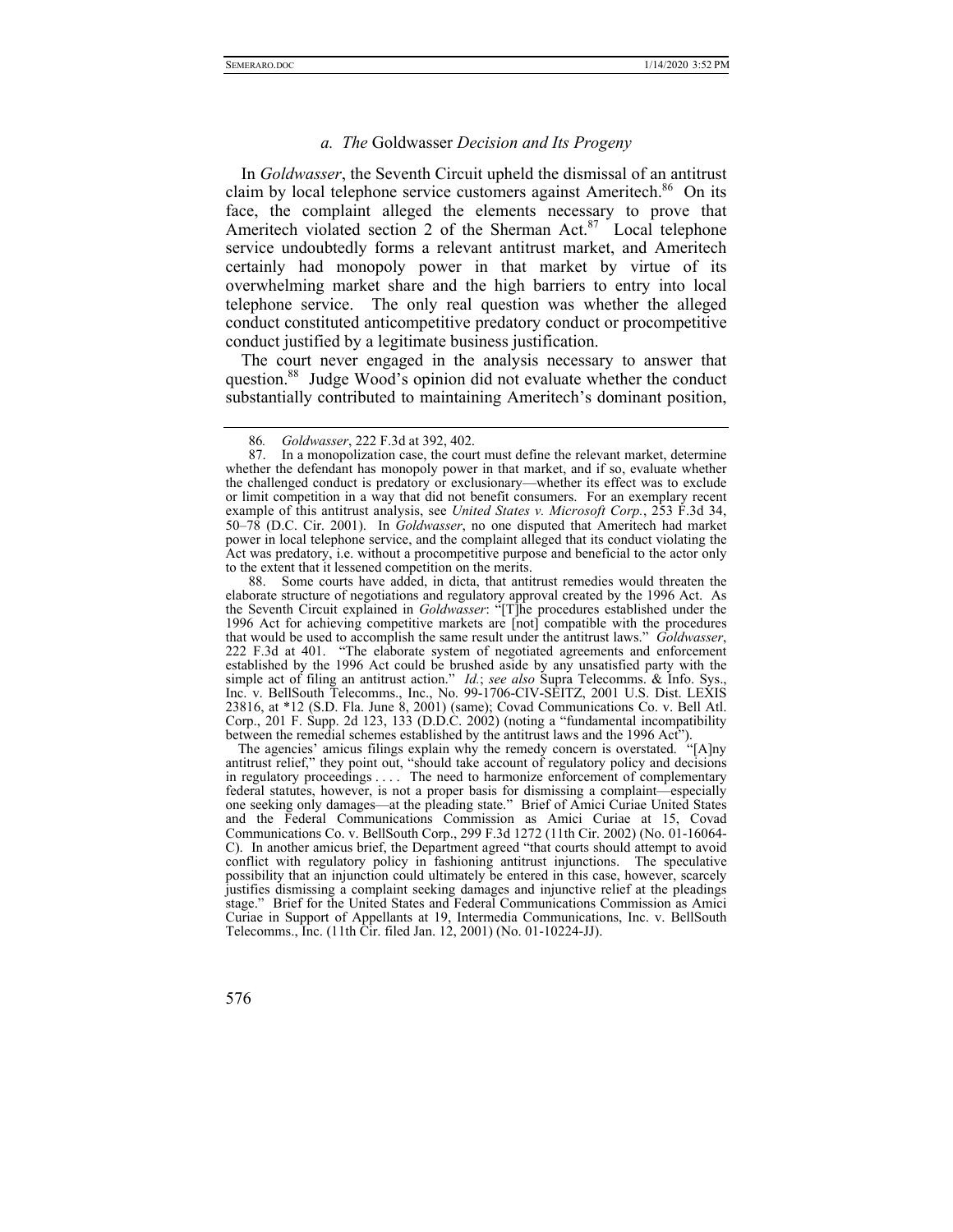nor did it look to whether the company had legitimate business reasons for its conduct. That failure would have been understandable if the court had held that the 1996 Act immunized Ameritech from antitrust liability. But the court forswore any reliance on the implied immunity doctrine.<sup>89</sup>

Instead, the court declared, without market-specific analysis, that violations of a regulatory statute are not predatory acts under the antitrust laws.<sup>90</sup> The court concluded that duties imposed by the 1996 Act "are precisely the kinds of affirmative duties to help one's competitors that ... do not exist under the unadorned antitrust laws."<sup>91</sup> Because those duties "go well beyond anything the antitrust laws would mandate on their own," the complaint amounted to an attack on a monopolist for failing to help its competitors and thereby lower prices for consumers.  $92$ Because "the antitrust laws do not impose that kind of affirmative duty, even on monopolists," the complaint failed to state a claim.<sup>93</sup>

The plaintiffs countered, and the court did not dispute, that the antitrust laws sometimes do impose positive duties on monopolists to cooperate with competitors. But because all of the allegations were "inextricably linked to the claims under the 1996 Act,"94 the court held that the more specific provisions of the 1996 Act "must take precedence."95

Despite its broad language, *Goldwasser* could be read to establish no more than a rule of careful pleading—that merely alleging a violation of a regulatory statute does not suffice to state an antitrust claim. Instead, a plaintiff must allege with more particularity how such a violation affected competition in the relevant market.<sup>96</sup> In most telecom-antitrust

The meaning of this passage is unclear, particularly in view of the Seventh Circuit's express disclaimer of any holding "that the 1996 Act confers implied immunity on behavior that would otherwise violate the antitrust law," and its acknowledgment that "[s]uch a conclusion would be troublesome at best given the antitrust savings clause in the statute."

 96. Philip J. Weiser, Goldwasser*, The Telecom Act, and Reflections on Antitrust Remedies*, 55 ADMIN. L. REV. 1 (2003).



<sup>89</sup>*. Goldwasser*, 222 F.3d at 401 ("Our principal holding is thus not that the 1996 Act confers implied immunity on behavior that would otherwise violate the antitrust law[s].").

<sup>90</sup>*. See id*. at 399–400.

<sup>91</sup>*. Id*. at 400.

<sup>92</sup>*. Id*.

<sup>93</sup>*. Id*.

<sup>94</sup>*. Id*. at 401.

<sup>95</sup>*. Id*.; *see also* Brief of Amici Curiae United States and the Federal Communications Commission as Amici Curiae at 18, Covad Communications Co. v. BellSouth Corp., 299 F.3d 1272 (11th Cir. 2002) (No. 01-16064-C).

*Id.* (alteration in original) (quoting *Goldwasser*, 222 F.3d at 401).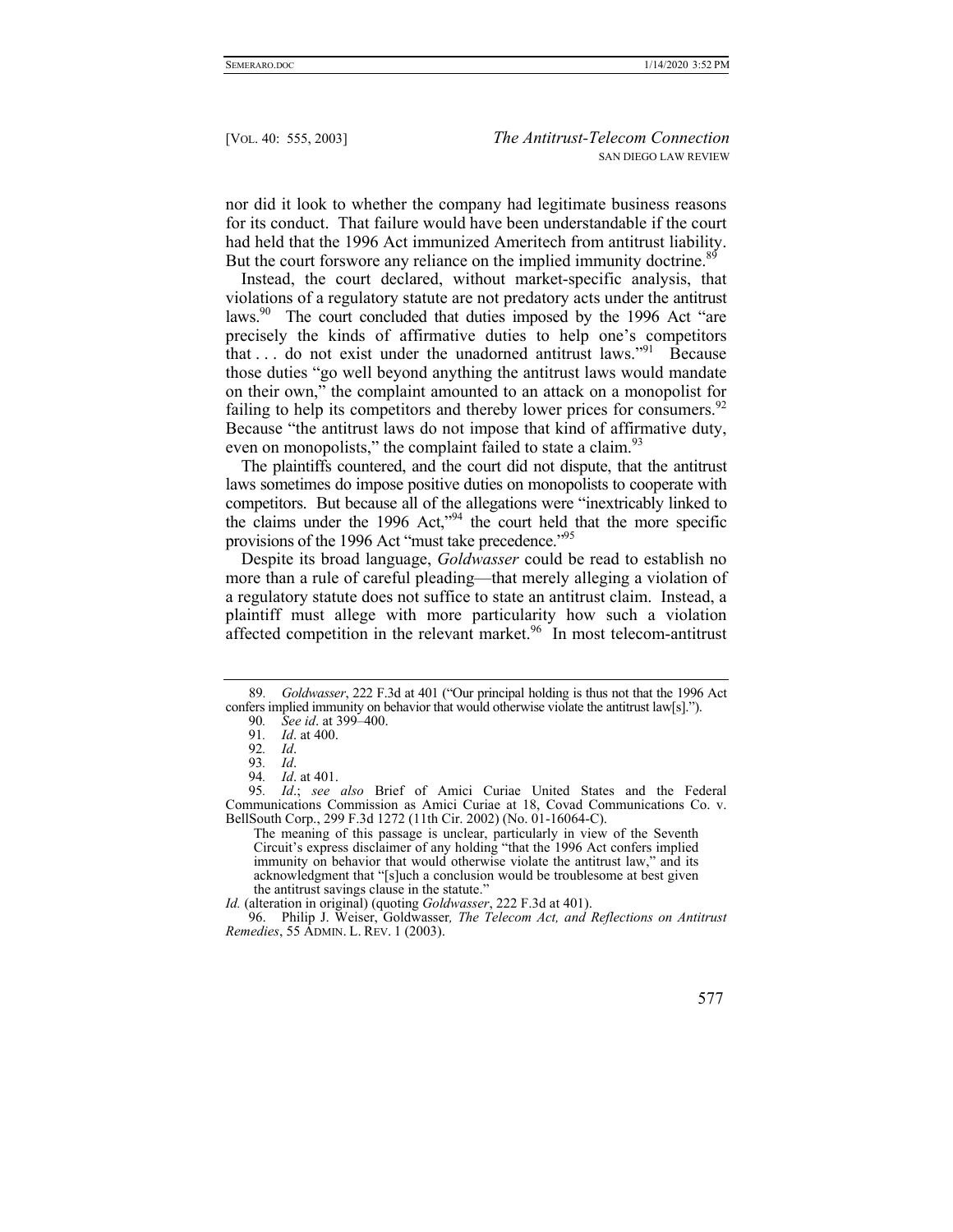cases following *Goldwasser*, however, the district courts have interpreted the Seventh Circuit's opinion broadly to preclude any antitrust claim relating to a violation of the 1996 Act irrespective of the specificity of the pleading.97 For example, Judge Seitz, in *Supra Telecommunications & Information Systems, Inc. v. BellSouth Telecommunications, Inc.*, declared that claims of this sort "extend far beyond the purview of [the] antitrust laws which generally do not require a monopolist to 'cooperate with competitors."<sup>98</sup> Similarly, in Covad's case against Bell Atlantic, Judge Kessler wrote that the Act "was designed by Congress to spur competition in local telephone markets in ways that the antitrust laws did not require."99 As a result, an ILEC's "failure to comply with [the duties imposed by the 1996 Act]... does not constitute 'exclusionary' conduct as a matter of law."<sup>100</sup> Following this reasoning, these courts have dismissed all claims bearing any connection to the 1996 Act without evaluating the conduct under the "rule of reason."<sup>101</sup>

100*. Id*.

 <sup>97.</sup> For example, in *Cavalier*, the plaintiff took great care to allege its antitrust claims in the traditional way without reference to the 1996 Act. Cavalier Tel., L.L.C. v. Verizon Va. Inc., 208 F. Supp. 2d 608, 611–12 (E.D. Va. 2002). In dismissing the claims, the court rejected the notion that *Goldwasser* could be limited to a pleading requirement. *Id.* at 613 ("That Cavalier's Complaint did not characterize its allegations as violations of the 1996 Act is beside the point. Such a shallow interpretation of the relationship between the 1996 Act and antitrust law would relegate the matter to a mindless word game played out at the pleading stage . . . . ").

 <sup>98.</sup> Supra Telecomms. & Info. Sys., Inc. v. BellSouth Telecomms., Inc., No. 99- 1706-CIV-SEITZ, 2001 U.S. Dist. LEXIS 23816, at \*11 (S.D. Fla. June 8, 2001). "No court has yet held that antitrust laws now include the affirmative duties created by the TCA and this Court shall decline to do so as well." *Id.* at \*14; *see also Cavalier Tel.*, 208 F. Supp. 2d at 613 (explaining that the "specific obligations" imposed by the 1996 Act "extend far beyond the general admonitions against monopolization and anticompetitive behavior expressed by federal antitrust law"); Law Offices of Curtis V. Trinko, L.L.P. v. Bell Atl. Corp., 123 F. Supp. 2d 738, 742 (S.D.N.Y. 2000), *aff'd in part, vacated in part*, 305 F.3d 89 (2d Cir. 2002).

The affirmative duties imposed by the Telecommunications Act are not coterminous with the duty of a monopolist to refrain from exclusionary practices. Moreover, the mere fact that a monopolist has violated another statute does not transform such offense into a violation of the antitrust laws. Thus, plaintiff has failed to allege any "willful acquisition or maintenance" of monopoly power by Bell Atlantic.

*Id.* (citations omitted); Law Offices of Curtis V. Trinko, L.L.P. v. Bell Atl. Corp., No. 00-CIV-1910, slip op. at 6 (S.D.N.Y. Apr. 26, 2001) ("Because [plaintiffs have] failed to allege any anticompetitive conduct on the part of Bell Atlantic, its Sherman Act claim must be dismissed.")), *rev'd*, 305 F.3d 89 (2d Cir. 2002); MGC Communications, Inc. v. BellSouth Telecomms., Inc., 146 F. Supp. 2d 1344, 1351–52 (S.D. Fla. 2001) (quoting extensively from *Goldwasser* and applying its reasoning).

 <sup>99.</sup> Covad Communications Co. v. Bell Atl. Corp., 201 F. Supp. 2d 123, 130 (D.D.C. 2002).

 <sup>101.</sup> For example, courts have dismissed claims that "raise[d] a duty or obligation created and imposed by the 1996 Act," were "intertwined with," "related to," "included under," "implicated by," "'inextricably linked' to," or "essentially a reincarnation of" a

<sup>578</sup>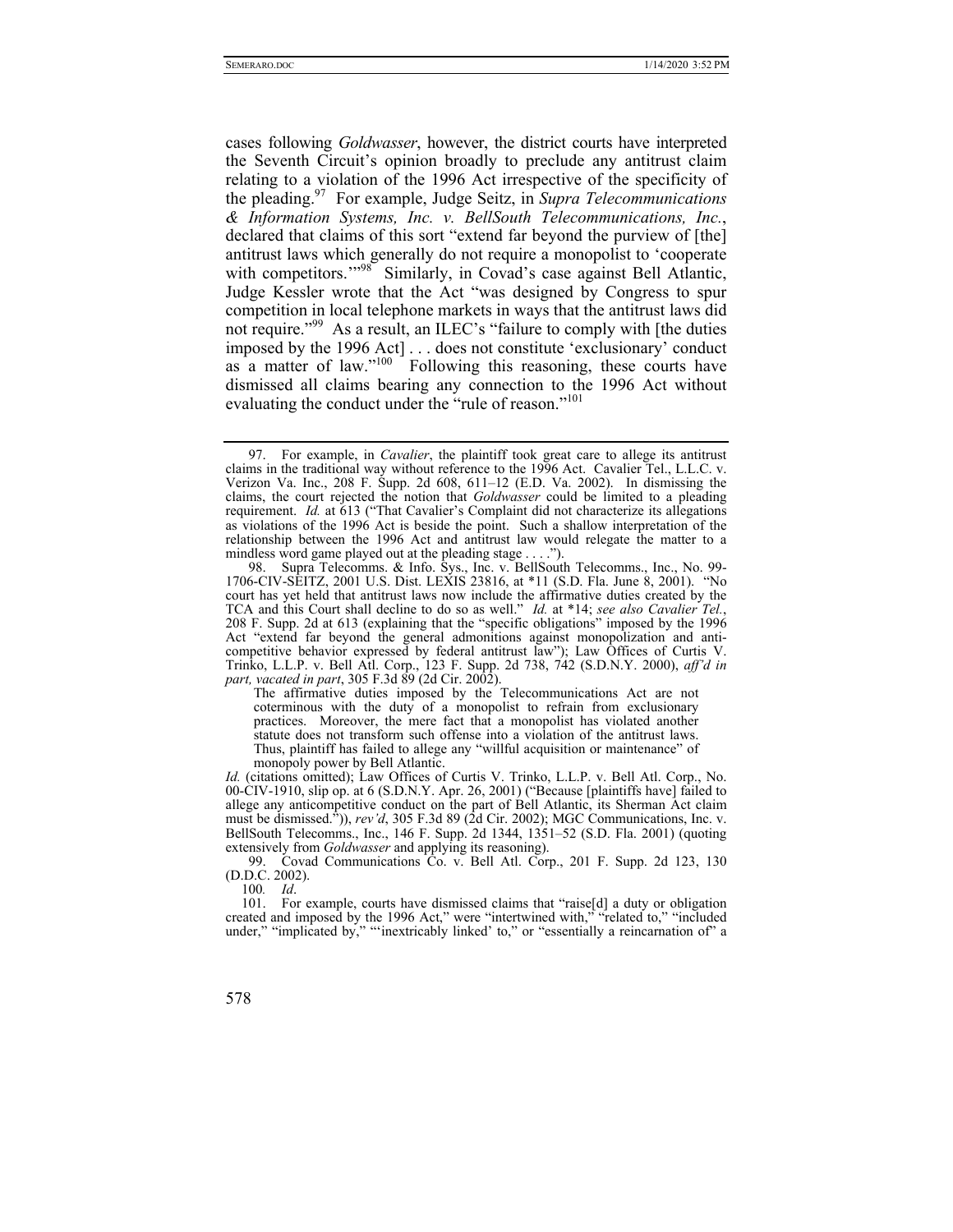#### *b. Interpreting* Goldwasser *and Its Progeny*

This Subsection considers two possible explanations for the results in the *Goldwasser* line of cases: (1) that violations of the positive duties under the Act could not be anticompetitive in any context, and (2) that active government oversight renders conduct within the market regulated by the 1996 Act beyond the scope of the antitrust laws. This Subsection concludes that while the first explanation is unsupportable, the second provides the best, though still inadequate, justification for the holdings.

## *i. The Fully Contextual Nature of Antitrust Analysis*

Opinions in the telecom-antitrust cases appear to hold that conduct violating the antitrust laws has certain metes and bounds irrespective of competitive conditions. These lines of demarcation separate collusive conduct and unilateral acts that hinder a competitor's ability to compete from cooperative behavior that assists competitors. The 1996 Act's positive duties to cooperate, the courts seem to believe, fall outside the purview of the antitrust laws in every imaginable context.<sup>102</sup>

*Goldwasser* surely relied, at least in part, on this line of reasoning. The court emphasized that even monopolists must have sufficient breathing room to compete, and that "[p]art of competing like everyone else is the ability to make decisions about with whom and on what terms one will deal."<sup>103</sup> As a result, "even a firm with significant market

103. Goldwasser v. Ameritech Corp., 222 F.3d 390, 397 (7th Cir. 2000).

duty created by the 1996 Act. Brief of Amici Curiae United States and the Federal Communications Commission as Amici Curiae at 11, Covad Communications Co. v. BellSouth Corp., 299 F.3d 1272 (11th Cir. 2002) (No. 01-16064-C) (quoting various formulations used in *Covad Communications Co. v. Bell Atlantic Corp.*); *see also* Bldg. Communications, Inc. v. Ameritech Servs., Inc., No. 97-CV-76336, slip op. at 20–24 (E.D. Mich. June 21, 2001); *Cavalier Tel.*, 208 F. Supp. 2d at 615 n.3, 616–17 (dismissing the claim based on an "allegation that Verizon employees contacted Cavalier's existing and potential customers in an attempt to draw business away from Cavalier," an allegation that the court admitted "does not concern a duty imposed by the 1996 Act").

 <sup>102.</sup> Covad Communications Co. v. Bell Atl. Corp*.*, 201 F. Supp. 2d at 131 ("[T]here is nearly unanimous consensus that the 1996 Act imposes affirmative duties of assistance that require far more than the existing antitrust laws now require."); *cf*. USM Corp. v. SPS Techs., Inc., 694 F.2d 505, 513 (7th Cir. 1982) ("There is a difference between positive and negative duties, and the antitrust laws, like other legal doctrines sounding in tort, have generally been understood to impose only the latter."). For cases describing the minimum criteria for antitrust liability see *Monsanto Co. v. Spray-Rite Service Corp.*, 465 U.S. 752, 761 (1984); *Olympia Equipment Leasing Co. v. Western Union Telegraph Co.*, 797 F.2d 370, 375 (7th Cir. 1986).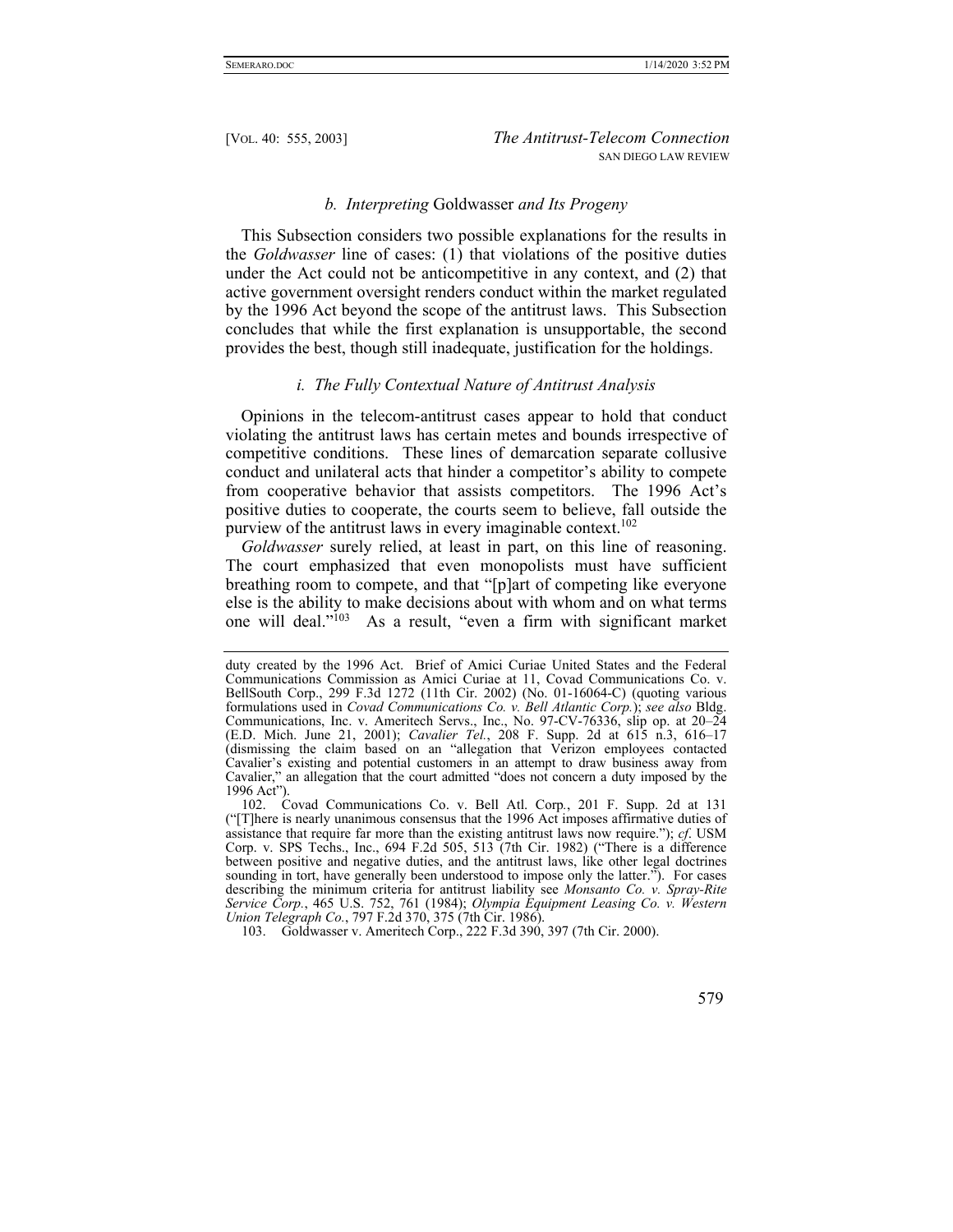power" has the freedom to deal with customers and partners of its own choosing, unless its "decisions are part of a broader effort to maintain its monopoly power."<sup>104</sup>

Many of the lower courts simply follow *Goldwasser*. But Judge Kessler's opinion in Covad's case against Bell Atlantic expanded on Judge Wood's analysis. She wrote that "conduct that was proscribed prior to the 1996 Act remains proscribed after its enactment. Similarly, conduct that did *not* violate antitrust law prior to the 1996 Act does not now violate antitrust law after the Act.<sup> $\dot{v}^{105}$ </sup> This language could be interpreted in two ways. Judge Kessler could be making a contextual claim that given the competitive conditions in the local telephone market, the challenged acts do not cause competitive concern irrespective of the 1996 Act. But such a claim would require careful economic analysis not found in the opinion. Judge Kessler does cite the "nearly unanimous consensus that the 1996 Act imposes affirmative duties of assistance that require far more than the existing antitrust laws now require."<sup>106</sup> But none of the cited cases engaged in the market specific analysis needed to support that holding.

The utter absence of antitrust analysis suggests a second interpretation of Judge Kessler's language, namely that some conduct, particularly conduct involving a refusal to cooperate with a potential competitor, may never rise to the level of an antitrust violation. But such a noncontextual reading of the antitrust laws conflicts with a longstanding tradition of imposing positive obligations in certain limited contexts where defendants have monopoly power. The traditional starting points are *United States v. Terminal Railroad Association*, where the U.S. Supreme Court ordered access on fair and equal terms to a jointly-owned bridge across the Mississippi,<sup>107</sup> and *Associated Press v. United States*, where the Court required that a cooperative newsgathering agency be opened to the competitors of its existing members.108 In *Lorain Journal Co. v. United States*, the Court compelled a newspaper to accept advertising from firms that also advertised with a competing radio station.109 In *Aspen Skiing Co. v. Aspen Highlands Skiing Corp.*, the Court required a ski mountain operator to cooperate with a competitor by selling

<sup>104</sup>*. Id*. at 398.

 <sup>105.</sup> Covad Communications Co. v. Bell Atl. Corp*.*, 201 F. Supp. 2d at 131. Judge Kessler further explained that Covad's "allegations focus on disputes over the terms for obtaining access to Bell Atlantic's local exchange network—an entitlement that was first created by the 1996 Act (not by the antitrust laws)." *Id.* at 132.

<sup>106</sup>*. Id.* at 131.

 <sup>107.</sup> United States v. Terminal R.R. Ass'n, 224 U.S. 383, 411–12 (1912).

 <sup>108.</sup> Associated Press v. United States, 326 U.S. 1, 21 (1945).

 <sup>109.</sup> Lorain Journal Co. v. United States, 342 U.S. 143, 152–53 (1951).

<sup>580</sup>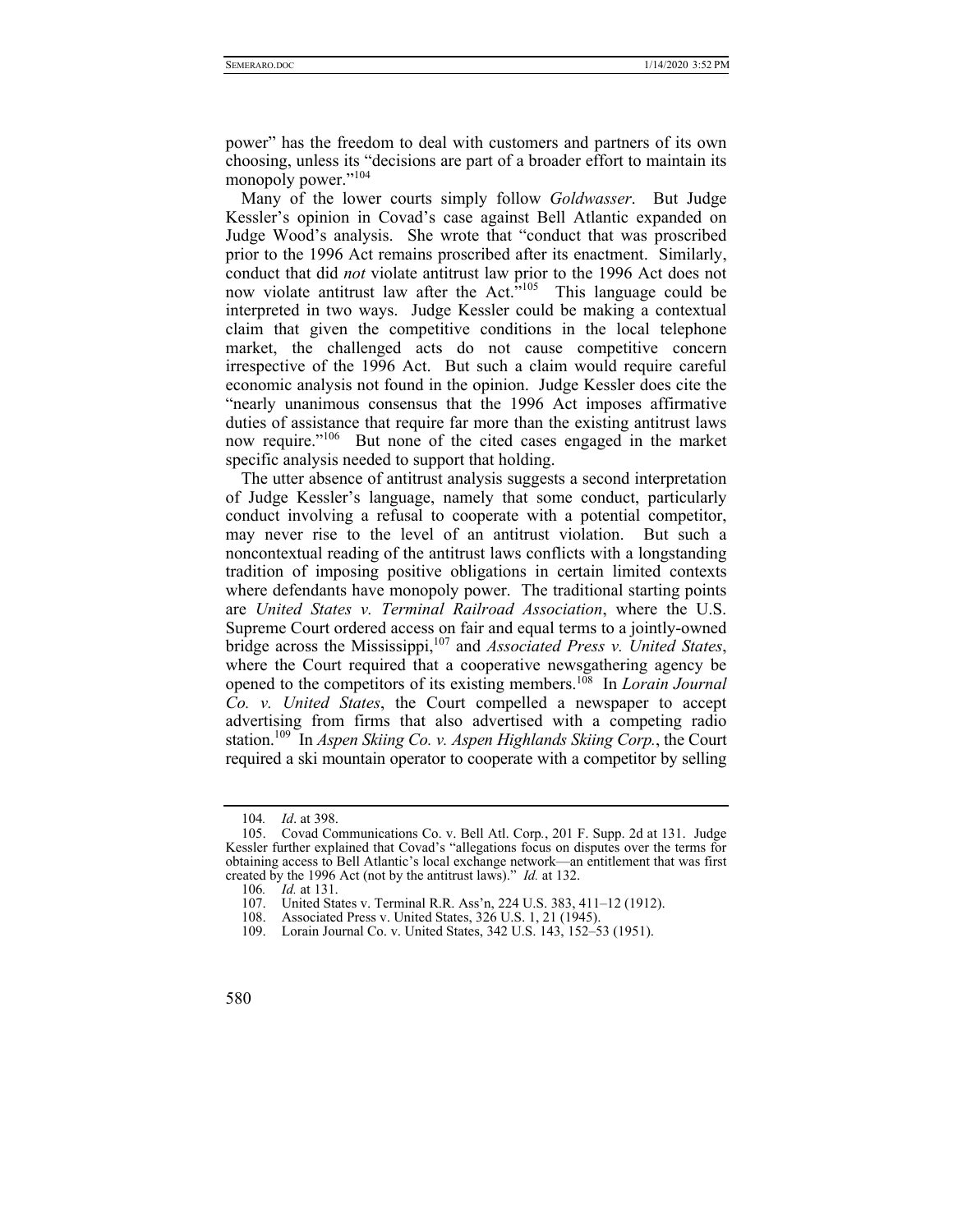tickets that allowed skiers to choose to ski on any mountain.<sup>110</sup> And the Microsoft case will certainly yield cooperative remedies, most likely in the form of a duty to disclose information about updates in Windows, to allow competitive software providers to update their own products.<sup>111</sup>

These cases demonstrate that antitrust doctrine is contextual. That is, whether particular conduct violates the law depends on the competitive conditions within which the conduct is taken.<sup>112</sup> Those telecom-antitrust courts that do not ignore this line of authority distinguish it on the ground that the defendants in those cases were not subjected to a regulatory program with as much structure as the program created by the Telecom Act.113 They recognize that the U.S. Supreme Court imposed a positive duty on a highly regulated electric utility in *Otter Tail Power Co.* 

Antitrust doctrine does include certain per se rules that purport to prohibit particular types of behavior. But even these rules apply contextually. And the courts have been extremely reluctant to adopt rules of per se legality. *See* Brooke Group Ltd. v. Brown & Williamson Tobacco Corp., 509 U.S. 209, 229–30 (1993) (rejecting a rule of per se legality for primary-line price discrimination claims where recoupment is premised on oligopoly pricing); Cargill, Inc. v. Monfort of Colo., Inc., 479 U.S. 104, 121 (1986) (rejecting a rule of per se legality for predatory pricing claims arising from a merger). Per se rules against tying and group boycotts explicitly require contextual analysis in the rule itself. *See* N.W. Wholesale Stationers, Inc. v. Pac. Stationery & Printing Co., 472 U.S. 284, 293–98 (1985); Jefferson Parish Hosp. v. Hyde, 466 U.S. 2, 9–16 (1984). And even the rules against price fixing, market division, and customer allocation, which are typically stated more matter-of-factly, require some contextual analysis. *See* Nat'l Collegiate Athletic Ass'n v. Bd. of Regents of the Univ. of Okla., 468 U.S. 85, 104 n.26 (1984); Broad. Music, Inc. v. Columbia Broad. Sys., Inc., 441 U.S. 1, 8–9 (1979).

113*. See* Cavalier Tel., L.L.C. v. Verizon Va. Inc., 208 F. Supp. 2d 608, 616 n.4 (E.D. Va. 2002) (distinguishing *Aspen Skiing* on the ground that "Cavalier's allegations concern the manner in which Verizon is meeting its responsibilities under the 1996 Act"); *see also* Goldwasser v. Ameritech Corp., 222 F.3d 390, 399–400 (7th Cir. 2000) (explaining that Congress could have imposed "passive restrictions on the ILECs, under which they would have been permitted to compete, but they would have been prohibited from engaging in affirmatively exclusionary acts like the efforts of the Ski Company in *Aspen Skiing*, or the newspaper company in *Lorain Journal*," but instead Congress chose a more intrusive regulatory approach).

 <sup>110.</sup> Aspen Skiing Co. v. Aspen Highlands Skiing Corp., 472 U.S. 585, 598–99 (1985).

 <sup>111.</sup> Revised Proposed Final Judgment in *United States v. Microsoft* (D.D.C. Nov. 2, 2001), *available at* http://www.usdoj.gov/atr/cases/f9500/9505.htm.

 <sup>112.</sup> For example, an exclusive dealing arrangement between a new manufacturer and a distributor in a market in which many manufacturers and distributors compete is virtually certain to be a procompetitive way for the new manufacturer to enter the market. Conversely, exclusive dealing arrangements between a dominant manufacturer and the only three effective existing distributors of a particular product causes competitive concern if the smaller competing manufacturers do not have meaningful alternatives for distributing their products.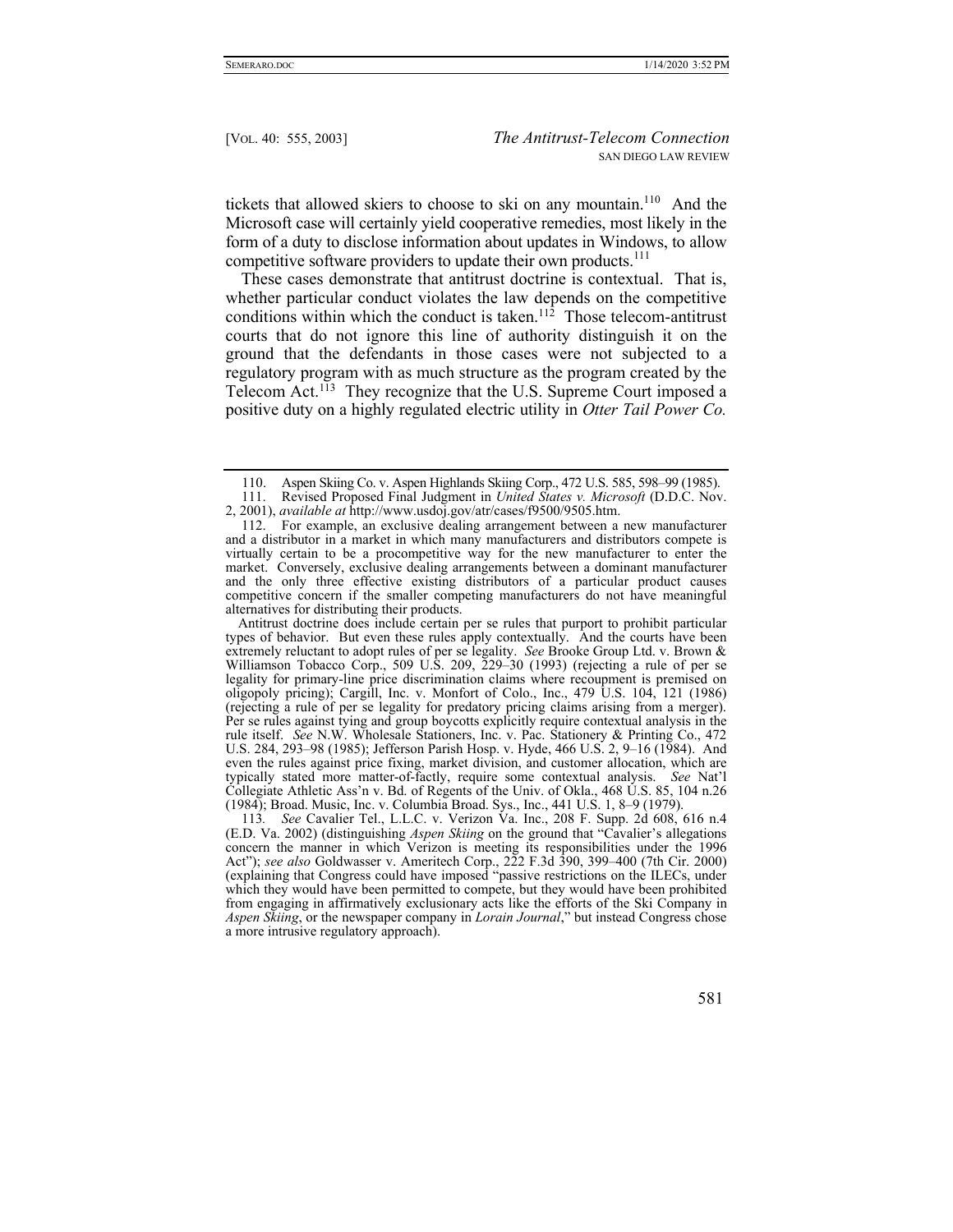*v. United States*, 114 and the MFJ dismantled AT&T's regulated monopoly over telephone service. But Judge Kessler maintains that those cases did not involve regulation as pervasive as that imposed by the 1996 Act over the very acts that are alleged to give rise to antitrust liability.<sup>115</sup>

This reasoning goes too far. To be sure, regulation necessarily affects antitrust analysis to the extent that it alters the competitive conditions in the market.116 For example, in *Town of Concord v. Boston Edison Co.*, then-Judge Breyer explained that a price squeeze is much less likely to have anticompetitive effects in a market with full price regulation than in an unregulated market.<sup>117</sup> That conclusion is correct in part because recognizing an antitrust price-squeeze claim in a regulated market would create a perverse incentive for a regulated entity to increase its price at both the wholesale *and* retail levels whenever it needed to raise price at one level.118 Where economic analysis reveals such an anticompetitive

117*. Town of Concord*, 915 F.2d at 29. A price squeeze occurs when a producer that also competes at a downstream level leaves too little spread between its wholesale and retail price, threatening to drive downstream firms from the market. *See* United States v. Aluminum Co. of Am., 148 F.2d 416, 437–38 (2d Cir. 1945).

 118. Similarly, a regulated firm would be reluctant to reduce price at one level unless it was prepared to reduce its prices at both. *Town of Concord*, 915 F.2d at 27.

 <sup>114.</sup> Otter Tail Power Co. v. United States, 410 U.S. 366, 375–76 (1973) (requiring a regulated, natural monopoly provider of electric power transmission to cooperate with a competitor at the distribution level).

 <sup>115.</sup> The Federal Power Commission did not have the authority to order the wheeling sought in *Otter Tail Power* and, while the FCC did have the power to order the interconnection sought in the MCI and government cases brought against AT&T, the initial interconnection decision rested with the utility and "the FCC [had not] supervised AT&T's interconnection practices so closely." Covad Communications Co. v. Bell Atl. Corp., 201 F. Supp. 2d 123, 133 & n.21 (D.D.C. 2002) (quoting MCI Communications Corp. v. Am. Tel. & Tel. Co., 708 F.2d 1081, 1103 (7th Cir. 1983)).

 <sup>116.</sup> Town of Concord v. Boston Edison Co., 915 F.2d 17, 22 (1st Cir. 1990) (explaining that "where regulatory and antitrust regimes coexist, . . . antitrust analysis must sensitively 'recognize and reflect the distinctive economic and legal setting' of the regulated industry to which it applies") (citations omitted) (quoting Keith S. Watson & Thomas W. Brunner, *Monopolization by Regulated "Monopolies": The Search for Substantive Standards*, 22 ANTITRUST BULL. 559, 565 (1977)); MCI Communications Corp. v. Am. Tel. & Tel. Co., 708 F.2d 1081, 1106 (7th Cir. 1983) (explaining that "the presence of a substantial degree of regulation, although not sufficient to confer antitrust immunity, may affect both the shape of 'monopoly power' and the precise dimensions of the 'willful acquisition or maintenance' of that power" (quoting Keith S. Watson & Thomas W. Brunner, *Monopolization by Regulated "Monopolies": The Search for Substantive Standards*, 22 ANTITRUST BULL. 559, 563 (1977))); *id*. at 1109–10 (explaining that a regulated firm should be able to defend against a predatory act charge by showing that it acted in the good faith belief that its actions were required by applicable regulation); Phonetele, Inc. v. Am. Tel. & Tel. Co., 664 F.2d 716, 737–38 (9th Cir. 1981) (holding that a defendant's "reasonable basis to conclude that its actions were necessitated by concrete factual imperatives recognized as legitimate by the regulatory authority" prevents antitrust liability); IA AREEDA & HOVENKAMP, *supra* note 2, ¶ 240c3 (explaining that "antitrust courts can and do consider the particular circumstances of an industry and therefore adjust their usual rules to the existence, extent, and nature of regulation").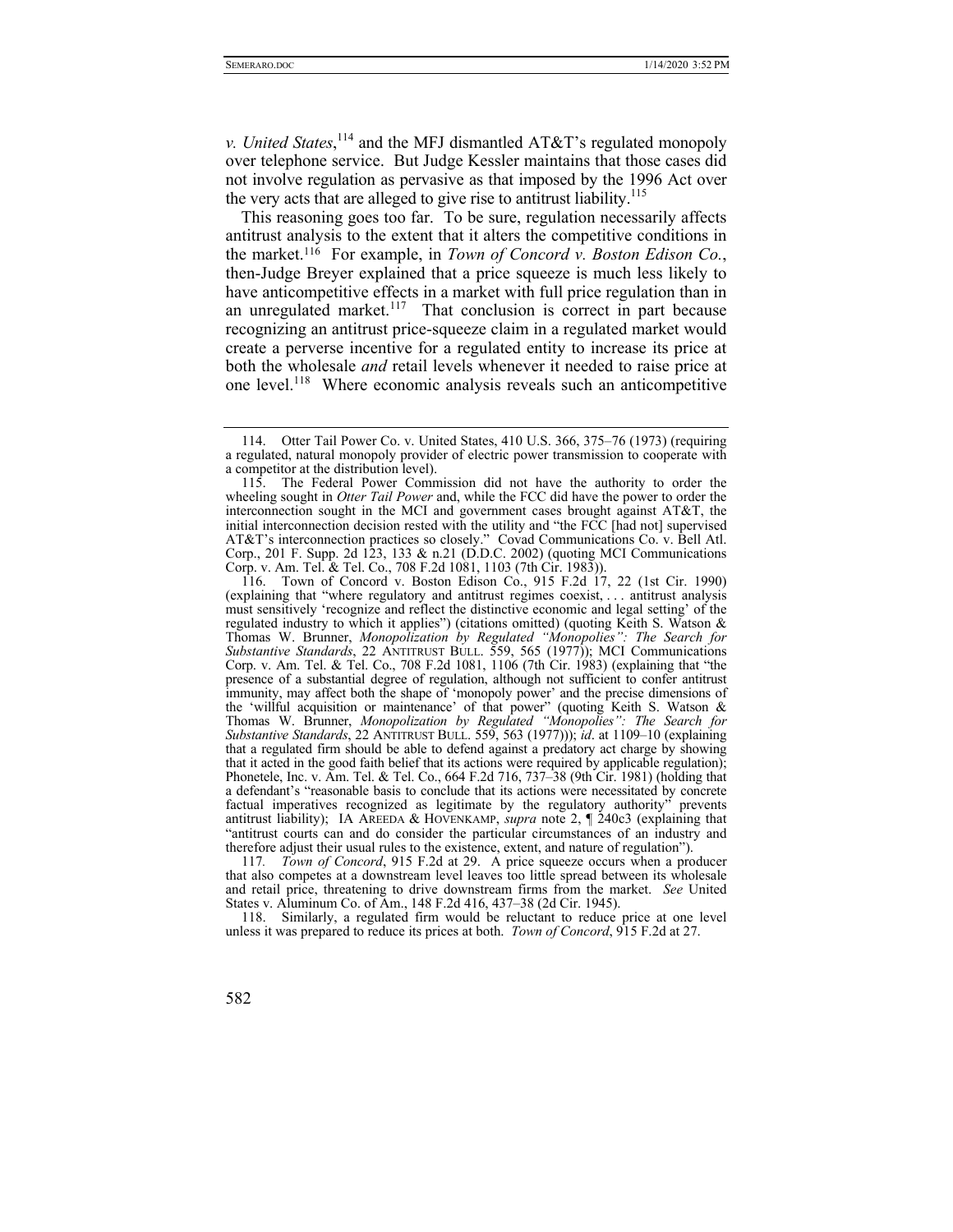effect from recognizing a particular antitrust claim, a court should ordinarily dismiss the claim. $119$ 

Nothing approaching that sort of analysis can be found in any of the telecom-antitrust cases. They instead rely on the unsupportable assertion that a pervasively regulated firm simply cannot harm competition. As Judge Kessler put it, an ILEC "has no freedom to take any unilateral action relating to access to interconnection with the local networks."120 Of course, AT&T made essentially the same argument in the early 1980s.121 It was rejected then because Judge Greene recognized that no matter how extensive regulation might be, it can never pervasively dictate a firm's behavior.<sup>122</sup> There will always be space within the regulatory rules for a business entity to make significant competitive decisions that are not dictated by regulators. Indeed, business entities quickly learn to play the regulatory rules to minimize their procompetitive  $impect.<sup>123</sup>$  In the telecom-antitrust cases, the ILECs are charged with

122*. Id.* For this reason, antitrust law has always had "a substantial role in regulated industries." IA AREEDA & HOVENKAMP, *supra* note 2, ¶ 241c.

123*. See* MARK KELMAN, A GUIDE TO CRITICAL LEGAL STUDIES 27–28, 40–42 (1987) (explaining how entities subject to a set of rules learn to "walk the line" along rules to serve their own interests); *see also* FREDERICK SCHAUER, PLAYING BY THE RULES: A PHILOSOPHICAL EXAMINATION OF RULE-BASED DECISION-MAKING IN LAW AND IN LIFE 32–33 (1991) (stating that "[f]actual predicates will therefore in some cases turn on features of the case that do not serve the rule's justification, and in others fail to recognize features of the case whose recognition *would* serve the rule's justification"). Further, "[t]hese errors are not a function of mistakes that decision-makers may make, but instead are generated by decision-makers faithfully and accurately following the rules." *Id.* at 49. "This under- and over-inclusiveness . . . is largely ineliminable, the product of entrenchment and not simply of how specific or how general a rule happens to be." *Id.* at 50. "But rules achieve clarity, certainty, and determinateness, at the price of including either more or fewer cases in the legal categories defined by the rules than the rationale underlying the rule calls for." *Id.* at 50 n.14 (quoting GERALD J. POSTEMA, BENTHAM AND THE COMMON LAW TRADITION 447 (1986)).

Congress surely foresaw that problem in the local telephone service market and

 <sup>119.</sup> For example, in *Town of Concord*, then-Judge Breyer was careful to limit the scope of his holding to circumstances where the court's analysis applied most strongly. He explained that the court:

limited [its] holding by stating that "normally" a price squeeze will not constitute an exclusionary practice in the context of a fully regulated monopoly, thereby leaving cases involving exceptional circumstances for another day. And we have stressed that our reasoning applies with full force only when the monopolist who engages in the squeeze is regulated at both industry levels.

*Id.* at 29.

 <sup>120.</sup> Covad Communications Co. v. Bell Atl. Corp*.*, 201 F. Supp. 2d at 133.

<sup>121</sup>*. See* United States v. Am. Tel. & Tel. Co., 524 F. Supp. 1336, 1357–58 (D.D.C. 1981).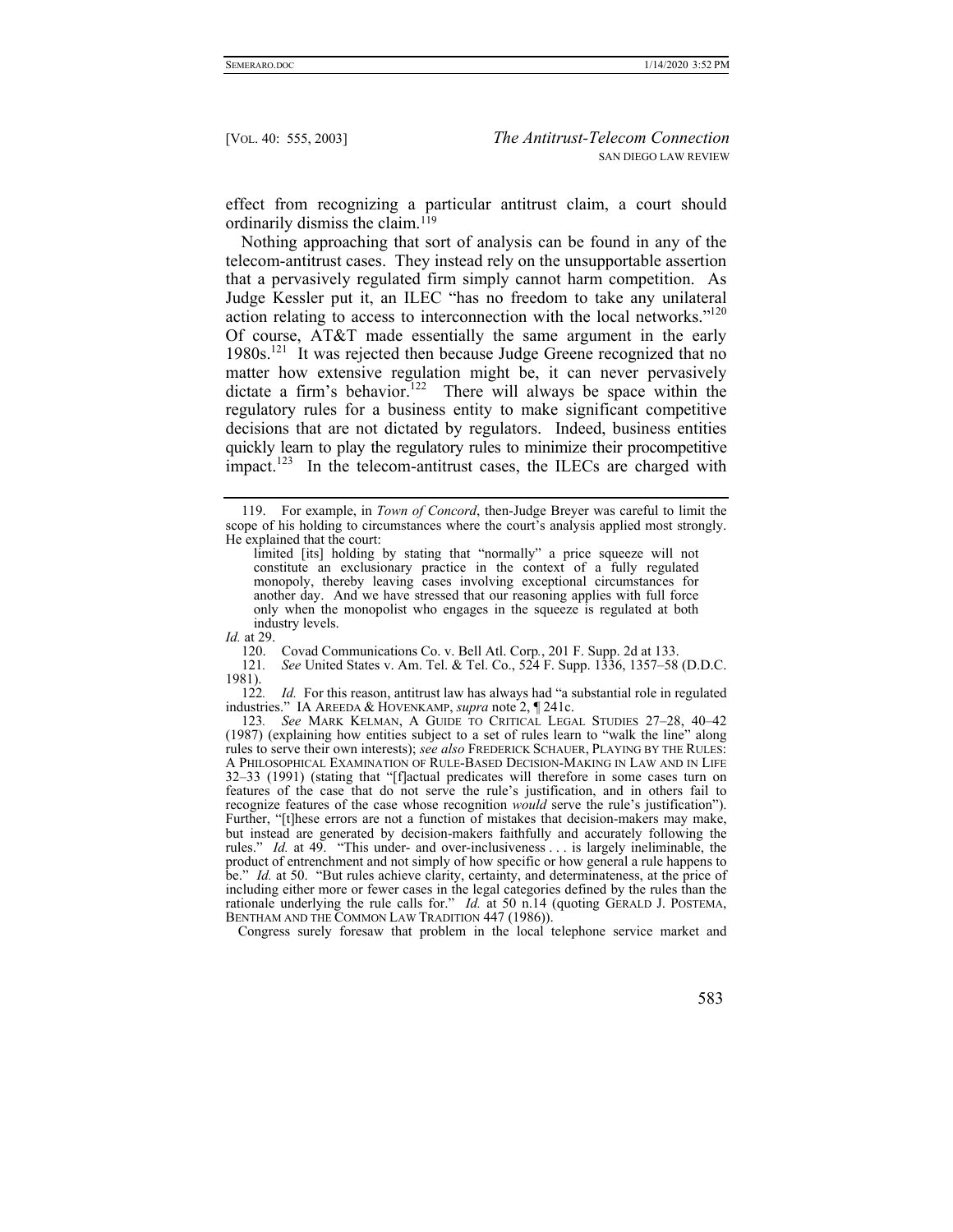doing exactly that: delaying, discriminating, and engaging in other anticompetitive conduct that has not been prevented by—and certainly was not required by—the regulatory scheme.<sup>124</sup>

### *ii. Regulation and Government Supervision*

Although the results in *Goldwasser* and its progeny would be inexplicable in an unregulated market, the opinions in those cases emphasize the importance of regulation. From the perspective of the implied immunity doctrine, as traditionally understood, these references to regulation appear to be irrelevant. There is simply no conflict between the statutes. But if one views the opinions through the prism of the antitrust state action doctrine, a more coherent approach emerges. In *Goldwasser*, Judge Wood explained that competitors should rely on the "elaborate enforcement structure that Congress created [in the 1996 Act] for purposes of managing the transition from the former regulated world to the hoped-for competitive markets of the future."125 Perhaps if those mechanisms were wholly ineffectual, antitrust might have some role to play. Because "[q]uestions concerning the duties of the ILECs, the state commissions, and competitors have been coming before the courts with regularity," she concluded, "[t]he antitrust laws would add nothing to the oversight already available under the 1996 law."<sup>126</sup>

Judge Kessler's opinion in *Covad v. Bell Atlantic* also emphasized that private conduct cannot be anticompetitive if it is actively supervised by public-minded government regulators. In rejecting Covad's argument that Bell Atlantic had denied it access to an essential facility, Judge Kessler maintained that:

there can be no significant harm to competition or anti-competitive effect as a matter of antitrust law, as every relevant facet of Bell Atlantic's relationship with Covad is subject to regulation under the 1996 Act, the rules of the FCC, and the affirmative and active supervision of state public utility commissions charged with the 1996 Act's enforcement.<sup>127</sup>

responded by requiring negotiated agreements between competitors rather than proscribing the specific terms on which they had to deal. Law Offices of Curtis V. Trinko, L.L.P. v. Bell Atl. Corp., 305 F.3d 89, 104 (2d Cir. 2002) ("Congress sought to allow ILECs and their competitors to govern their interconnection relationships directly through specific interconnection agreements rather than the broadly outlined duties described in [section 251].").

 <sup>124.</sup> As the Second Circuit explained: "While ideally, the regulatory process alone would be enough to bring competition to the local phone service markets, it is possible that the antitrust laws will be needed to supplement the regulatory scheme . . . ." *Law Offices of Curtis V. Trinko*, 305 F.3d at 112 (footnote omitted).

 <sup>125.</sup> Goldwasser v. Ameritech Corp., 222 F.3d 390, 400 (7th Cir. 2000).

<sup>126</sup>*. Id*. at 400–01.

 <sup>127.</sup> Covad Communications Co. v. Bell Atl. Corp., 201 F. Supp. 2d 123, 132

<sup>584</sup>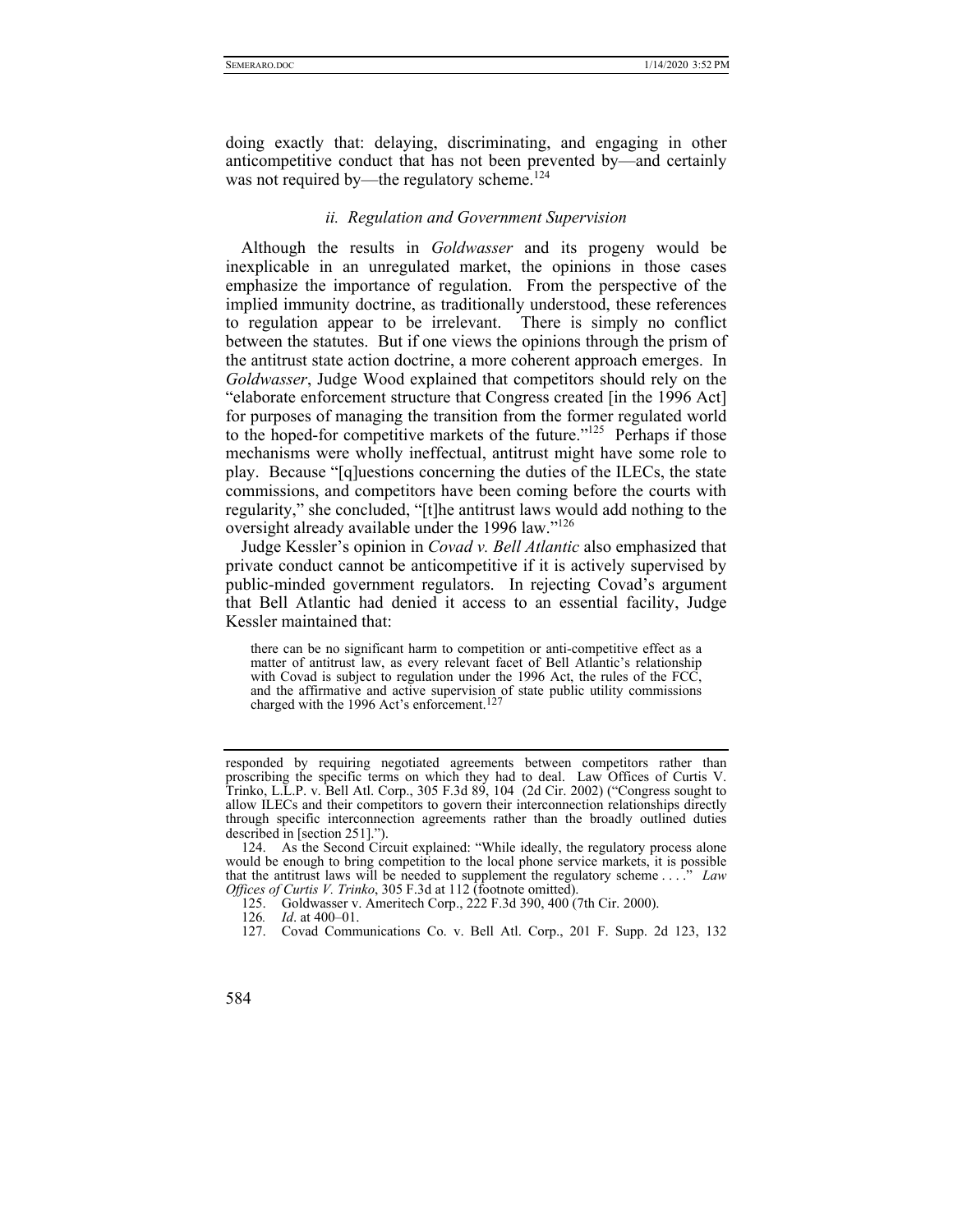This is not an argument about conflicting statutory schemes. It is an assertion of substantive antitrust law—that antitrust law does not function where regulation rather than marketplace forces govern competitive interaction among firms. This assertion is the antitrust state action doctrine: private conduct falls outside the scope of antitrust scrutiny because it is the product of public, rather than private, decision.

By finding that the challenged conduct falls outside the scope of antitrust law, these decisions avoid running afoul of the Telecom Act's antitrust savings clause. As Judge Kessler explained, the savings clause merely preserves existing antitrust doctrine.<sup>128</sup> But existing doctrine includes doctrine that defines limitations on the scope of antitrust. Conduct that violated the antitrust laws before the enactment of the 1996 Act—private business conduct—would continue to violate the antitrust laws. But conduct subject to active oversight by state actors, which did not violate the antitrust laws before the 1996 Act, could not become an antitrust violation as a result of the Act.

A likely objection to this interpretation of the *Goldwasser* line of cases is that antitrust state action applies only to *state* regulation, and the Telecom Act is obviously federal law. As described above, however, the U.S. Supreme Court has looked to supervision by governmental actors regardless of the source of the regulation. And, in similar cases involving joint federal-state regulation of electric and gas utilities, the courts have had no difficulty applying antitrust state action doctrine.

For example, electric utilities, like telephone companies, have long been subjected to a dual system of regulation. In 1978, Congress passed the Public Utility Regulatory Practices Act (PURPA),<sup>129</sup> defining a class of small scale electric power generators that could reduce the monopoly local electricity providers' reliance on fossil fuel.<sup>130</sup> Congress recognized two barriers to this sort of entry into electric power generation that were remarkably similar to the difficulties faced in the local telephone service market. First, existing regulatory structures made market entry cumbersome and expensive.<sup>131</sup> Second, the utilities had no incentive to agree to provide

<sup>(</sup>D.D.C. 2002) ("Bell Atlantic has no freedom to take any unilateral action relating to access to interconnection with the local networks.").

<sup>128</sup>*. See id*. at 130–31.

 <sup>129. 16</sup> U.S.C. § 824 (1994).

 <sup>130.</sup> *Id.* § 796(17)(A)–(18)(B).

 <sup>131.</sup> TEC Cogeneration Inc. v. Fla. Power & Light Co., 76 F.3d 1560, 1564 n.5 (11th Cir. 1996) (explaining that PURPA "relax[ed] restrictions on entry into the (former monopolist's) service area").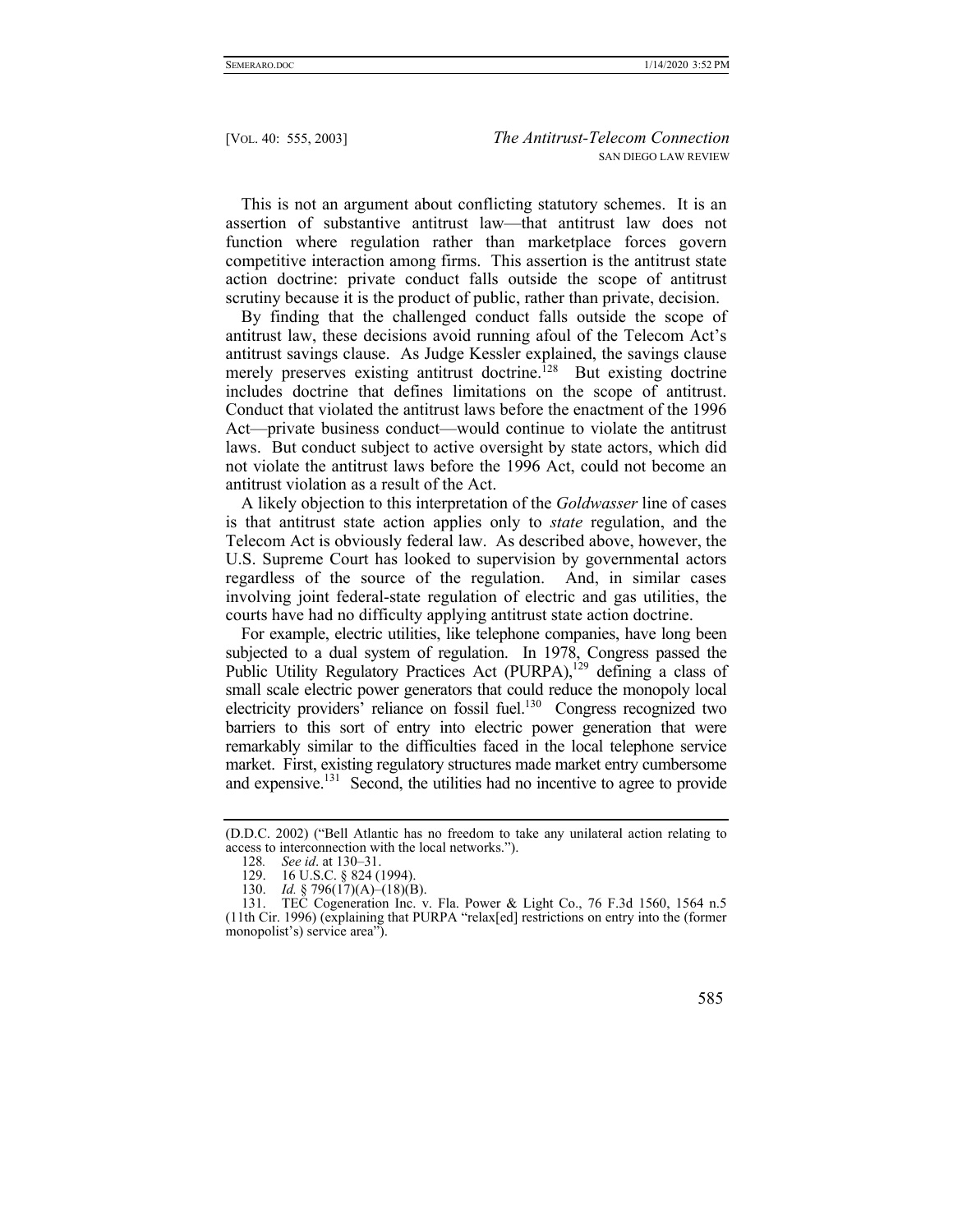backup power to, or to buy excess power from, new entrants because they would likely steal the utilities' largest customers.

In the electric power industry, Congress sought to overcome these obstacles in much the same way that it later would in the Telecom Act. It placed positive duties on the electric utilities to interconnect with the new generators for the purpose of buying and selling power,  $132$  directing the Federal Energy Regulatory Commission to issue rules and regulations, and also directing state public utility commissions to implement those rules.<sup>133</sup>

Not surprisingly, electric utilities did not respond as cooperatively as the new generators would have liked. Inevitably, failed projects led to a bevy of antitrust suits that amounted to a prequel to the antitrust litigation that has followed the 1996 Act.<sup>134</sup> Unlike the ILECs, electric

Fed. Energy Regulatory Comm'n v. Mississippi, 456 U.S. 742, 750–51 (1982) (footnotes omitted); *see also* 16 U.S.C. § 824a-3(e) (directing FERC to prescribe implementing rules).

 133. 16 U.S.C. § 824a-3(e)–(f); Conn. Light and Power Co., 70 F.E.R.C. 61,012 (1995). State utility commissions were granted "latitude in determining the manner in which the regulations are to be implemented. Thus, a state commission may comply with the statutory requirements by issuing regulations, by resolving disputes on a caseby-case basis, or by taking any other action reasonably designed to give effect to FERC's rules." Fed. Energy Regulatory Comm'n v. Mississippi, 456 U.S. at 751. Should a state commission fail to implement FERC's rules, however, PURPA authorizes FERC to enforce the statute's requirements in federal court. 16 U.S.C. § 824a-3(h).

134. Representative claims included allegations that utilities:

- (1) Refused to buy power on the terms required by an interconnection agreement. *See TEC Cogeneration*, 76 F.3d at 1567 (alleging that the utility "paid cogenerators too little for their excess power"); Schuylkill Energy Res., Inc. v. Pa. Power & Light Co., 113 F.3d 405, 412 (3d Cir. 1997) (alleging that utility disingenuously invoked system emergency exception to power purchase contract in order to avoid purchases); Indeck Energy Servs., Inc. v. Consumers Energy Co., No. 97-CV-10366-BC, 1999 U.S. Dist. LEXIS 7251, at \*6 (E.D. Mich. Mar. 31, 1999) (alleging a utility's refusal "to enter into a power purchase agreement, and [to provide] meaningful access to interconnect to [the utility's] transmission systems"); Destec Energy, Inc. v. S. Cal. Gas Co., 5 F. Supp. 2d 433, 437 (S.D. Tex. 1997) (alleging that utility refused to enter power purchase contract without "transport-or-pay" provision).
- (2) Cut their own rates to particular customers to dissuade such customers from building competitive power generators. *See TEC Cogeneration*, 76 F.3d at 1567 (alleging that the utility "offered lower rates to customers considering cogeneration"); *Indeck Energy Servs*, 1999 U.S. Dist. LEXIS 7251, at \*5–6 (alleging that the utility offered lower rates conditioned on exclusive dealing with the utility); United States v. Rochester Gas & Elec. Corp., 4 F. Supp. 2d 172, 173 (W.D.N.Y. 1998) (alleging that the utility entered "a contract with the University of Rochester . . . whereby [the utility] promised to provide electricity . . . at reduced rates in return for, *inter alia*, the University's promise not to compete").
- (3) Adopted other practices designed to discourage competition. *See TEC Cogeneration*,
- 586

 <sup>132.</sup> The legislative history of PURPA recognized:

that two problems impeded the development of nontraditional generating facilities: (1) traditional electricity utilities were reluctant to purchase power from, and to sell power to, the nontraditional facilities, and (2) the regulation of these alternative energy sources by state and federal utility authorities imposed financial burdens upon the nontraditional facilities and thus discouraged their development.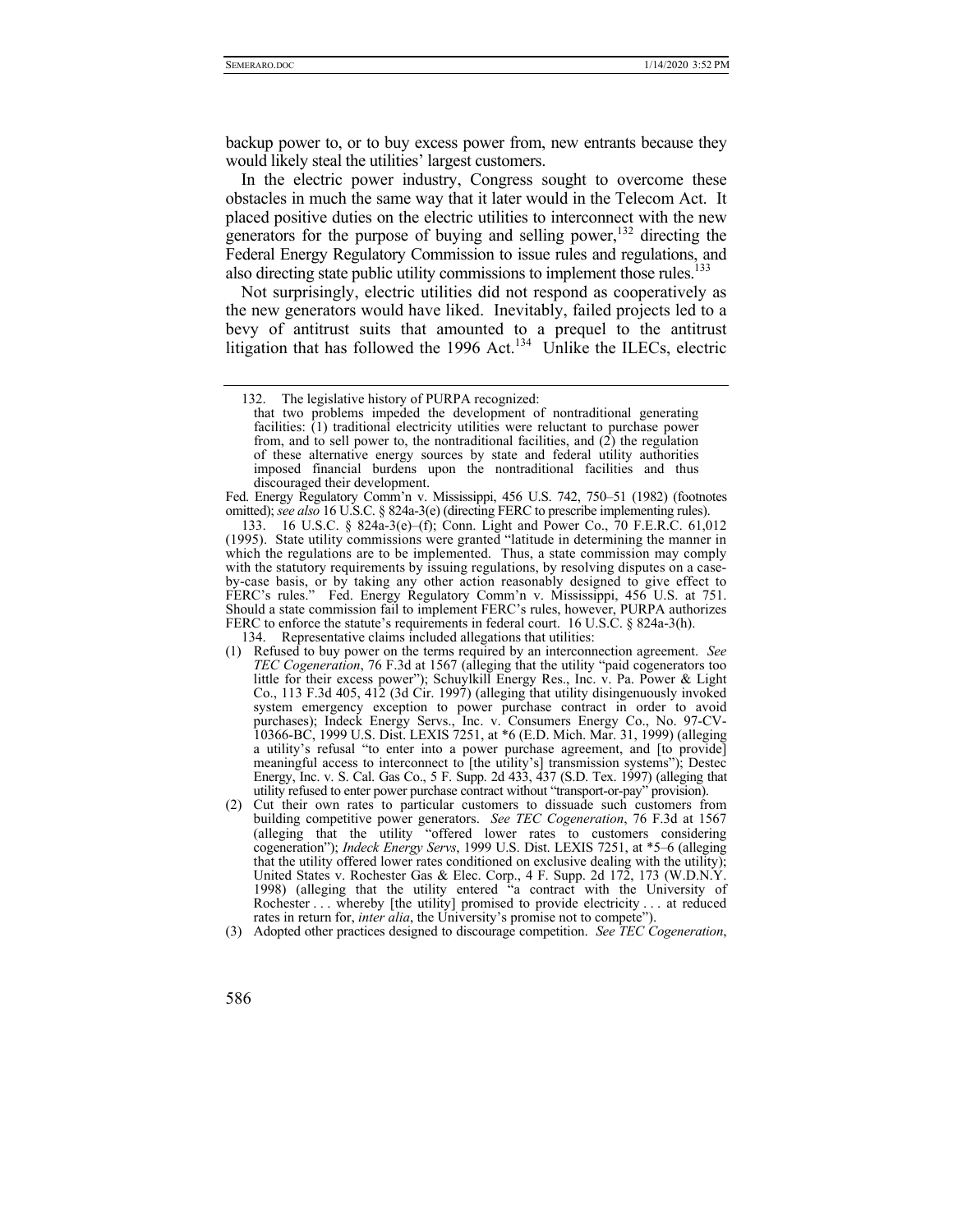utilities focused squarely on the antitrust state action doctrine.<sup>135</sup> And while they met with mixed success, no court held the doctrine inapplicable because PURPA was a federal statute.<sup>136</sup>

# IV. SIX DEGREES OF CONNECTION BETWEEN COMPETITION-ENHANCING, INDUSTRY-SPECIFIC REGULATORY STATUTES AND THE ANTITRUST LAWS

The courts have reached divergent results in the telecom-antitrust cases because they have effectively employed two different modes of legal analysis. This Part explains the courts' confusion about which doctrine to apply in the telecom-antitrust cases by showing that neither doctrine is adequate. Instead of the "yes or no" approach to antitrust enforcement that is appropriate where regulation serves other public policy goals, a more nuanced analysis is required when Congress itself makes competition policy. A court must first consider how antitrust enforcement would impact the implementation of the competitionenhancing regulatory program. Then, if antitrust would not interfere, a court must proceed to consider how the existence of regulatory duties should affect antitrust analysis. In answering these questions, a court will be called upon to choose one of six degrees of connection between antitrust law and a competition-enhancing, industry-specific regulation.

<sup>76</sup> F.3d at 1567 (alleging that the utility "proposed higher rates for backup power sold to cogenerators" and interfered with interconnection by imposing "unreasonable terms in the interconnection agreement"); *Indeck Energy Servs*., 1999 U.S. Dist. LEXIS 7251, at \*6 (alleging the utility's refusal "to negotiate in good faith a standby power agreement"); Rosemount Cogeneration Joint Venture v. N. States Power Co., No. 4- 90-279, 1991 WL 13729, at \*1 (D. Minn. Jan. 18, 1991) (alleging that the utility prevented competitive facility from being constructed by "withdr[awing] its support from the project . . . and . . . obtruct[ing] plaintiffs' access to municipal solid waste which was a possible fuel source for the facility").

<sup>135</sup>*. See TEC Cogeneration*, 76 F.3d at 1567–70 (refusing to scrutinize utility conduct under antitrust laws); *Indeck Energy Servs.*, 1999 U.S. Dist. LEXIS 7251, at \*7-11; *Rochester Gas and Elec. Corp.*, 4 F. Supp. 2d at 175; *Destec Energy*, 5 F. Supp. 2d at 444– 58; *Rosemount Cogeneration Joint Venture*, 1991 U.S. Dist. LEXIS 1504, at \*10–12.

 <sup>136.</sup> For cases rejecting the antitrust state action defense see *Rochester Gas and Electric Corp.*, 4 F. Supp. 2d at 175–76; *Rosemount Cogeneration Joint Venture*, 1991 U.S. Dist. LEXIS 1504, at \*10–12.

For cases upholding the antitrust state action defense see *TEC Cogeneration*, 76 F.3d at 1570; *Indeck Energy Servs.*, 1999 U.S. Dist. LEXIS 7251, at \*20–21; N. Star Steel Tex., Inc. v. Entergy Gulf States, Inc., 33 F. Supp. 2d 557, 565–67 (S.D. Tex. 1998); *Destec Energy*, 5 F. Supp. 2d at 458.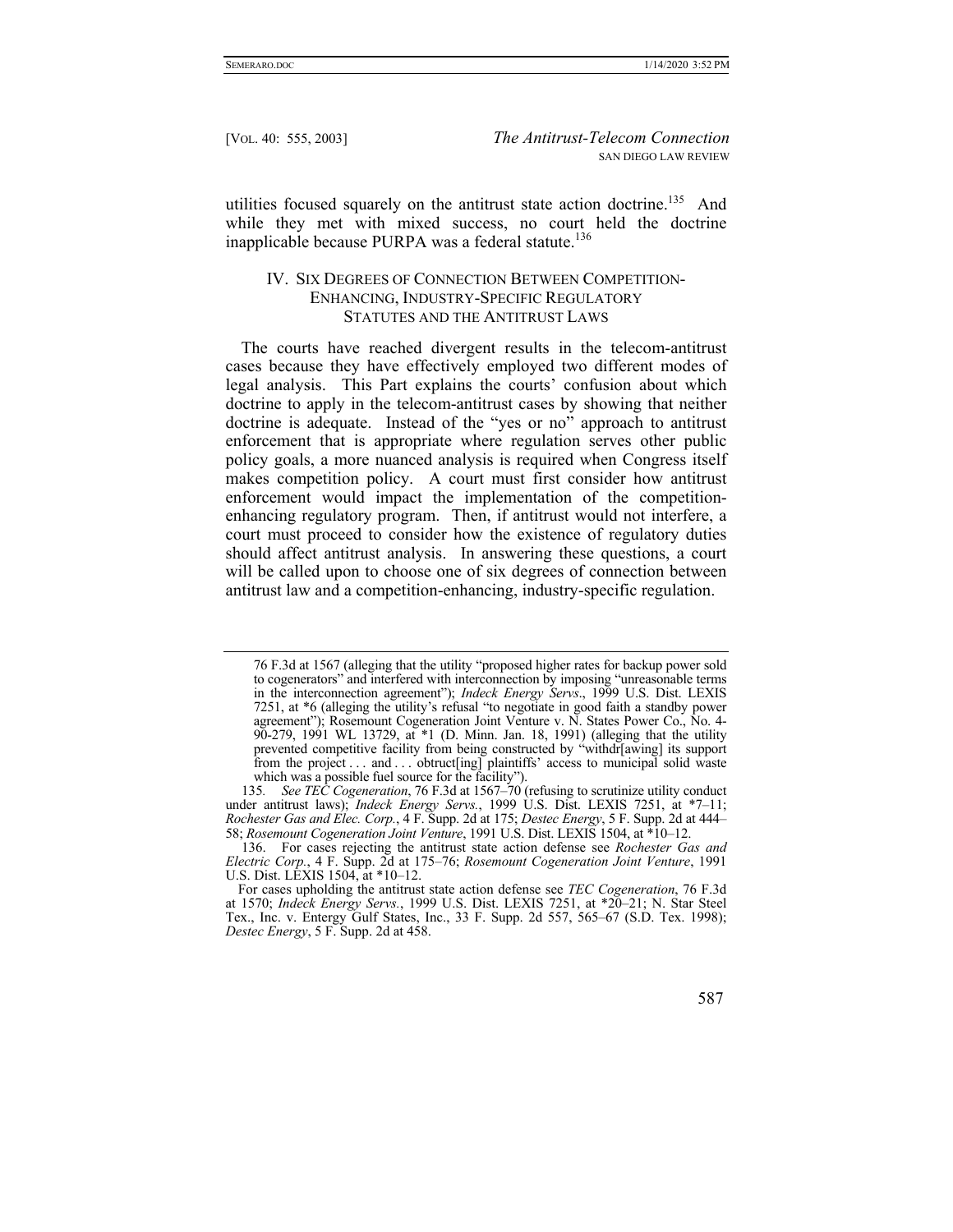#### *A. Distinguishing Existing Doctrine*

Whenever courts consider a conflict between antitrust and another regulatory scheme, their task is to accommodate both laws in a way that best advances the purposes of each. Existing doctrine was developed to address potential conflicts between antitrust and regulatory programs that serve a public policy goal other than competition. For example, PURPA was enacted to lessen reliance on fossil fuel, a public policy goal not necessarily consistent with enhancing competition. In that context, both antitrust law and industry-specific regulation may coexist without compromising the goals of either. As a result, implied immunities are appropriately disfavored. The laws' purposes are best served if both apply fully.

Where governmental actors actively supervise business conduct with a noncompetition-enhancing regulatory program, courts refuse to scrutinize the conduct under the antitrust laws. Often, competitive policy can coexist with the alternative public policy goal. But regulators are considered to be more capable of balancing competing goals than the courts. In these cases, the antitrust state action doctrine assumes that the legislature incorporated into its regulatory framework whatever consideration of competitive policy it deemed appropriate and assigned that task to regulators. So long as the governmental oversight is sufficiently active, court enforced antitrust duties would interfere or conflict with the agency enforced regulatory duties. Indeed, this is the sort of conflict that the U.S. Supreme Court likely had in mind in the implied immunity cases.

In theory, courts could also balance competition and other public policy goals. In practice, however, courts limit their inquiries to competition-based arguments.<sup>137</sup> Regulators are better situated to take account of noncompetition goals and balance them against competitive considerations. Where regulators have no duty to consider competition on an ongoing basis, however, their level of supervision may not be sufficiently *active* to remove the conduct from the scope of antitrust, and the courts will scrutinize the conduct under the antitrust laws as if the regulation did not exist.<sup>138</sup> The Court's decisions in the securities regulation cases provide

 <sup>138.</sup> In some cases, the Court has applied the antitrust laws despite the legislature's vesting authority in a regulatory body to consider competitive factors. In these cases, the Court appears to have been concerned that Congress did not grant the regulatory body sufficient authority to actively supervise the conduct in question. For example, in *United States v. Philadelphia National Bank*, the Court stressed that authority to take competition into account in reviewing a merger was insufficient to supplant the antitrust



<sup>137</sup>*. See* Nat'l Soc'y of Prof'l Eng'rs v. United States, 435 U.S. 679, 690–92 (1978). "[T]he statutory policy precludes inquiry into the question [of] whether competition is good or bad." *Id.* at 695.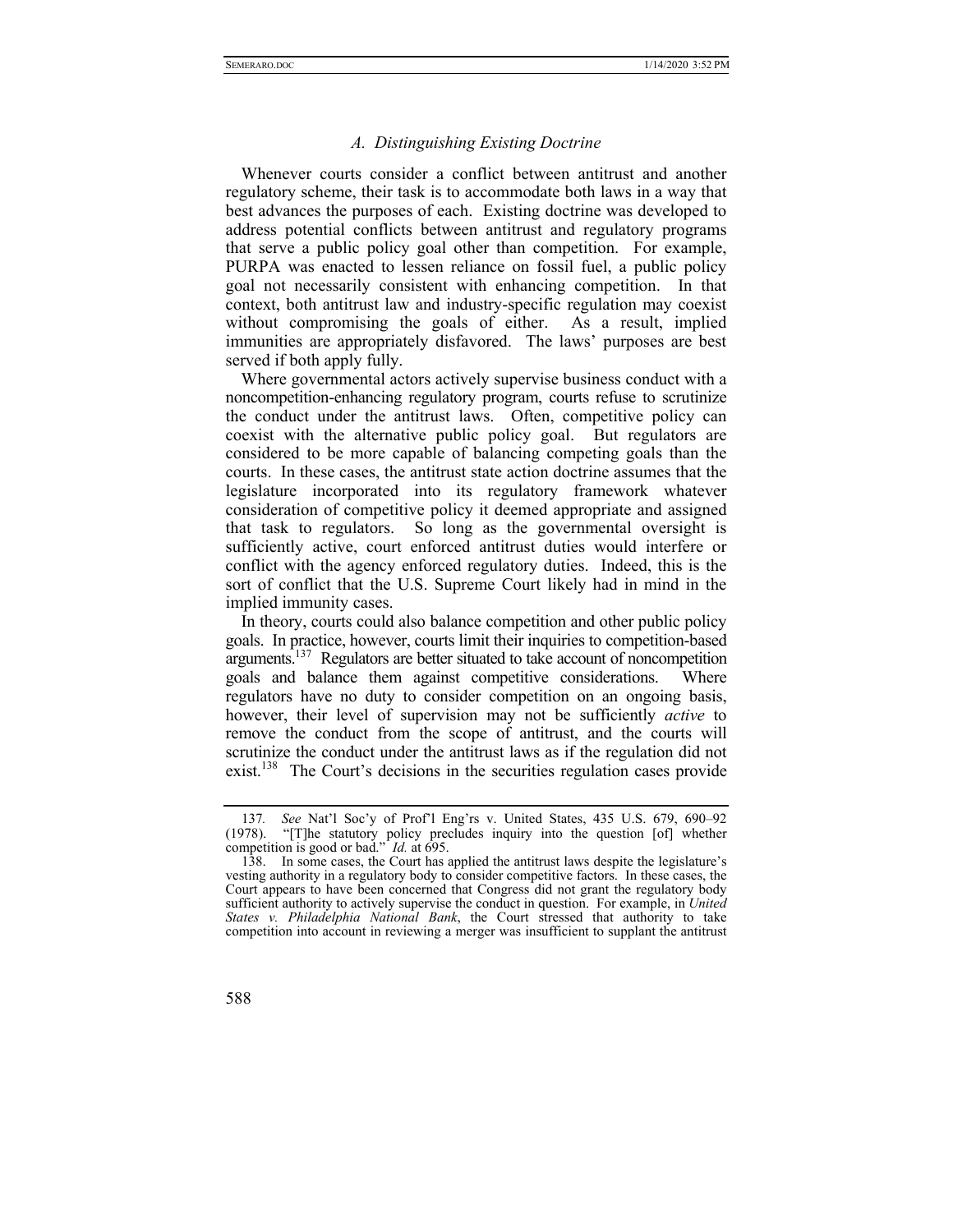examples. In *Silver v. New York Stock Exchange*, there was no active governmental supervision of the challenged conduct, and the Court held antitrust scrutiny to be appropriate.139 In *Gordon v. New York Stock Exchange, Inc.*, the Court trusted government regulators to balance the goals of securities regulation and antitrust.<sup>140</sup> It was not that competition did not have a role to play in the securities industry. It simply had to be applied with due regard for other goals. While "the sole aim of antitrust legislation is to protect competition," the Court explained, "the SEC must consider, in addition, the economic health of the investors, the exchanges, and the securities industry."<sup>141</sup> Where competing public policy goals exist and governmental actors supervise private competitors, imposing the full panoply of antitrust duties would disrupt the regulatory structure and potentially interfere with the pursuit of either goal. As Justice Blackmun explained in *Gordon*:

Given the expertise of the SEC, the confidence the Congress has placed in the agency, and the active roles the SEC and the Congress have taken, permitting courts throughout the country to conduct their own antitrust proceedings would conflict with the regulatory scheme authorized by Congress rather than supplement that scheme.<sup>142</sup>

## *B. Developing Accommodation Doctrine for Competition-Enhancing Regulation*

Existing doctrine is inadequate to deal with competition-enhancing regulation. On the one hand, it is not enough to ask whether there is a conflict in policies. When regulation serves competitive ends, the goals obviously do not conflict. But a regulatory program might nonetheless be compromised by the duties imposed by the general antitrust laws. On the other hand, when regulation serves competitive ends, a court cannot

<sup>142</sup>*. Id*. at 689–90; *see* United States v. Nat'l Ass'n of Sec. Dealers, Inc., 422 U.S. 694, 735 (1975) ("[M]aintenance of an antitrust action for activities so directly related to the SEC's responsibilities poses a substantial danger that appellees would be subjected to duplicative and inconsistent standards. This is hardly a result that Congress would have mandated.").



laws where the reviewing agency did not have broad, continuing authority to supervise competitive factors. United States v. Phila. Nat'l Bank, 374 U.S. 321, 350–51 (1963) (stressing the limited duty to consider competition in reviewing merger and absence of continuing regulatory oversight of competitive factors); *see* California v. Fed. Power Comm'n, 369 U.S. 482, 486 (1962) (same).

<sup>139</sup>*. See supra* Part III.A.2.

<sup>140</sup>*. Id*.

 <sup>141.</sup> Gordon v. N.Y. Stock Exch., Inc., 422 U.S. 659, 689 (1975).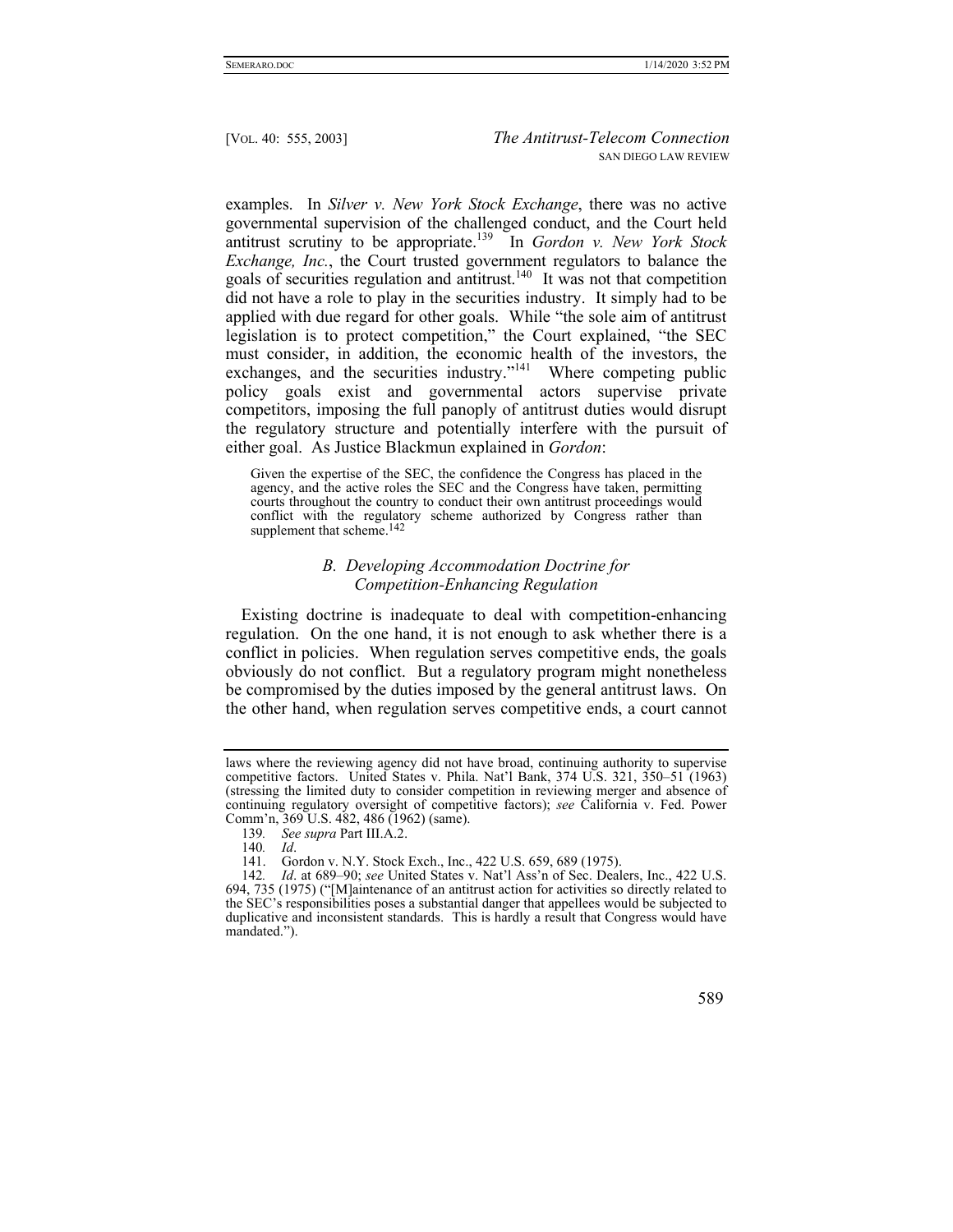assume that even a highly supervised regulatory program should displace antitrust enforcement. While regulators may well be better positioned than courts to balance competition and noncompetition oriented public policy goals, where the only goal is enhanced competition, courts are at least equally capable.

In developing doctrine for competition-enhancing regulation, a court must begin by recognizing that antitrust duties might interfere with regulatory duties even where there is little direct governmental oversight. Just because regulation and antitrust seek the same goal does not mean that both can be consistently applied. But there is also no a priori reason to assume that both statutes cannot be consistently applied. All regulation is not of a piece. Inevitably, regulatory programs will differ in the requirements imposed and the means of implementation. A court must be sensitive to these differences and the effect that antitrust may have on them.

Judge Wood's *Goldwasser* opinion illustrates the challenge by ignoring it. She concludes that it would be "illogical . . . to equate a failure to comply with the 1996 Act with a failure to comply with the antitrust laws.<sup>"143</sup> Recognizing that "there are countless laws that a firm with market power might violate that have little or nothing to do with its position in the market," she contended that a violation of a regulatory duty cannot "support an antitrust claim."<sup>144</sup>

While that is true with respect to regulatory statutes that in fact have "little or nothing to do" with competition, when the purpose of industryspecific regulation is to enhance competition, a violation of that statute has everything to do with the firm's competitive position. There may be reasons not to layer antitrust duties atop regulatory duties, but logic has nothing to do with them. A court must look carefully at the requirements imposed by the statute and the means used to implement it.

This inquiry should be approached in two stages. First, a court should ask how imposing traditional antitrust duties on regulated firms would affect the regulatory program. If antitrust enforcement would undermine the ability of the regulators to spur the competition envisioned by the legislature in enacting the industry-specific regulation, then courts should not scrutinize conduct under the antitrust laws. Second, if antitrust enforcement would not disrupt the regulatory program, then a court should consider how the regulatory statute might affect antitrust analysis.

<sup>144</sup>*. Id*. (citing the following situations as examples: "an agricultural firm might fail to comply with safety or cleanliness standards applicable to food processing; a computer processor firm might violate employment discrimination laws; a pharmaceutical firm might run afoul of the Food and Drug Administration's rules for approval of new drugs").



 <sup>143.</sup> Goldwasser v. Ameritech Corp*.*, 222 F.3d 390, 400 (7th Cir. 2000).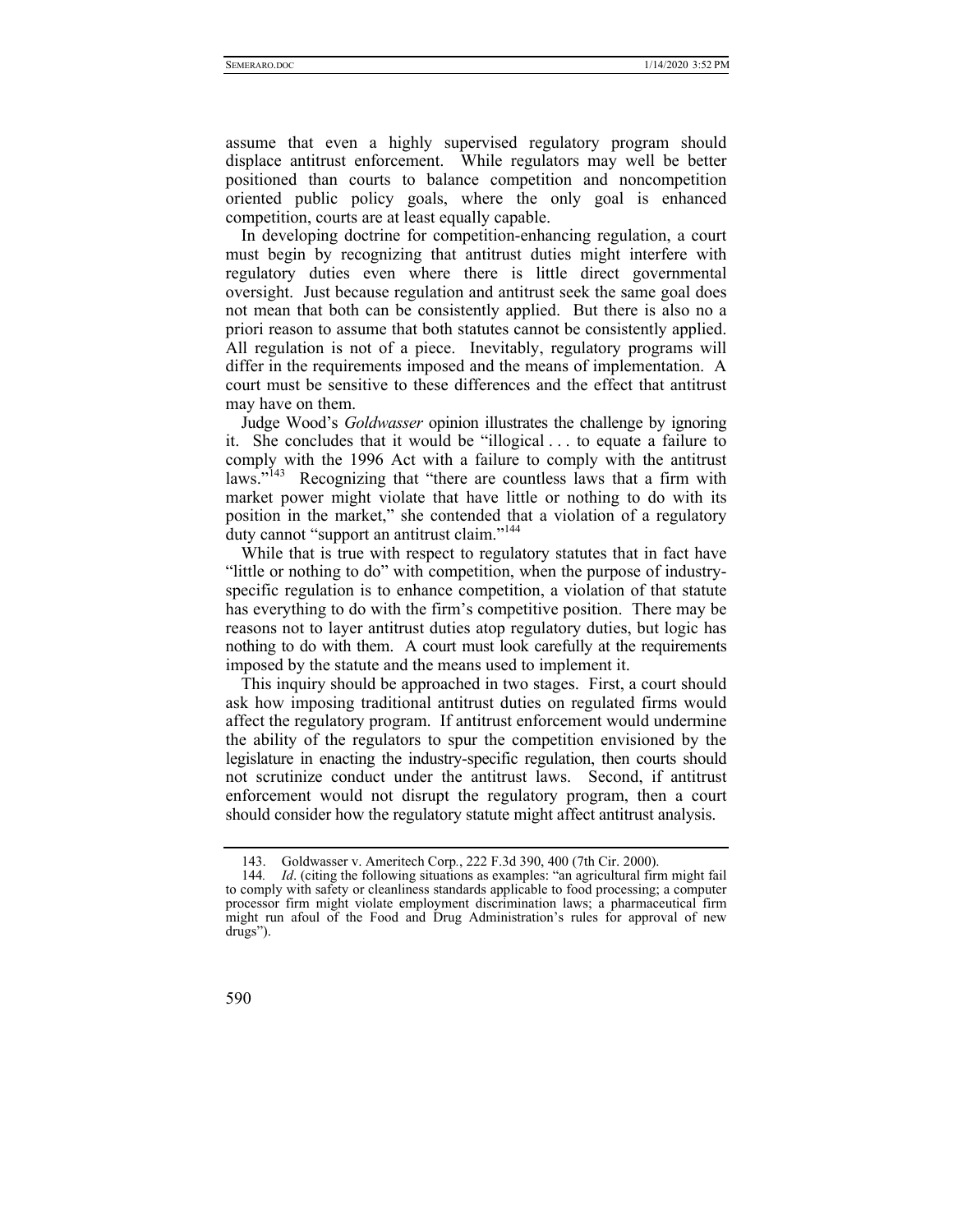# *1. Whether Antitrust Enforcement Would Interfere with a Procompetitive Regulatory Program*

This Subsection clarifies the first step in the analysis by preempting possible confusion about what is *not* involved. It then articulates a test for determining whether antitrust enforcement can coexist with a competition-enhancing regulatory program.

# *a. Focusing on How Imposing Antitrust Duties Would Affect Regulatory Duties*

In approaching the question of how antitrust enforcement might undermine the procompetitive goals of an industry-specific statute, it is important to focus on what is *not* at issue. First, the necessary inquiry is much different from that undertaken with respect to the antitrust state action doctrine. That doctrine focuses on legislative displacement of competition and active supervision to ensure that the anticompetitive conduct is in fact serving the noncompetitive regulatory goal. Where regulation seeks to enhance competition, asking whether the legislature sought to displace competition and whether regulators supervise anticompetitive conduct are nonsensical questions. Instead, a court should focus on whether the legislation, along with accompanying regulations, channel competitive behavior such that antitrust enforcement might prove disruptive.

Supervision will still be relevant, but in a different way. In prior cases, the issue was whether governmental actors were driving the policy decisions. If they were, then the conduct was deemed to be  $\frac{1}{2}$  outside the scope of antitrust.<sup>145</sup> Where regulation seeks to enhance competition, the level of supervision is not as important as the structure of the regulation. Antitrust enforcement might serve positively to augment even very actively supervised conduct, because both regulators and courts would be advancing the same goal. Alternatively, antitrust might disrupt a program with relatively little government supervision. For example, a regulatory statute might require certain competitors to set jointly a percentage mark-up over wholesale prices in order to spur competition from resellers of the product in question. Allowing antitrust attack on the joint conduct would undermine the regulation irrespective of the level of government supervision over the prices set.

<sup>145</sup>*. See supra* Part III.A.2.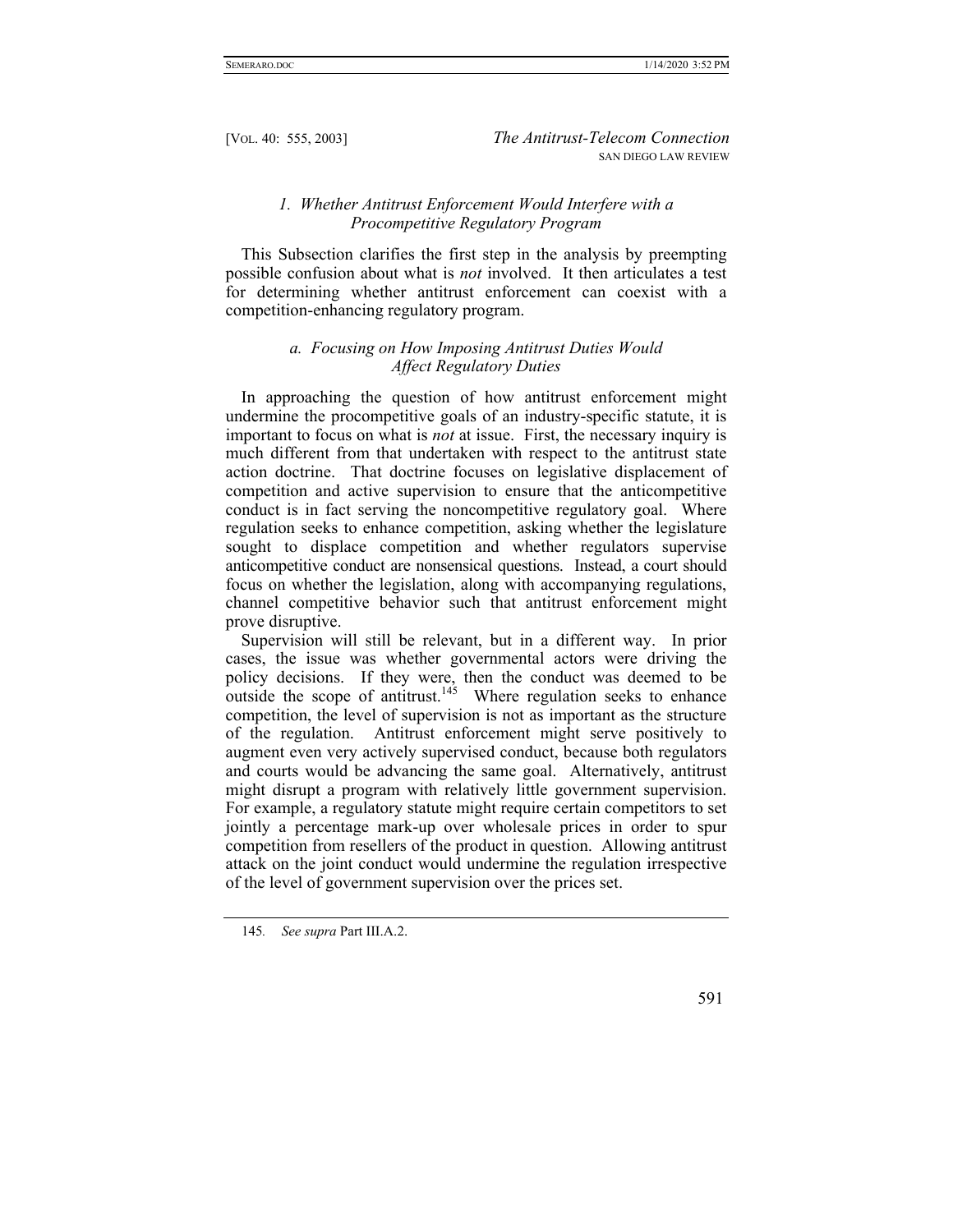Second, the focus must be on substantive antitrust duties, not remedies. Injunctive antitrust remedies could disrupt virtually any regulatory program because, in theory, judges could order parties to alter anticompetitive practices in ways that differ from the methods employed by the regulation. Because judges have discretion in imposing injunctive relief, however, they are also capable of tailoring that relief so as to minimize disruption.<sup>146</sup> The appropriate question is not whether antitrust remedies could disrupt a regulatory program, but rather whether layering antitrust *duties* on top of the regulatory duties would disrupt the program. Would competitors in the industry be hindered in their ability to fulfill their regulatory obligations if they were also required to meet the antitrust standards of conduct ordinarily required of law abiding companies?

#### *b. Rejecting Antitrust in Favor of Competition-Enhancing Regulation*

Where antitrust would pervasively interfere with a regulatory program, competitors in the industry should be free of antitrust duties. This complete exemption could be appropriate in instances where the legislature sought to structure the industry in a more orderly way than free competition would allow. Competition can be chaotic. Long range planning in a competitive market is uncertain. Where the legislature indicates that certainty is essential to enable new competitors to enter the market, any antitrust enforcement may interfere with the regulatory program.<sup>147</sup> Alternatively, and more likely, only certain regulatory duties will be compromised by antitrust enforcement. In that case, only a competitor's conduct that falls within those particular regulatory duties would be exempted from the antitrust laws.

The first degree of antitrust-regulatory connection thus calls for no connection at all. Regulation trumps antitrust entirely. The next Subsection addresses the remaining five degrees in which antitrust continues to apply, and the relevant question is what effect, if any, the regulatory statute has on antitrust analysis.

 <sup>147.</sup> Town of Concord v. Boston Edison Co., 915 F.2d 17, 22 (1st Cir. 1990) ("An antitrust rule that seeks to promote competition but nonetheless interferes with regulatory controls could undercut the very objectives the antitrust laws are designed to serve."); IA AREEDA & HOVENKAMP, *supra* note 2, ¶ 242b (explaining that "where the regulatory regime controls such things as pricing, entry by new firms, joint market behavior, mergers, or possible exclusionary practices by dominant firms, then an antitrust immunity may be essential if regulatory goals are not to be frustrated").



<sup>146</sup>*. See* Brief of Amici Curiae United States and the Federal Communications Commission as Amici Curiae at 15, Covad Communications Co. v. BellSouth Corp., 299 F.3d 1272 (11th Cir. 2002) (No. 01-16064-C); Brief for the United States and Federal Communications Commission as Amici Curiae in Support of Appellants at 12–13, Intermedia Communications, Inc. v. BellSouth Telecomms., Inc. (11th Cir. filed Jan. 12, 2001) (No. 01-10224-JJ). For an excellent discussion of the ways that courts should take regulation into account in imposing antitrust remedies see Weiser, *supra* note 96.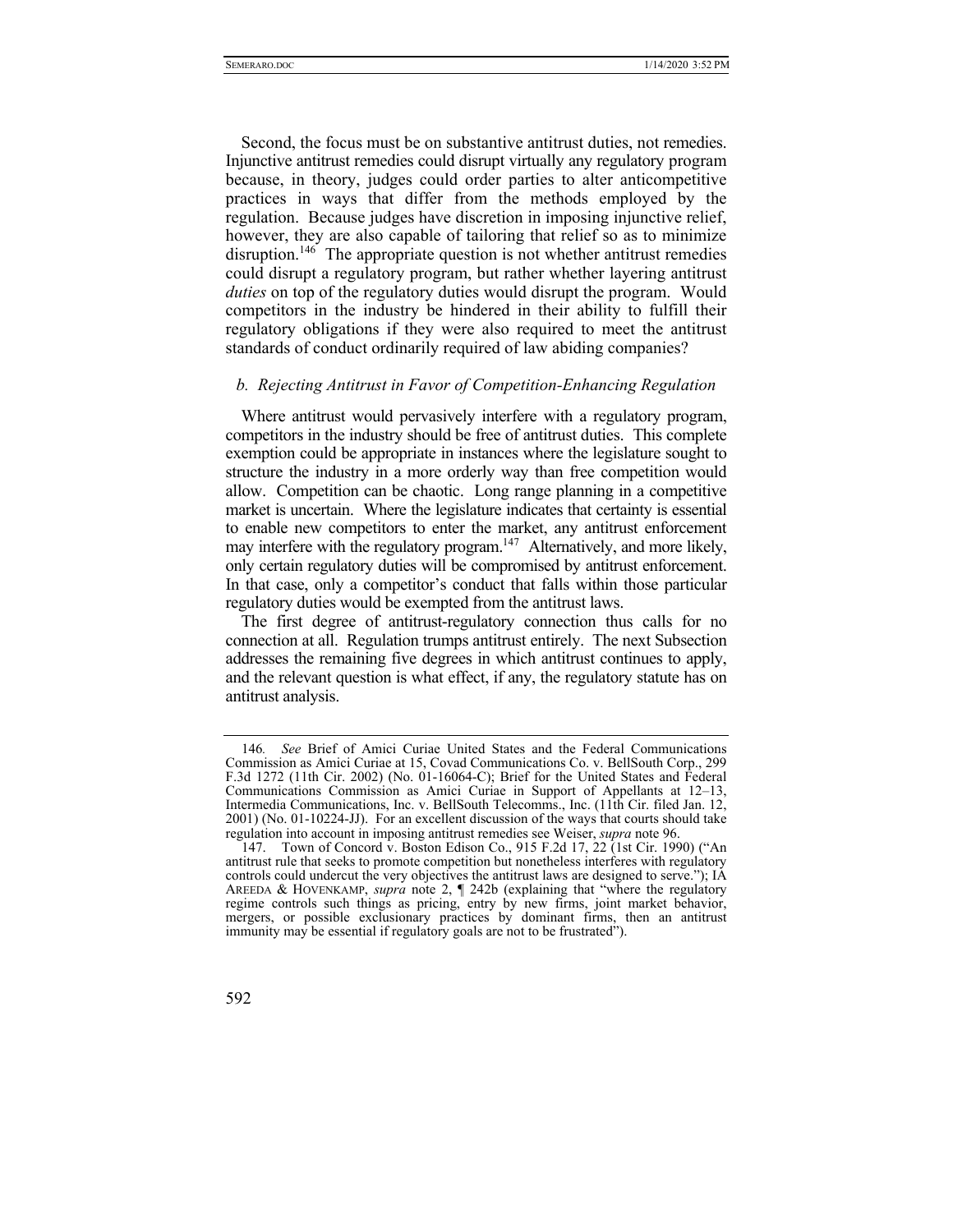#### *2. How Regulation Affects Antitrust*

If antitrust and the regulatory program can exist side by side without interfering with regulatory duties, courts should go on to consider how the regulatory program might affect antitrust analysis. Under existing doctrine, if antitrust continues to apply, a court must generally apply it as if the regulation did not exist. Since courts are poorly equipped to balance public policy goals, the specifics of the regulation play no role in their antitrust analysis. But the picture changes when the goal of the regulation is to enhance consumer welfare.

Competition-enhancing regulation will assuredly involve explicit legislative decisions about the type of conduct necessary to foster a competitive environment in that industry. While there are situations where those duties should appropriately be ignored in applying antitrust law, in others the legislature's regulatory decisions will be of critical importance to courts in defining antitrust obligations.

Antitrust analysis is an inexact science, and that uncertainty necessarily affects what courts do. There are often no objective facts to which courts may turn to determine whether a particular practice enhances competition, harms competition, or is competitively neutral.<sup>148</sup> Because of its uncertainty, leading judges and commentators have sought to put off or eliminate this inquiry altogether.<sup>149</sup> The courts have rejected that approach and have instead relied on burdens and presumptions as a proxy for proof of actual anticompetitive effects. A

*Id.* at 229 n.11. *See generally* Frank H. Easterbrook, *The Limits of Antitrust*, 63 TEX. L. REV. 1, 17–39 (1984) (proposing filters to permit antitrust cases to be dismissed without reaching the competitive harm question); Frank H. Easterbrook, *Predatory Strategies and Counterstrategies*, 48 U. CHI. L. REV. 263 (1981) (proposing that low pricing campaigns be treated as legal per se because of the difficulty of resolving the competitive harm question).



 <sup>148.</sup> Professors Areeda and Hovenkamp explain that "the legality of a challenged practice under the antitrust laws will often depend on a court's judgment about the degree of social harm that might result from the challenged practice, the social benefits that might be obtained through that practice, and the availability of significantly less restrictive alternatives." IA AREEDA & HOVENKAMP, *supra* note 2, ¶ 240c3.

<sup>149</sup>*. See* Rothery Storage & Van Co. v. Atlas Van Lines, Inc., 792 F.2d 210 (D.C. Cir. 1986).

<sup>[</sup>T]hough it is sometimes said that, in the case of restraints like these, it is necessary to weigh procompetitive effects against anticompetitive effects, we do not think that a useable formula if it implies an ability to quantify the two effects and compare the values found. . . . Weighing effects in any direct sense will usually be beyond judicial capabilities but predictions about effects may be reflected in rules about allowable size. . . . Antitrust adjudication has always proceeded through inferences about market power drawn from market shares.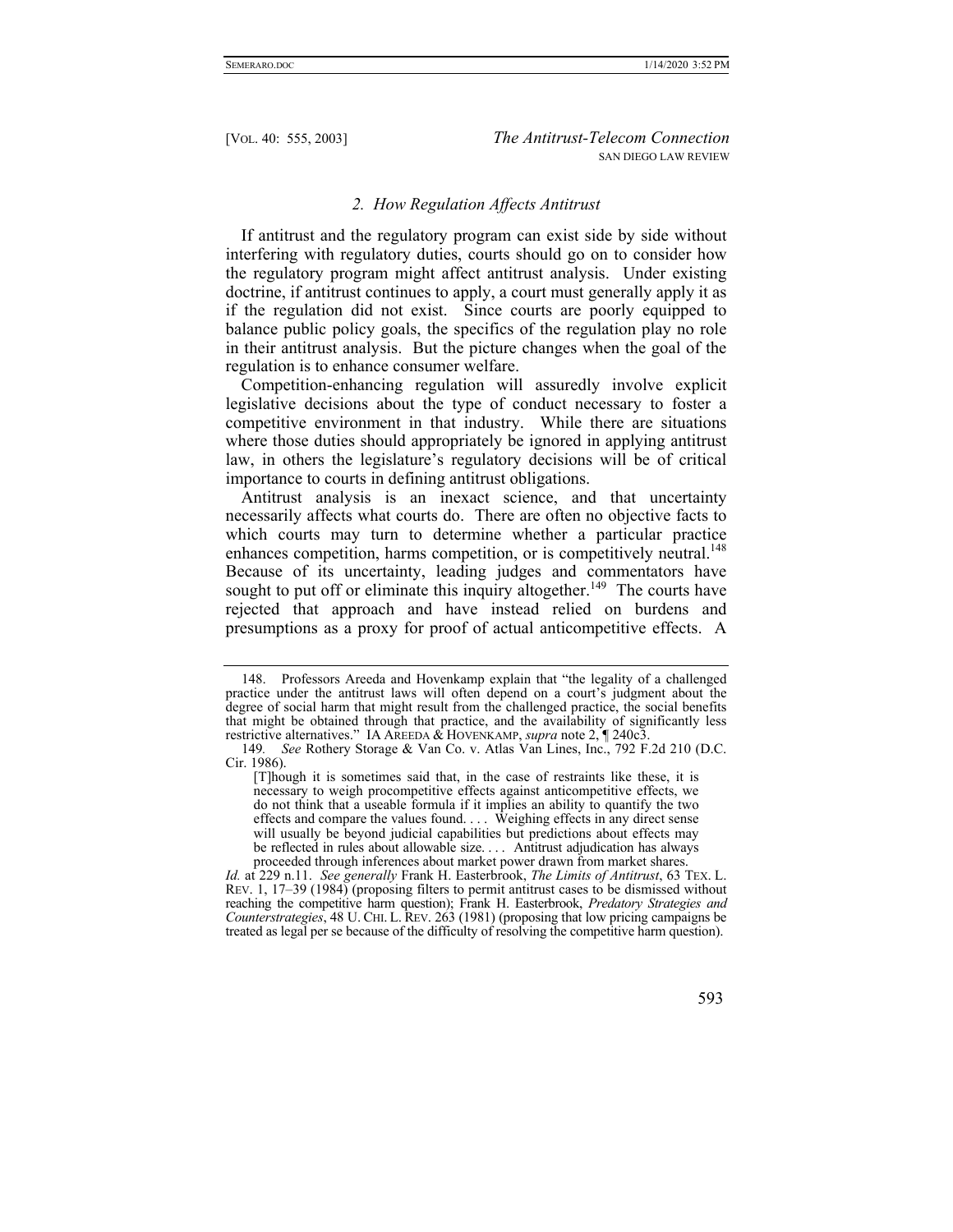plaintiff bears the burden of proving that the defendant has a high market share and that barriers to market entry exist. If a plaintiff overcomes that burden, it encounters a second burden to prove that the defendant's specific conduct is predatory or exclusionary. This sort of conduct is defined as actions or omissions "other than competition on the merits . . . that reasonably [appear] capable of making a significant contribution to creating or maintaining monopoly power."<sup>150</sup> Finally, if the defendant responds with procompetitive justifications for the challenged conduct, the plaintiff must show that the procompetitive benefits could be achieved through less restrictive means or that, on balance, the defendant's conduct is anticompetitive.

In applying these burdens and presumptions, courts must wrestle with the concern that procompetitive behavior will be discouraged if it is too easy to maintain a plausible antitrust case.151 If the *measure of cost* in predatory pricing cases were too high, for example, firms would be discouraged from making procompetitive price cuts in order to guard against antitrust litigation, if not liability. This concern leaves courts

<sup>150</sup>*. Town of Concord*, 915 F.2d at 21 (quoting 3 PHILIP AREEDA & DONALD TURNER, ANTITRUST LAW ¶ 626 (1978)); *see* Aspen Skiing Co. v. Aspen Highlands Skiing Corp., 472 U.S. 585, 605 (1985) (defining predatory or exclusionary conduct as conduct that tends to "exclude rivals on some basis other than efficiency" (quoting ROBERT H. BORK, THE ANTITRUST PARADOX: A POLICY AT WAR WITH ITSELF 138 (1978))); III PHILLIP E. AREEDA & HERBERT HOVENKAMP, ANTITRUST LAW: AN ANALYSIS OF ANTITRUST PRINCIPLES AND THEIR APPLICATION ¶ 650a (1996) ("In order to satisfy any conduct component of the monopolizing offense, the conduct in question must be capable of making a significant contribution to the creation, maintenance, or expansion of monopoly power.").

<sup>151</sup>*. See* Barry Wright Corp. v. ITT Grinnell Corp., 724 F.2d 227, 234 (1st Cir. 1983) (explaining that "we must be concerned lest a rule or precedent that authorizes a search for a particular type of undesirable pricing behavior end up by discouraging legitimate price competition"); *see also* Brooke Group Ltd. v. Brown & Williamson Tobacco Corp., 509 U.S. 209, 223 (1993) (referring to the "intolerable risks of chilling legitimate price cutting"); Copperweld Corp. v. Independence Tube Corp., 467 U.S. 752, 775 (1984) (explaining that "[s]ubjecting a single firm's every action to judicial scrutiny for reasonableness would threaten to discourage the competitive enthusiasm that the antitrust laws seek to promote"). In *Goldwasser*, the court explained that:

It is not enough that a single firm appears to "restrain trade" unreasonably, for even a vigorous competitor may leave that impression. For instance, an efficient firm may capture unsatisfied customers from an inefficient rival, whose own ability to compete may suffer as a result. This is the rule of the marketplace and is precisely the sort of competition that promotes the consumer interests that the Sherman Act aims to foster. In part because it is sometimes difficult to distinguish robust competition from conduct with longrun anticompetitive effects, Congress authorized Sherman Act scrutiny of single firms only when they pose a danger of monopolization. Judging unilateral conduct in this manner reduces the risk that the antitrust laws will dampen the competitive zeal of a single aggressive competitor.

Goldwasser v. Ameritech Corp., 222 F.3d 390, 397 (7th Cir. 2000) (quoting Copperweld Corp. v. Independence Tube Corp., 467 U.S. 752, 767–68 (1984)).

<sup>594</sup>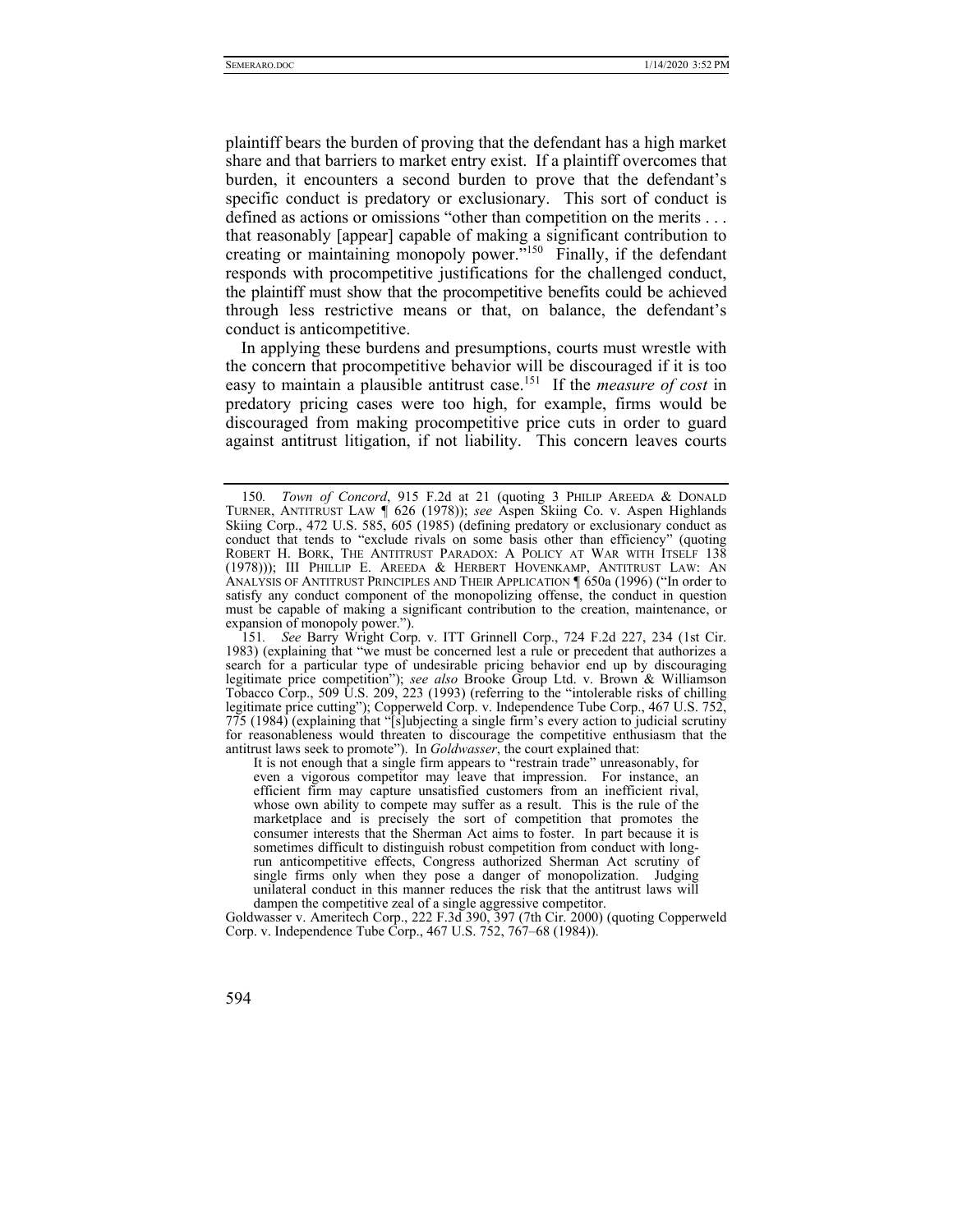appropriately cautious about finding particularly unilateral conduct to be predatory.

But this caution about section 2 cases is seriously undermined where the legislature concludes that cooperation is a competitive necessity. Walling off the area of prosecution dramatically reduces the concern with false positive errors.<sup>152</sup> Not all firms would need to worry, only those in the regulated industry, and the legislature obviously wanted those firms to worry about conduct of this sort.

The task for a court at this stage is to determine how much the regulatory proscription should influence antitrust analysis by eliminating one or more of the three burdens—market power, likely anticompetitive effect, and rebuttal of procompetitive justifications—that are ordinarily placed on an antitrust plaintiff.<sup>153</sup> This Subsection describes five additional degrees of connection between a regulatory statute and the antitrust laws. The regulatory statute might:

- (1) have no impact whatsoever on the application of the antitrust laws to the industry,
- (2) create a presumption that a violation of the regulatory statute has anticompetitive effects if the plaintiff proves that the defendant has market power in a relevant market and the defendant has inadequate procompetitive justifications for the act,
- (3) create a presumption that a violation of the regulatory statute has anticompetitive effects even absent proof of market power if the

<sup>152</sup>*. Cf.* Steven Semeraro, Note, *Distinguishing International from Domestic Predation: A New Approach to Predatory Dumping*, 23 STAN. J. INT'L L. 621, 640, 644–45 (1987) (demonstrating that aggressive enforcement of predatory pricing cases in the international arena will not deter aggressive price competition generally because regulatory antidumping mechanisms and the clear distinction between international and domestic conduct effectively limits the firms exposed to antitrust liability).

 <sup>153.</sup> That courts must temper antitrust analysis to account for noncompetition-enhancing regulation is well accepted. IA AREEDA & HOVENKAMP, *supra* note 2, ¶ 240c3 (explaining that "the existence of a special regulatory statute may insulate the court from its usual assumptions about industrial behavior and the social good and even render a per se rule inapplicable"). The approach suggested here applies the same reasoning—that the flexible antitrust laws must adapt to the specifics of an industry—to expand antitrust in light of competition enhancing regulation. While less often discussed, this possibility is not entirely new to the literature. *Id.* ¶ 240d.

<sup>[</sup>T]he presence of regulation in some instances limits the antitrust role, and in some instances simply changes it or even enlarges it. The impact depends on the nature of the regulatory regime, the nature of the antitrust claim, and the degree of supervision given by the agency to the challenged conduct.

*Id.*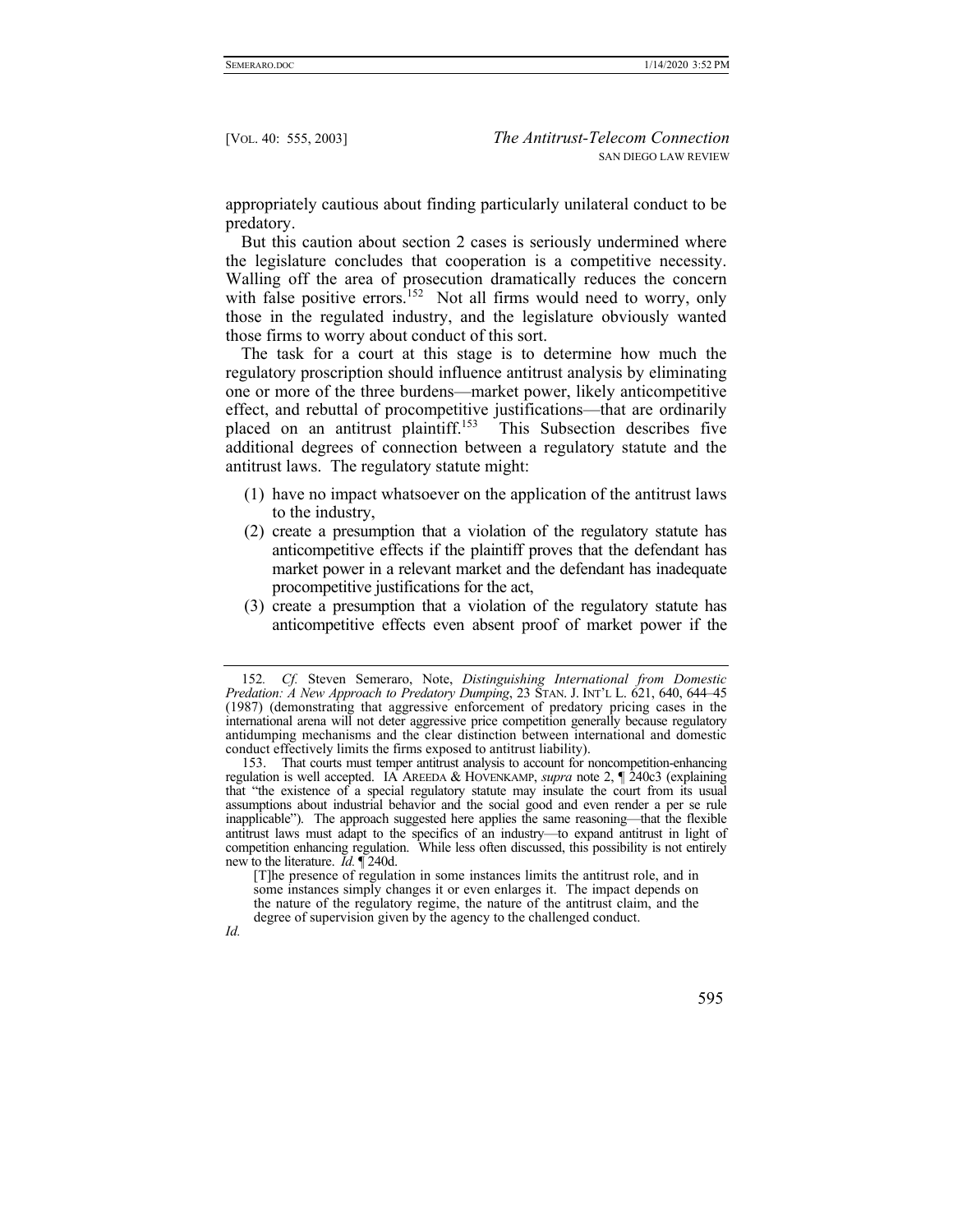defendant has inadequate procompetitive justifications for the act,

- (4) create a presumption that a violation of the regulatory statute is per se illegal if the plaintiff proves that the defendant has market power in a relevant market, or
- (5) create a presumption that a violation of the regulatory statute should be treated as a per se antitrust violation regardless of proof of market power or potential procompetitive justifications.

A court's choice among these will turn on the regulatory methods used and the findings underlying them. To pinpoint just how influential the regulation should be, a court must consider the competitive conclusions evinced by the legislation. A marketplace duty intended to enhance competition necessarily suggests a finding that the breach of that duty is potentially anticompetitive. Whether the legislature would find that the conduct is anticompetitive absent market power or in spite of procompetitive justifications requires a harder look.

#### *a. The Neutrality Position*

Regulation should not influence antitrust analysis where the competition-enhancing regulatory duty does not directly influence marketplace behavior. For example, regulation that creates an obligation to file reports on market conditions with a government agency would bear little relation to marketplace competition. Duties of that sort have no bearing whatsoever on the application of the antitrust laws, and those laws should thus apply as if the regulatory statute did not exist.

Where a legislature seeks to enhance competition by influencing marketplace behavior, however, its requirements will likely have some relevance to antitrust analysis, and this degree of separation will be inappropriate.

# *b. Treating Regulatory Violations as Predatory Acts Where Market Power Is Shown and the Defendant Has Inadequate Procompetitive Justifications*

A legislature's decision to require certain conduct in order to facilitate greater competition would, by definition, equate to a finding that a defendant's failure to engage in the required conduct may have some anticompetitive effect. Given that competitive effects are difficult to measure, courts should defer to this legislative finding. That conduct *may* lessen competition, however, does not mean that it actually does. Generally, a firm without market power is incapable of significantly reducing consumer welfare because consumers have other options. And even firms with market power may show that anticompetitive conduct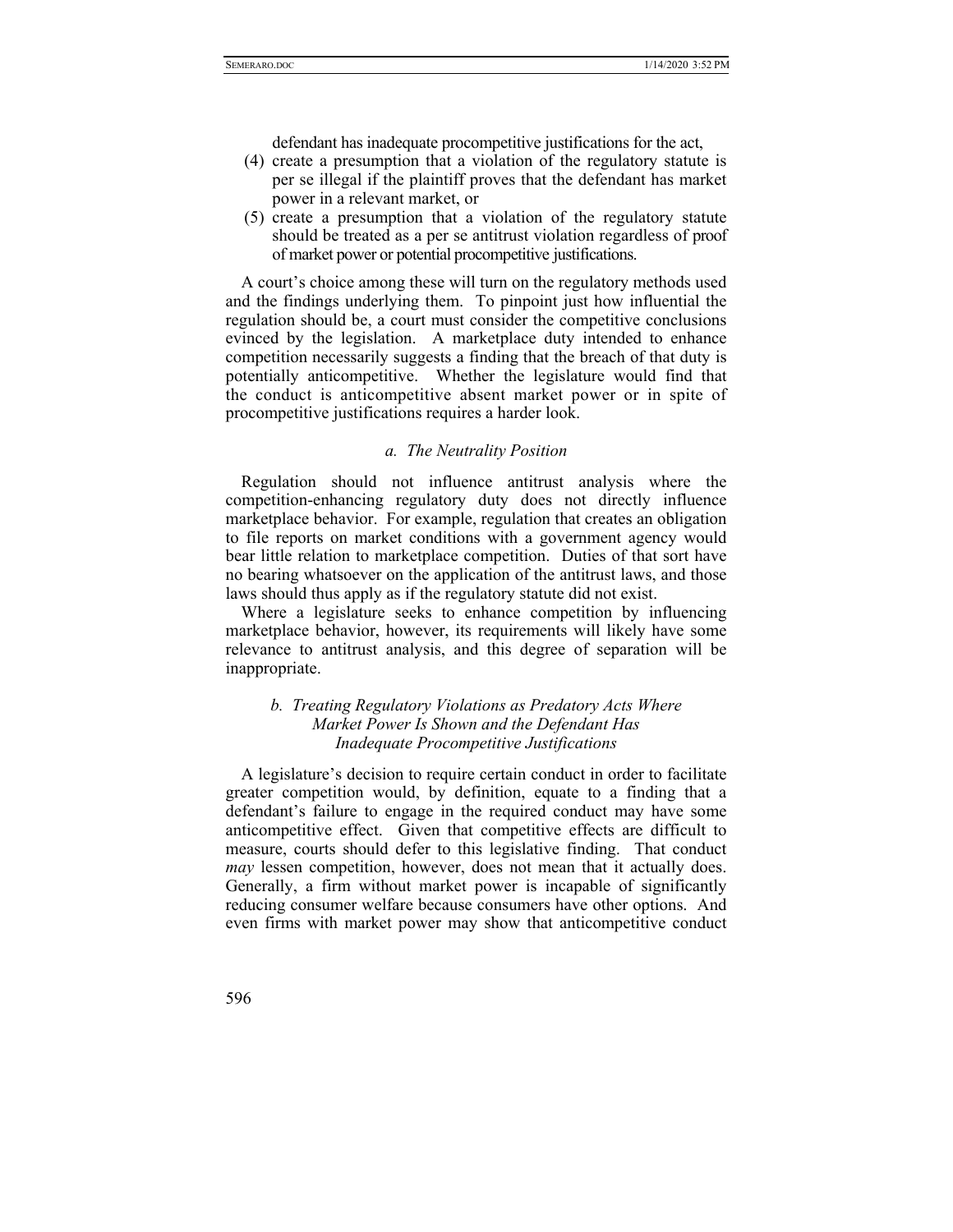simultaneously promotes competition to such an extent that, on balance, the conduct would not violate the antitrust laws. Where the legislature's findings are unclear, the plaintiff should be required to rebut a defendant's procompetitive justifications.

This degree of separation differs from the neutrality position only in that a plaintiff that establishes the defendant's market power in the relevant market need not also demonstrate that the allegedly predatory conduct is likely to have a substantial anticompetitive effect.<sup>154</sup> The plaintiff would also retain the burden of responding to any procompetitive justification proffered by the defendant. Some regulatory statutes may support relieving the plaintiff of even more burdens. Those possibilities are considered below.

## *c. Identifying Predatory Acts Unless a Procompetitive Purpose Is Proven*

In some cases, a regulatory statute might place regulatory duties on firms that do not have market power. It might adopt this approach where the cooperative conduct was deemed essential to effective competition, and waiting for the marketplace to punish uncooperative competitors without market power would be needlessly wasteful. This sort of legislative finding is analogous to the so-called quick look approach.<sup>155</sup> In general, courts must exercise great caution in dispensing with market power analysis. Where the legislature has determined that certain conduct is essential to competition irrespective of market power, however, courts should typically reach the same conclusion.

Whenever antitrust liability may rest on firms without market power, there is a greater danger that conduct without anticompetitive effect will be subject to punishment. It will therefore be appropriate in most cases to give the defendant the opportunity to demonstrate a procompetitive justification for its conduct that could not be achieved without violating the regulatory requirement.

<sup>155</sup>*. See, e.g.*, Fed. Trade Comm'n v. Ind. Fed'n of Dentists, 476 U.S. 447, 457–59 (1986).



 <sup>154.</sup> In a private action, a plaintiff would also need to demonstrate that it suffered antitrust injury and otherwise had standing to pursue the action. *See* Associated Gen. Contractors, Inc. v. Cal. State Council of Carpenters, 459 U.S. 519, 529–46 (1983); Brunswick Corp. v. Pueblo Bowl-O-Mat, Inc., 429 U.S. 477, 489 (1977).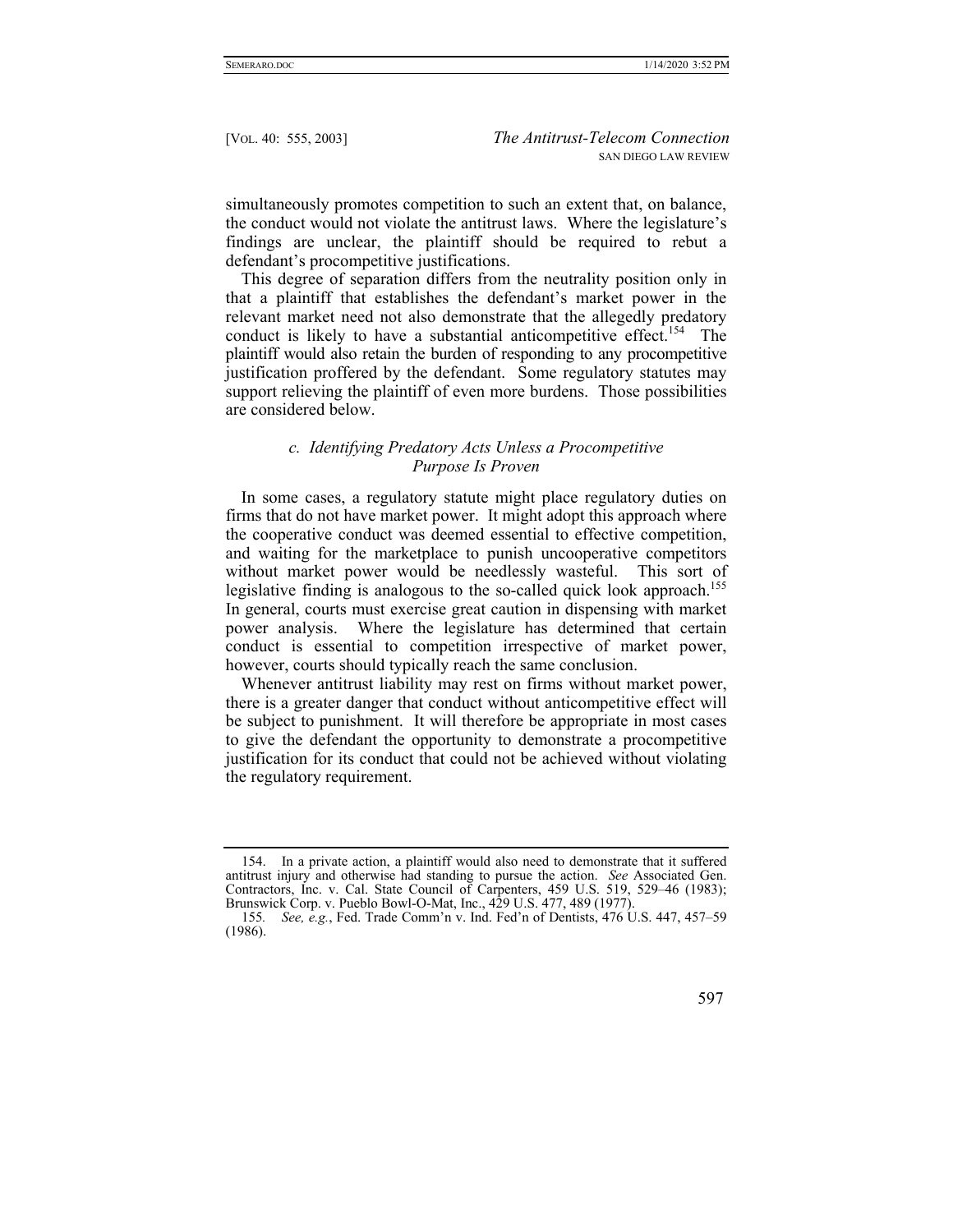#### *d. Acts that Are Predatory Per Se if Market Power Is Proven*

In other cases, the legislature may indicate, expressly or impliedly, that it intends to place regulatory duties only on firms with market power. Even where the legislature does not explicitly mention market power, the regulatory duties it imposes may rest on the assumption that the burdened firms possess it. As a regulatory program unfolds and competitive conditions in the marketplace change, a firm's dominance may wane. Thus, the prudent course would often be to require the plaintiff to prove that the defendant has market power before finding that the antitrust laws are violated.

At the same time, however, the statute may indicate that the legislature has considered, and rejected, the possibility of procompetitive justifications for the failure to undertake particular conduct. This finding may be inferred from specific, compulsory regulatory requirements.

# *e. Per Se Condemnation*

Finally, a legislature may condemn a competitive practice so strongly and without regard to market power that courts should treat that practice as a per se violation of the antitrust laws. A court should adopt this level of connection very cautiously. The legislature must clearly communicate that violating the specific duty would have no redeeming virtues. As with the prior degree of separation, the duty must be compulsory and void of exceptions. Beyond that, the penalty should be harsh. For example, if a regulatory statute subjected violators to criminal penalties or stiff civil fines, per se analysis under the antitrust laws might be appropriate.

Courts are generally reluctant to identify conduct as per se illegal under the antitrust laws without substantial experience with the practice.<sup>156</sup> But where the legislature decides that certain conduct is anticompetitive in a particular industry, and adopts strong remedies against it, the courts need not make the difficult decision. The legislature has reached a conclusion that the courts may safely implement.

As a practical matter, no practice is per se illegal in all circumstances. Even price fixing requires some inquiry into market conditions before it is condemned.<sup>157</sup> Courts implying per se antitrust rules from regulatory statutes should thus remain alert to the potential need for some contextual analysis. But like the per se rules against price fixing and horizontal market division, transgressing a regulatory statute of this type would create a very strong presumption in favor of an antitrust violation.

<sup>156</sup>*. See* White Motor Co. v. United States, 372 U.S. 253, 263 (1963).

<sup>157</sup>*. See supra* note 112 and accompanying text.

<sup>598</sup>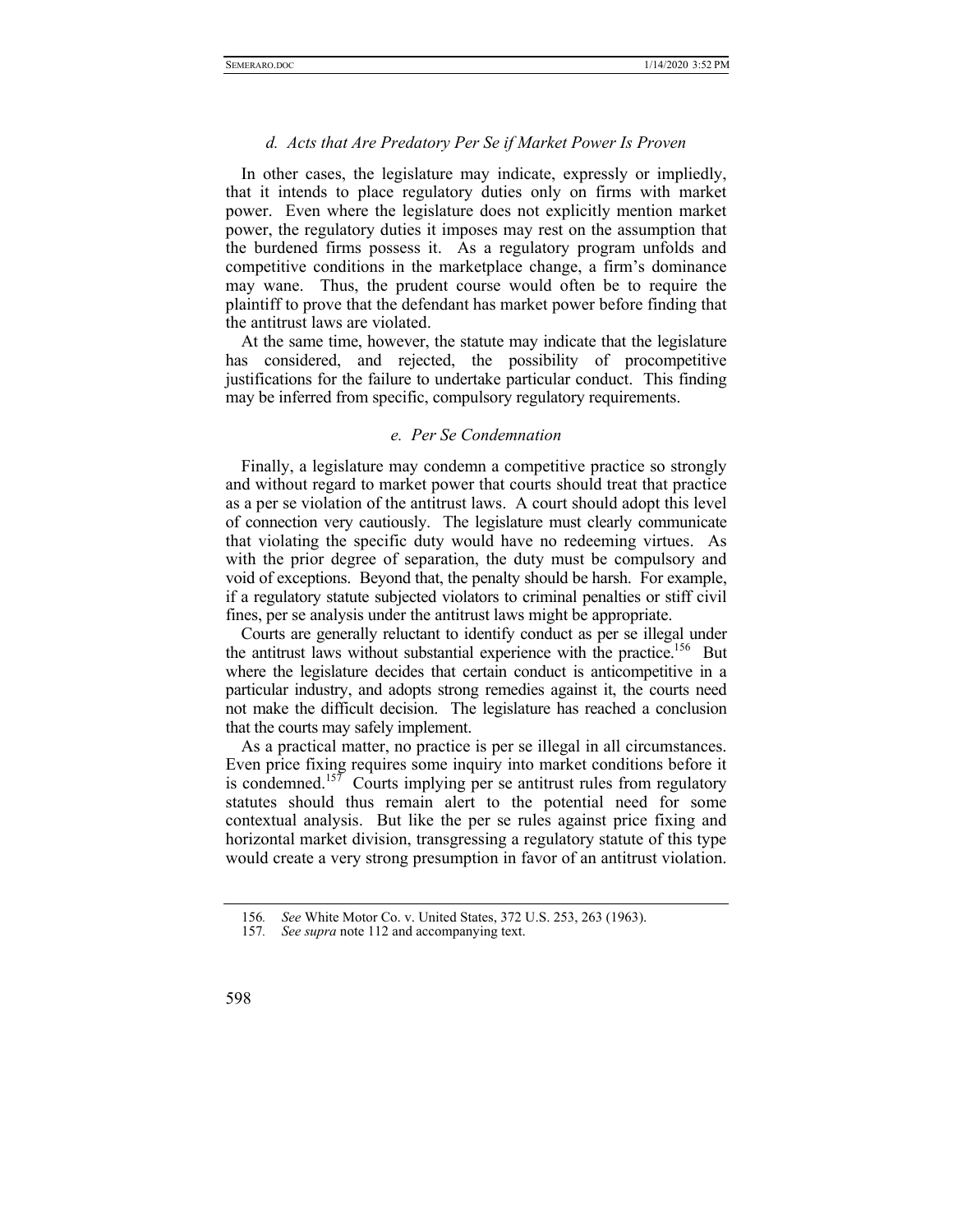Indeed, the presumption could be even stronger than that for per se rules generally because the legislature has already decided to prohibit a practice within a particular industry.

## V. SEPARATION BETWEEN THE TELECOM ACT AND THE ANTITRUST LAWS

This Part applies the doctrine proposed in Part IV and concludes that the duties imposed by the Telecom Act can effectively coexist with antitrust duties. To determine how the 1996 Act should affect antitrust analysis, courts need to differentiate between the two sets of duties imposed by the Act. Certain duties apply to all telecom providers while others apply only to ILECs. In either case, a court should presume that (1) a violation of the Act substantially contributes to the maintenance of an ILEC's market power, but (2) a plaintiff should retain the burden of rebutting procompetitive justifications proven by the defendant. For duties placed on all competitors, the court should not require proof of market power. For ILEC only duties, however, the court should demand proof of market power before shifting the burden to the defendant to come forward with a procompetitive justification. The final Section addresses the types of antitrust claims that would be entitled to this presumption.

# *A. Imposing Antitrust Duties Would Not Undermine the Effectiveness of the Telecom Act*

The duties generally imposed by the antitrust laws would not conflict with the means used by the Telecom Act to achieve its procompetitive goals. The 1996 Act is designed to foster competition in local telephone service by requiring ILECs to provide potential competitors with the means to enter the market. While the antitrust laws do not typically compel the sort of cooperation required by the Act, it is also not the type of cooperation that would ordinarily raise competitive concerns. For example, the Act requires ILECs to interconnect with competitors. Network markets are usually interconnected because consumers demand it. Bank ATM machines, methods of computer file transfer, and long distance telephone service are examples of situations in which consumers demand interconnection and marketplace forces lead to it. Thus, there is little fear that imposing antitrust duties would lead a firm to refuse to interconnect as required by the Act.

Similarly, the Act requires ILECs to sell local service at wholesale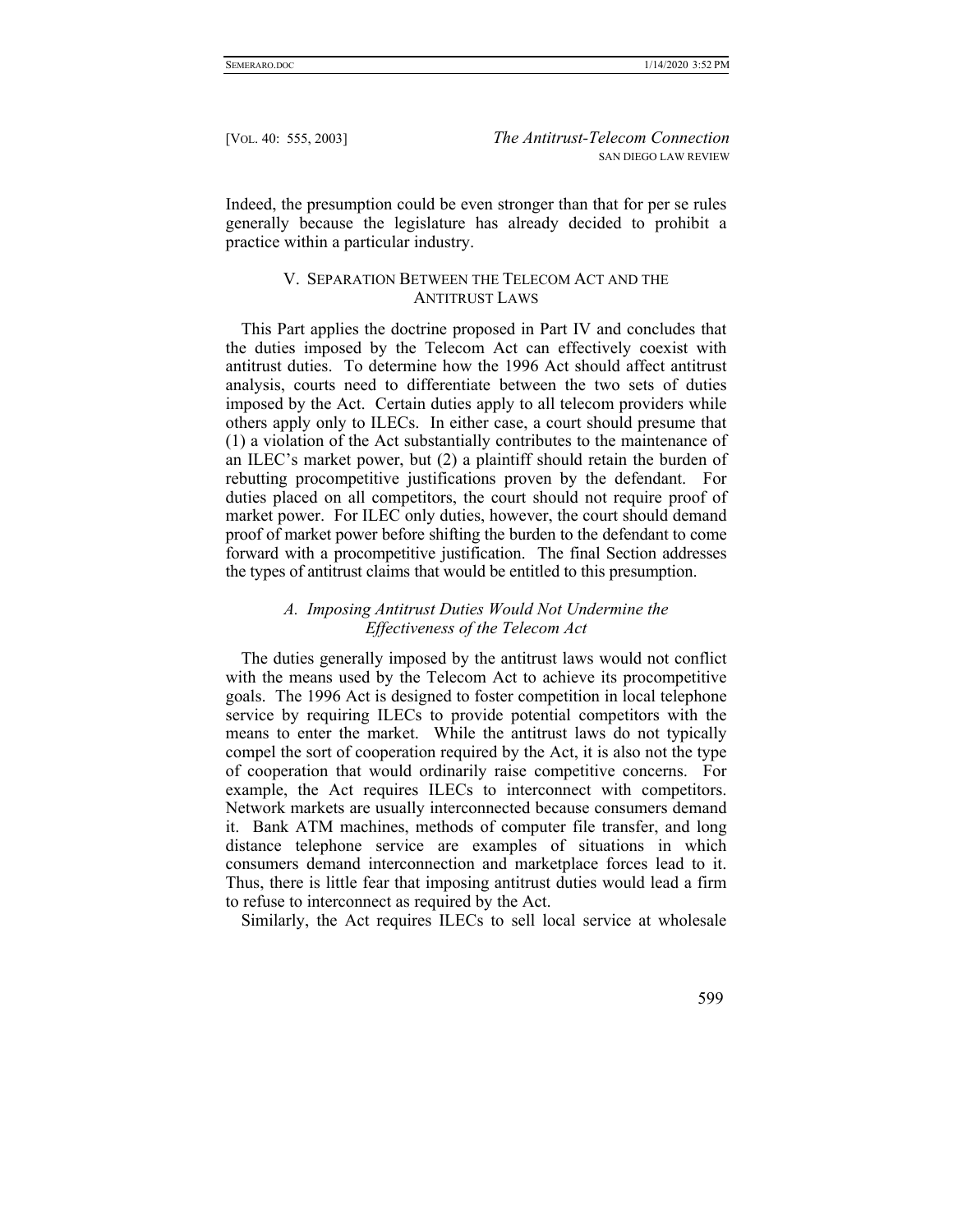prices and essentially rent network elements—component parts of the network needed to provide local service—to their competitors. Many manufacturers do essentially the same thing without raising antitrust concern. For example, film manufacturers wholesale film for private label sale in competition with their own branded product, and automobile manufacturers provide parts, and sometimes even entire cars, to competitive manufacturers.

One might argue that the extensive sharing requirements that the 1996 Act imposes on the ILECs extend beyond the sort of sharing arrangements that we see in unregulated markets. At some point, enforced duties to share must have anticompetitive consequences that would conflict with the duties imposed by the antitrust laws. As Justice Breyer explained in his concurrence in *AT&T Corp. v. Iowa Utilities Board*:

It is in the *un*shared, not in the shared, portions of the enterprise that meaningful competition would likely emerge. Rules that force firms to share *every* resource or element of a business would create not competition, but pervasive regulation, for the regulators, not the marketplace, would set the relevant terms.<sup>158</sup>

The anticompetitive effect of sharing could be particularly pernicious with respect to innovation. A new firm may not strive to innovate if it can simply share an incumbent's technology, and an incumbent's incentives to innovate are reduced when it is forced to share the fruits of its labor.<sup>159</sup>

These potential concerns do not reveal a conflict between the 1996 Act and antitrust duties. Although the statutory language is perhaps open to the interpretation that anticompetitive sharing is required, it is open to the alternative interpretation as well. Given Congress's purpose to encourage competition, the latter reading of the statute is obviously more appropriate. Toward that end, the Court has required the FCC to distinguish those elements that must be shared from those that need not be shared.<sup>160</sup>

Even if the Act were interpreted to require ILECs to share any *requested* element, the duties it imposes would not necessarily conflict with antitrust duties. After all, the Act does not compel *royalty free* sharing. It merely prohibits the ILEC from *refusing* to share, for a *cost based royalty* plus reasonable profit, when a CLEC requests access to an

<sup>160</sup>*. Id*. at 386–95; *see id*. at 429–30 (Breyer, J., concurring in part and dissenting in part); *Federal Communications Commission Adopts New Rules for Network Unbundling Obligations of Incumbent Local Phone Carriers*, http://hraunfoss.fcc.gov/edocs\_public/ attachmatch/DOC-231344A1.pdf (Feb. 20, 2003).



 <sup>158.</sup> AT&T Corp. v. Iowa Utils. Bd., 525 U.S. 366, 429 (1999) (Breyer, J., concurring in part and dissenting in part).

 <sup>159.</sup> *Id*. (Breyer, J., concurring in part and dissenting in part) (explaining that a firm may not "undertake the investment necessary to produce complex technological innovations knowing that any competitive advantage deriving from those innovations will be dissipated by the sharing requirement").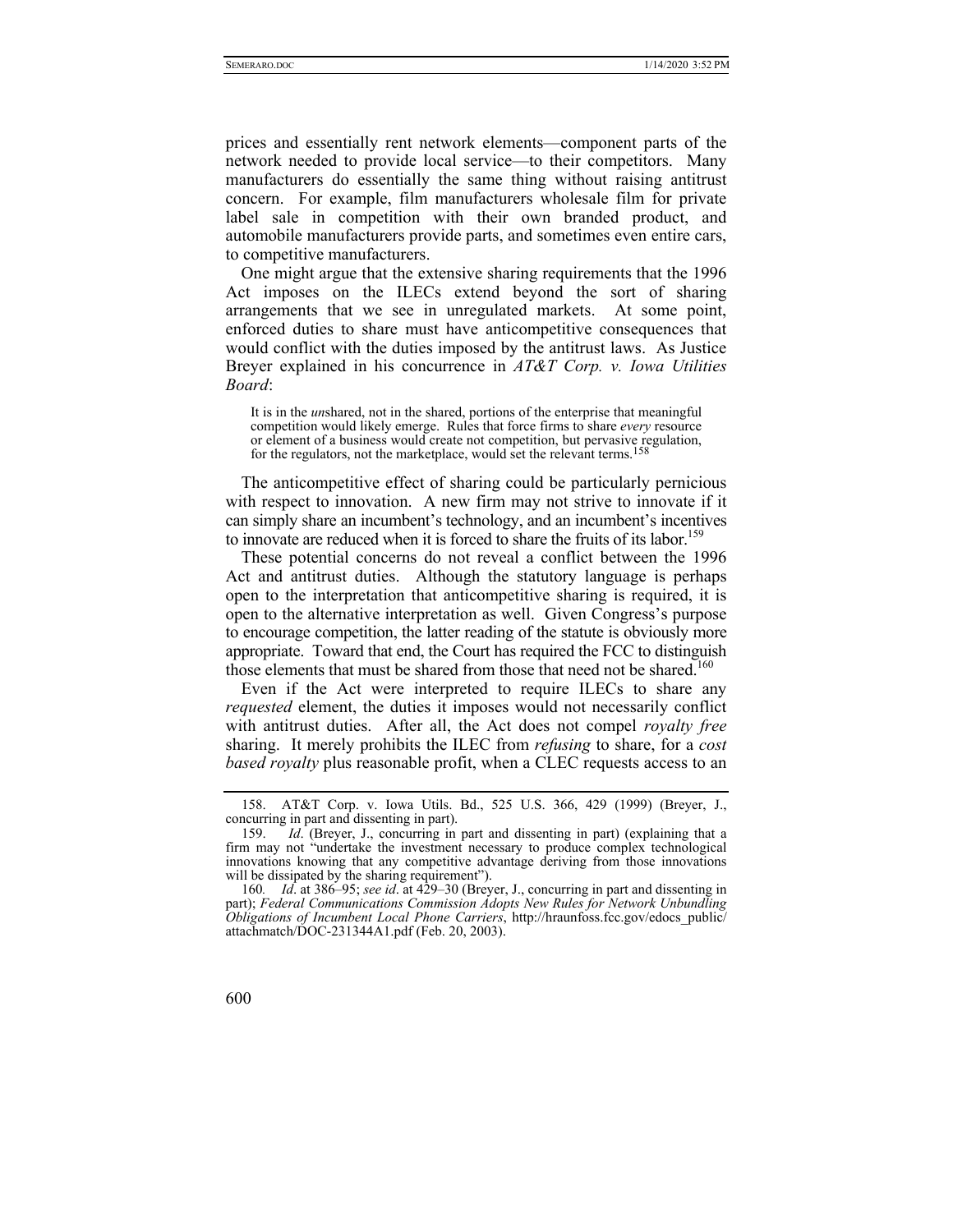element. Competition would persist under such a scheme so long as two conditions are met. First, competition must be possible in some elements. If a monopolist could always produce all elements more efficiently than a competitor, then competition would not emerge. But the 1996 Act rests on the assumption that all aspects of local telephone service are not natural monopolies. Second, the royalty must not be set too low. So long as the royalty properly reflects the ILEC's cost, plus a reasonable profit,<sup>161</sup> competition in that element will emerge whenever a CLEC can produce the element more efficiently. A CLEC would not request to share an element—and pay a cost-plus-profit-based royalty for it—unless it could not duplicate the element on its own at a lower cost than the ILEC. All things being equal, this regime might reduce an ILEC's incentive to innovate as compared with a monopoly situation in which innovations need not be shared. But all things would not be equal. Congress likely concluded that the competition from CLECs made possible by the Act would spur more innovation throughout the industry.

While the Act on its face does not appear to raise any conflicts with antitrust duties, a court should go beyond an examination of the regulatory methods in the Act and examine other indications of legislative and regulatory intent. Here again, there is much evidence to suggest that imposing antitrust duties would not disrupt the regulatory program. The antitrust savings clauses, the 1996 Act's legislative history,<sup>162</sup> early FCC commentary,<sup>163</sup> and contemporary statements by the President,<sup>164</sup> members of Congress,<sup>165</sup> and Joel Klein, then-Assistant

 <sup>161.</sup> Setting an appropriate price through regulation has stirred debate among regulators, competitors, and the courts. *Cf.* Iowa Utils. Bd., v. Fed. Communications Comm'n, 219 F.3d 744, 750 (8th Cir. 2000), *rev'd sub. nom.*, Verizon Communications, Inc. v. FCC, 122 S. Ct. 1646, 1665–81 (2002).

<sup>162</sup>*. See* H.R. CONF. REP. NO. 104-458, at 201 (1996) (explaining that the savings clause "prevents affected parties from asserting that the [Act] impliedly preempts other laws" and that the FCC "should be carrying out the policies of the Communications Act, and the DOJ should be carrying out the policies of the antitrust laws"); S. REP. NO. 104- 23, at 17 (1995) ("[T]he provisions of this bill shall not be construed to grant immunity from any future antitrust action against any entity referred to in the bill.").

<sup>163</sup>*. See* Implementation of the Local Competition Provisions in the Telecommunications Act of 1996, 61 Fed. Reg. 45,476, 45,494 (Aug. 29, 1996) (to be codified at 47 C.F.R. pts. 1, 20, 51, 90) (explaining that "nothing in [the FCC's] regulations is intended to limit the ability of persons to seek relief under the antitrust laws").<br> $164.$ 

Covad Communications Co. v. BellSouth Corp., 299 F.3d 1272, 1282 (11th Cir. 2002) ("The Act's emphasis on competition is also reflected in its antitrust savings clause. This clause ensures that even for activities allowed under or required by the legislation, or activities resulting from FCC rulemaking or orders, the antitrust laws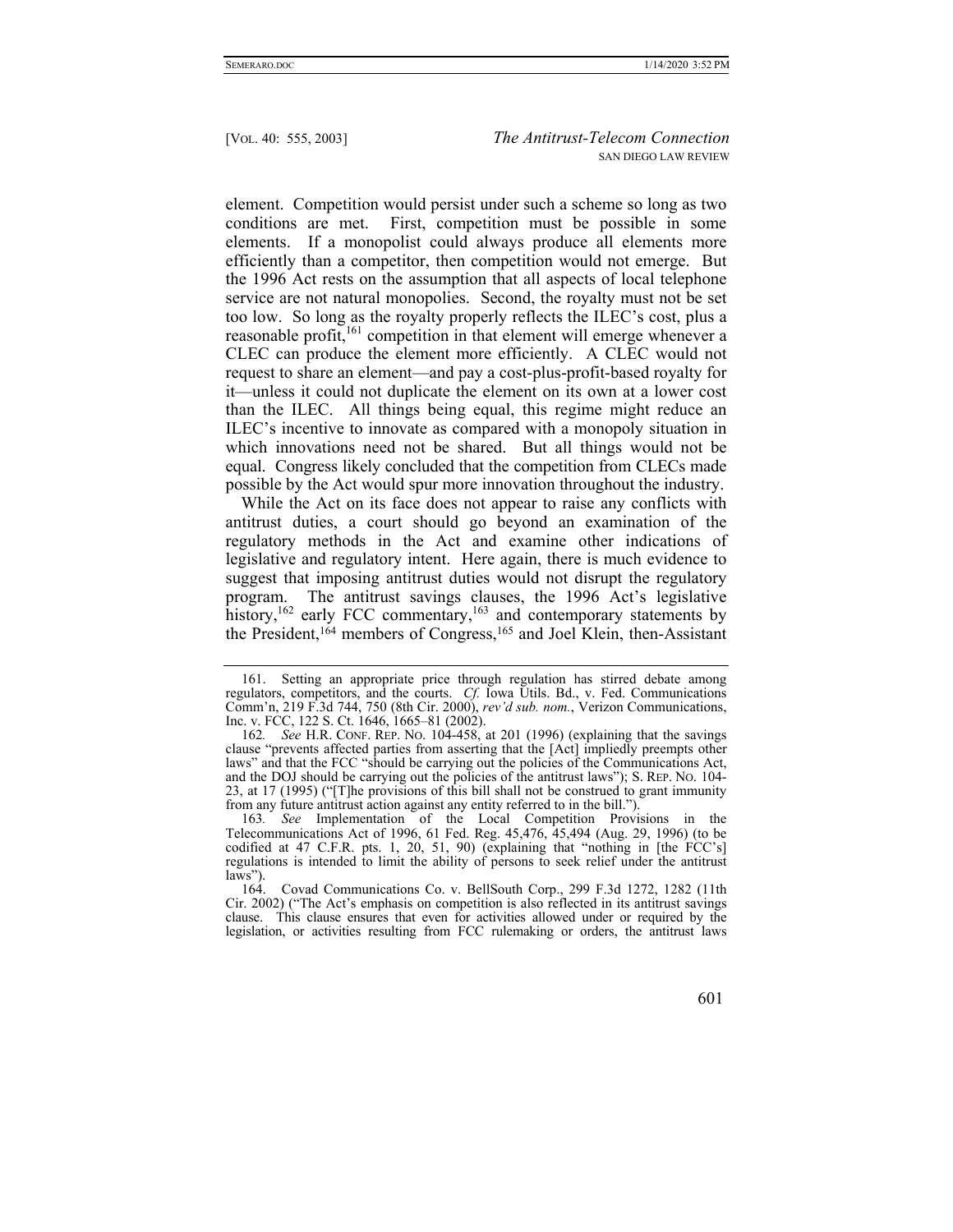Attorney General for the Antitrust Division of the DOJ,<sup>166</sup> all support the view that Congress saw antitrust as a helpful supplement to the duties imposed by the 1996 Act.

*Goldwasser* expressed concern that antitrust duties might disrupt the Act's mandatory negotiation and regulatory dispute resolution provisions.<sup>167</sup> To the extent that this is a concern about remedy, as explained above, we must remember that federal judges are capable of tailoring remedies to avoid conflict. A proponent of this view might argue, however, that the problem arises from the mere filing of a suit requiring a court to address the merits of a dispute not yet subjected to the appropriate regulatory channels. But just as judges can tailor antitrust remedies to avoid regulatory conflict, the primary jurisdiction doctrine enables a court to tailor the timing of litigation by staying proceedings in an antitrust case pending the resolution of regulatory proceedings.<sup>168</sup>

*Goldwasser* also alludes to the possibility that antitrust law might conflict with the 1996 Act because the Act may not have been intended to pursue procompetitive goals as single mindedly as antitrust law. While admitting that the duties imposed by the 1996 Act "do not conflict with the antitrust laws," Judge Wood described them as "more specific and far-reaching obligations that Congress believed would accelerate the development of competitive markets, *consistently with universal service (which, we note, competitive markets would not necessarily assure).*"169 While it is certainly true that Congress was concerned about maintaining universal service and that competition alone would not likely achieve that goal, the 1996 Act cannot properly be said to have the maintenance of universal service as a goal. Instead, it sought to dismantle the regulatory devices that had been used in part to achieve universal service at the expense of competition in order to enable full competition to flourish in telephony markets. To be sure, Congress provided a means to pursue universal service, but it did so in ways that would be consistent

continue to apply fully." (quoting President Clinton's statement at the signing of the bill)).

<sup>165</sup>*. See id*. at 1281 (quoting statements from Representative Conyers and Senators Thurmond and Leahy, emphasizing that "ILECs like BellSouth [should] remain subject to antitrust enforcement").

 <sup>166.</sup> *See* Klein, *supra* note 33, at 7, *at* http://www.usdoj.gov/atr/public/speeches/ 1268.htm (then-Assistant Attorney General for the Antitrust Division of the DOJ explained that antitrust law may serve as a useful backup to the 1996 Act).

<sup>167.</sup> Goldwasser v. Ameritech Corp., 222 F.3d 390, 401 (7th Cir. 2000) (explaining that "[t]he elaborate system of negotiated agreements and enforcement established by the 1996 Act" is not "compatible with the procedures that would be used to accomplish the same result under the antitrust laws").

<sup>168</sup>*. See* Ricci v. Chi. Mercantile Exch., 409 U.S. 289, 301–02 (1973).

<sup>169</sup>*. Goldwasser*, 222 F.3d at 401 (emphasis added).

<sup>602</sup>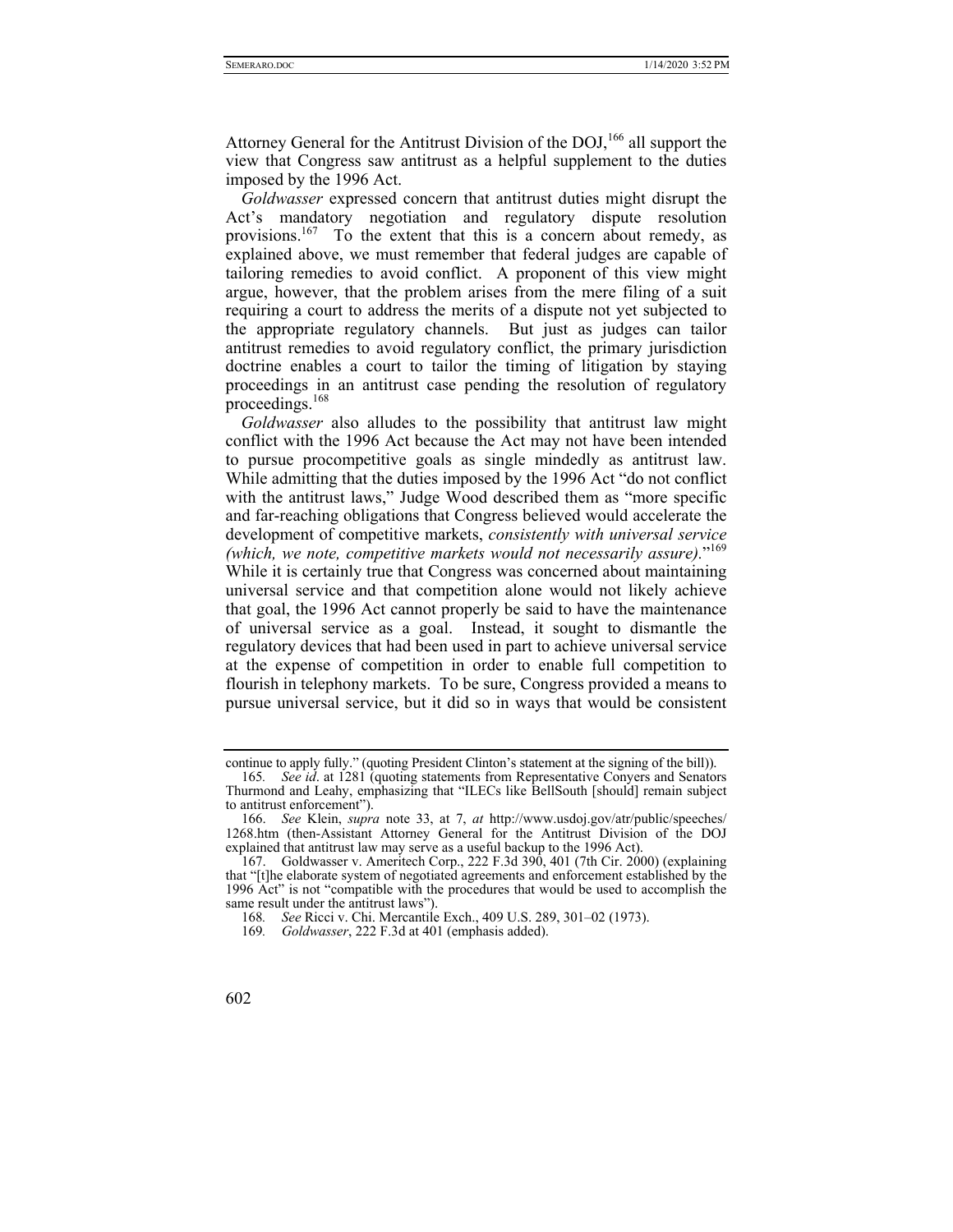with full competition.<sup>170</sup> Congress's desire to maintain universal service therefore does not create any inconsistency between antitrust duties and the 1996 Act.

#### *B. The Telecom Act's Effect on the Antitrust Laws*

Having rejected complete separation between the Telecom Act and antitrust law, a court would move to the second step of the analysis to determine how, if at all, the regulatory statute should affect the application of antitrust law. This Section concludes that violations of the Act must be separated into two different categories. First, regulatory duties imposed on all local carriers should be presumed to have significant anticompetitive effect regardless of the carrier's market power. Second, duties imposed only on ILECs should be presumed to have anticompetitive effects only if market power is shown. In either case, the plaintiff should bear the burden of rebutting any procompetitive justifications offered by the defendant.

#### *1. Rejecting the Extreme Forms of Antitrust-Telecom Connection*

The two extreme forms of antitrust-telecom connection, complete neutrality and per se illegality, can be readily rejected. Congress's decision to require ILECs to cooperate in certain ways communicates a legislative judgment that the required cooperation is procompetitive. That judgment is relevant to antitrust analysis, and thus, the neutrality position should be rejected.

Courts should also reject the per se degree of separation. Congress did not mandate specific practices. Rather, it imposed duties in terms of goals and required competitors to negotiate and agree on the conduct necessary to achieve those goals. Further, Congress charged competitors with a duty to implement the Act in the first instance through private negotiations.<sup>171</sup> This structure indicates that Congress

<sup>171</sup>*. See* Law Offices of Curtis V. Trinko, L.L.P. v. Bell Atl. Corp., 305 F.3d 89, 104 (2d Cir. 2002) ("The elaborate process of negotiation and arbitration set forth in



<sup>170</sup>*. In re* Access Charge Reform, First Report and Order, 12 FCC Rcd. 15,982 (1997). Recognizing the vulnerability of implicit subsidies to competition, Congress directed the Commission and the states to take the necessary steps to create permanent universal service mechanisms that would be secure in a competitive environment. To achieve this end, Congress directed the Commission to strive to replace the system of implicit subsidies with "explicit and sufficient support mechanisms."

*Id.* (footnotes omitted).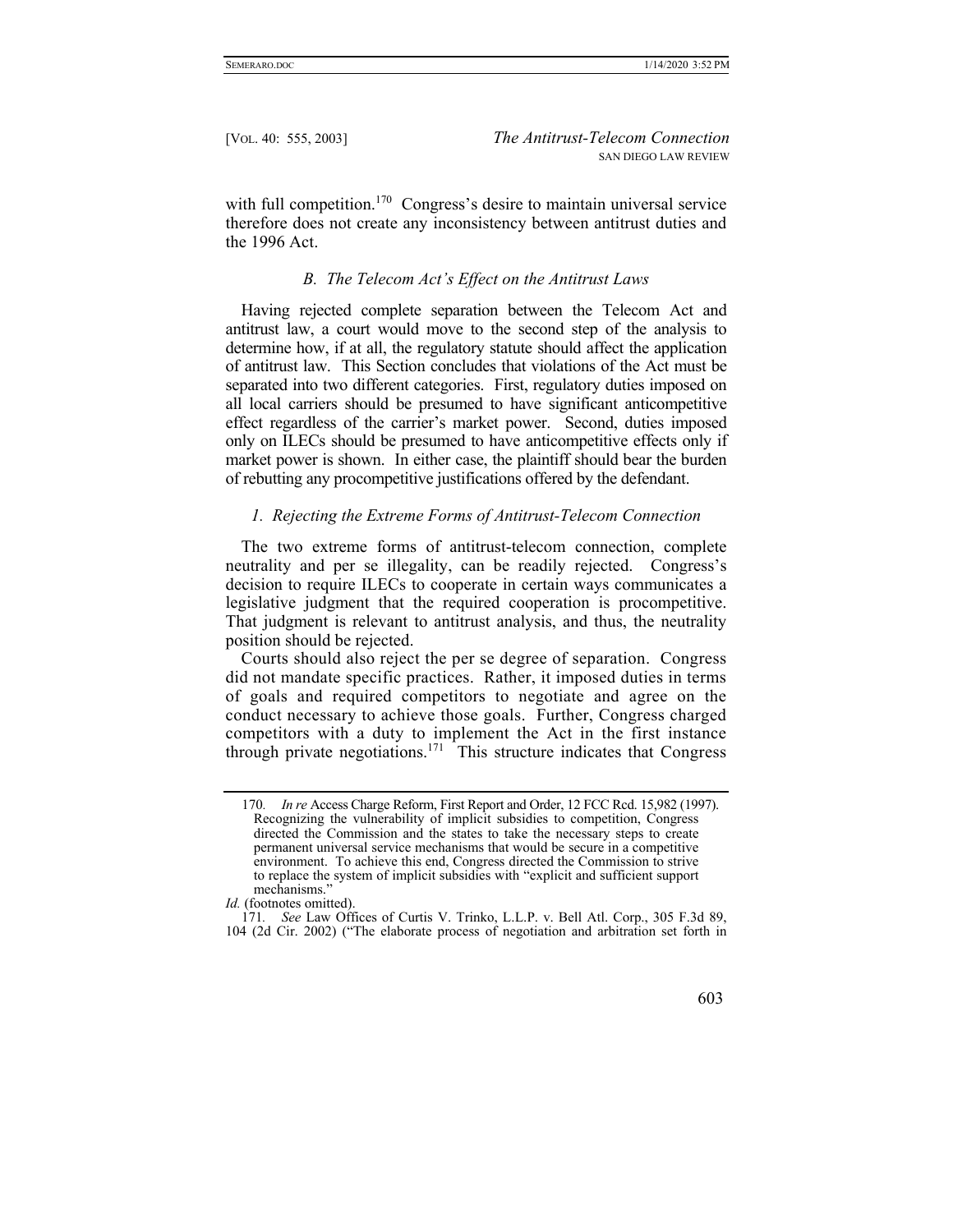envisioned a wide variety of competitive possibilities.

In addition, Congress chose not to impose harsh sanctions for violations of the Act. Such a flexible and nonpunitive regulatory structure indicates that Congress did not make the sort of black and white findings with respect to particular competitive practices that would support holding a violation of a regulatory duty per se illegal.

## *2. Choosing Among the Final Three Degrees of Connection Requires More Careful Analysis*

At a minimum, Congress's decision to require ILECs to interconnect and cooperate in certain ways should relieve an antitrust plaintiff of the burden of showing that an ILEC's failure to fulfill these duties is likely to contribute substantially to the maintenance of the ILEC's market power. The 1996 Act constitutes a legislative finding that cooperation in certain areas is necessary to enable competition to serve its usual consumer-welfare-enhancing function. Courts should not second-guess that finding.

# *a. Plaintiffs Must Prove Market Power for ILEC-Specific Duties, But Not for All LEC Duties*

The more difficult question is whether the 1996 Act should also relieve the plaintiff of the burden of proving that an ILEC has market power and that the anticompetitive effect of the ILEC's noncompliance outweighs any procompetitive justification that the ILEC may offer. The language of the statute does not limit the duties imposed to those ILECs with market power. On the contrary, the Act explicitly imposes certain duties on *all* local telephone service providers, even though CLECs would almost certainly have no market power. Congress's decision to impose these duties without regard to market power demonstrates that it concluded that anticompetitive effects would flow from any carrier's violation of these duties. Again, courts should not second-guess that conclusion.

Conversely, Congress placed certain duties only on ILECs, and it surely recognized that ILECs have market power. To the extent that the Act introduces competition into the local telephone service market, however, such competition should erode the ILECs' market power over time. Arguably, if Congress wanted ILEC-specific duties to apply only to ILECs that retain their market power, it would have included

section 252 indicates that Congress sought to allow ILECs and their competitors to govern their interconnection relationships directly through specific interconnection agreements rather than the broadly outlined duties described in subsections (b) and (c) of section 251.").

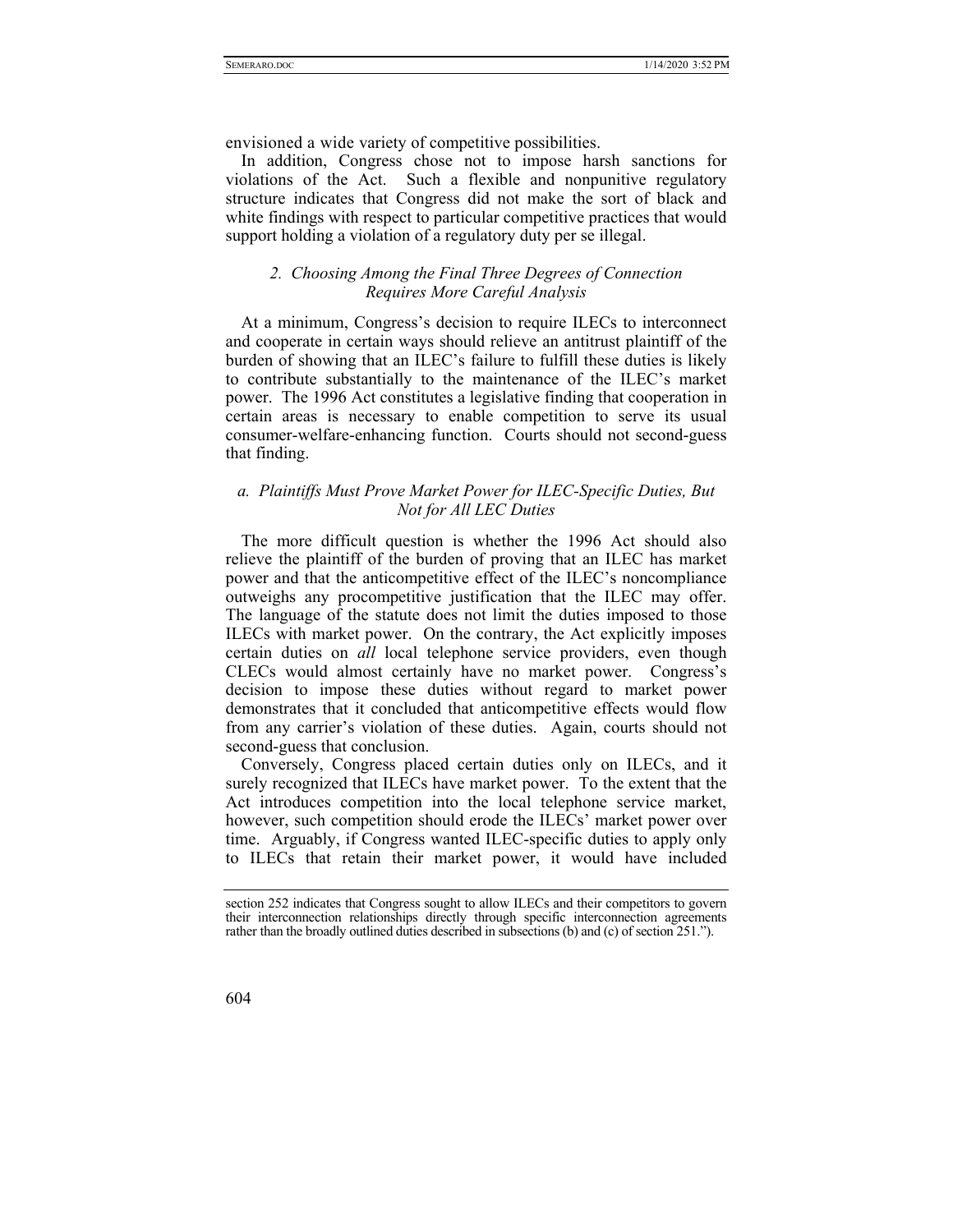provisions in the statute altering the duties at that time. By failing to address that contingency, Congress may have signaled a conclusion that even the ILEC-specific duties should apply regardless of market power.

For the existing set of telecom-antitrust cases, the issue of whether to require proof of market power makes little practical difference. The ILECs have it, and plaintiffs will be able to prove it. As long as some element of local telephone service is best provided by a single company, the ILECs are likely to maintain their market power. Indeed, Congress may have assumed that local loops connecting individual customers to the telephone system would be impossible to duplicate, leaving ILECs with long lasting market power despite the emergence of competition. But that could change. PCS or cable telephone service could emerge as effective competitors to local loop service. Should that happen, a court would need to carefully consider the impact of treating ILEC-specific duties as anticompetitive. For example, would requiring interconnection *at any technically feasible point within the ILEC's network* serve the same competitive ends if the ILEC no longer had market power? Maybe not. Congress chose not to impose that duty on local carriers unlikely to have market power. Conversely, effective competition might nonetheless require one system to serve as a hub to which others can interconnect at any feasible point. Answering that question will require a careful analysis of the evolved technological options that will then exist. Until it can be conclusively demonstrated that ILEC-specific duties would enhance competition even if the ILEC has no market power, antitrust plaintiffs should be required to prove that an ILEC has market power.

#### *b. Plaintiffs Must Rebut Procompetitive Justifications*

With respect to procompetitive justifications, the Act's structure indicates that an antitrust plaintiff should continue to bear the burden of proof. To be sure, the statute imposes categorical duties without explicitly recognizing the possibility that competition might be better served in some other way. Congress's decision to rely on private negotiation and mediation, rather than strict regulatory dictates, however, indicates that it recognized the need for flexibility in finding the best competitive mix. That recognition within the Act would compel a court to require a plaintiff to demonstrate either that (1) the defendant could achieve the procompetitive justifications through means less restrictive than a violation of the Act, or (2) the anticompetitive effects outweigh the procompetitive effects.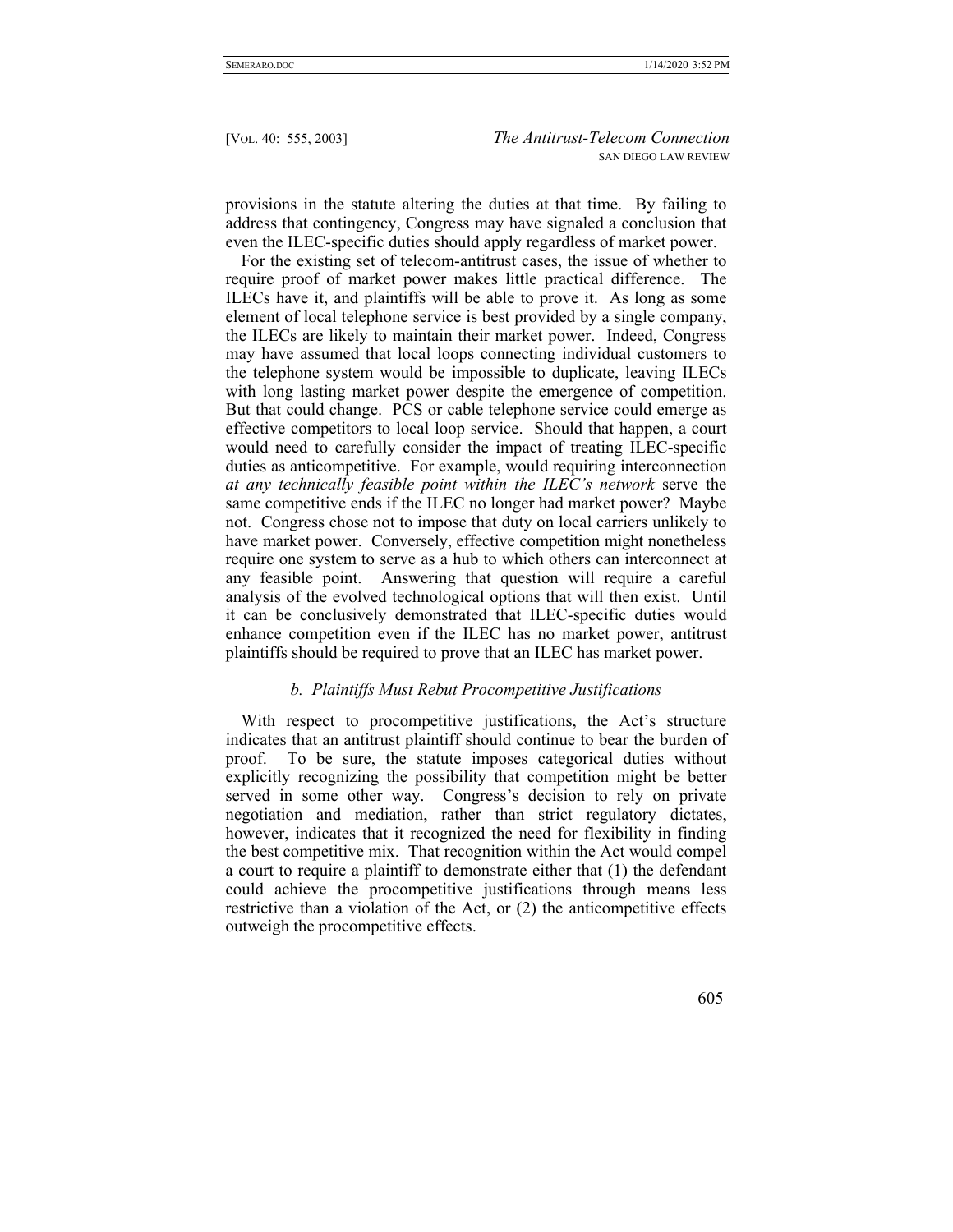#### *C. Evaluating Specific Antitrust Claims*

A likely critique of this approach to antitrust-telecom accommodation is that it would open the door to expensive and protracted litigation over questionable, if not frivolous, antitrust claims. Given the open-textured language of the antitrust laws and the contextual nature of their application, a creative plaintiffs' lawyer could frame an antitrust claim out of trivial violations of the Telecom Act, and the ensuing litigation would stifle competitive initiatives among telephone service providers.

This is a legitimate concern. As with all antitrust doctrine, the approach put forward here must be applied with careful attention to the ultimate goal of promoting consumer welfare. Some claims should pose little debate. Trivial violations of the Act should not be entitled to a presumption of anticompetitive effect. Conversely, if an ILEC violates serious duties such as the number portability or equal access requirements, presuming anticompetitive effect should raise little concern. This sort of violation bears the typical hallmarks of predatory conduct. Permitting antitrust claims to be based on violations of that type would pose little danger of stifling truly consumer—welfareenhancing competition.

Of more concern are claims that ILECs are charging prices that are too low to allow CLECs to compete. A creative attorney could no doubt frame a price squeeze, primary-line price discrimination, or predatory pricing claim as a violation of the 1996 Act. But a presumption of anticompetitive effect would be inappropriate in these circumstances. Claims alleging low pricing are treated with a cautious eye because low prices benefit consumers, and recognizing antitrust claims based on low pricing could chill what is nearly always a procompetitive practice.<sup>172</sup> The Telecom Act cannot reasonably be read to suggest that these concerns differ in the local telephone service market. Consumers would not benefit if ILECs charged higher prices for their services.

Most difficult are antitrust claims relating to the duties requiring ILECs to (1) provide unbundled network elements, (2) sell local service at wholesale for resale by a competitor, and (3) provide space at their facilities for a competitor's equipment.<sup>173</sup> Aggressive competition, like low pricing, nearly always benefits consumers. Permitting antitrust claims resting on a failure to fulfill these cooperative duties—or worse

<sup>173. 47</sup> U.S.C. § 251(c)(3), (4), (6).



<sup>172</sup>*. See* Brooke Group Ltd. v. Brown & Williamson Tobacco Corp., 509 U.S. 209, 220–22 (1993) (discussing care needed in assessing predatory pricing and primary-line price discrimination cases); Town of Concord v. Boston Edison Co., 915 F.2d 17, 22-29 (1st Cir. 1990) (discussing care needed in assessing price squeeze claim, particularly in a regulated industry).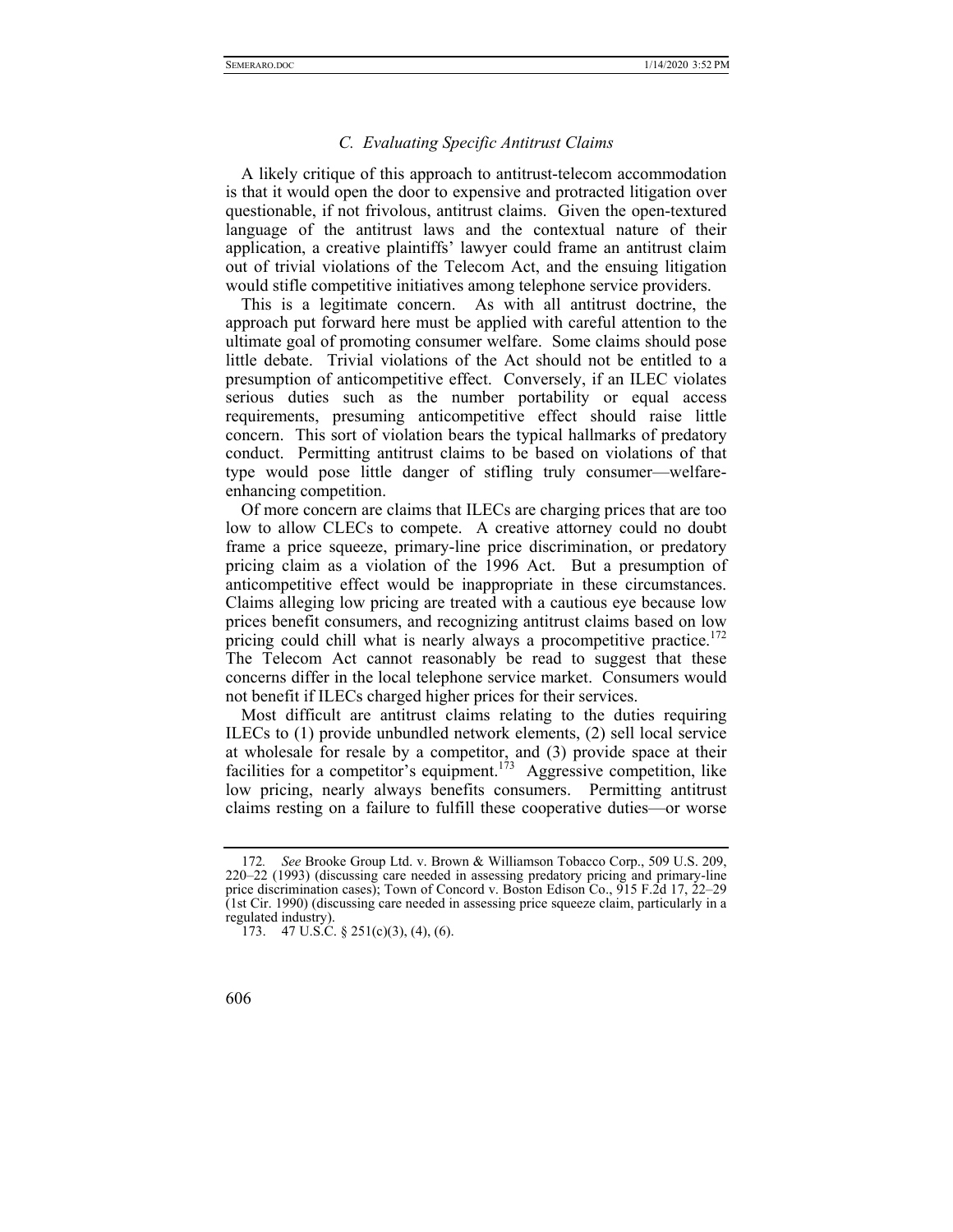yet, *presuming* that a violation of these duties has anticompetitive effect—would arguably stifle the business freedom that drives aggressive competition, just as predatory pricing claims chill price cutting.<sup>174</sup>

But price cutting and refusing to cooperate pose entirely different consumer welfare scenarios. Price cutting and consumer welfare virtually always go hand in hand. Whether consumers are best served by cooperation or the refusal to cooperate, however, depends on the context of the decision. In many competitive markets, producers voluntarily cooperate in all of the ways that the Telecom Act requires of ILECs, and consumers benefit. Firms effectively (1) rent elements of their business (for example, banks enable competitors to use their ATMs), (2) sell at wholesale to their retail competitors (for example, home appliance manufacturers make their products available for private labeling), and (3) make available the facilities necessary to enable their customers to deal with competitors (for example, brokerage firms include information about competitive mutual funds in their catalogs). Firms make these accommodations to their competitors because the marketplace demands it. That is, they can maximize their profits in the face of competition through cooperation in some areas. And this cooperation effectively fosters competition on the merits in other areas. In *Aspen Skiing Co.*, the Court made clear that a firm behaves anticompetitively when it refuses to cooperate in the face of market conditions that make cooperation essential to consumer—welfare-enhancing competition in the provision of the ultimate product.<sup>175</sup>

The Telecom Act is best viewed as a congressional finding that local telephone service, like downhill skiing in Aspen, is a market in which cooperation is necessary to enable competition to fully serve its consumer-welfare-enhancing function. Put another way, were the local telephone service market competitive, market conditions would force providers to cooperate just as market conditions encouraged the operators of Aspen's four mountains to cooperate when those mountains were independently owned.

With local telephone service, however, Congress had to overcome the chicken and egg problem. Monopoly local providers would not cooperate unless they were faced with competition. But potential competitors could not effectively enter the market without cooperation. The

 <sup>175.</sup> Aspen Skiing Co. v. Aspen Highlands Skiing Corp., 472 U.S. 585, 608–11 (1985).



<sup>174</sup>*. See* Covad Communications Co. v. BellSouth Corp., 299 F.3d 1272, 1286 (11th Cir. 2002) (describing BellSouth's arguments).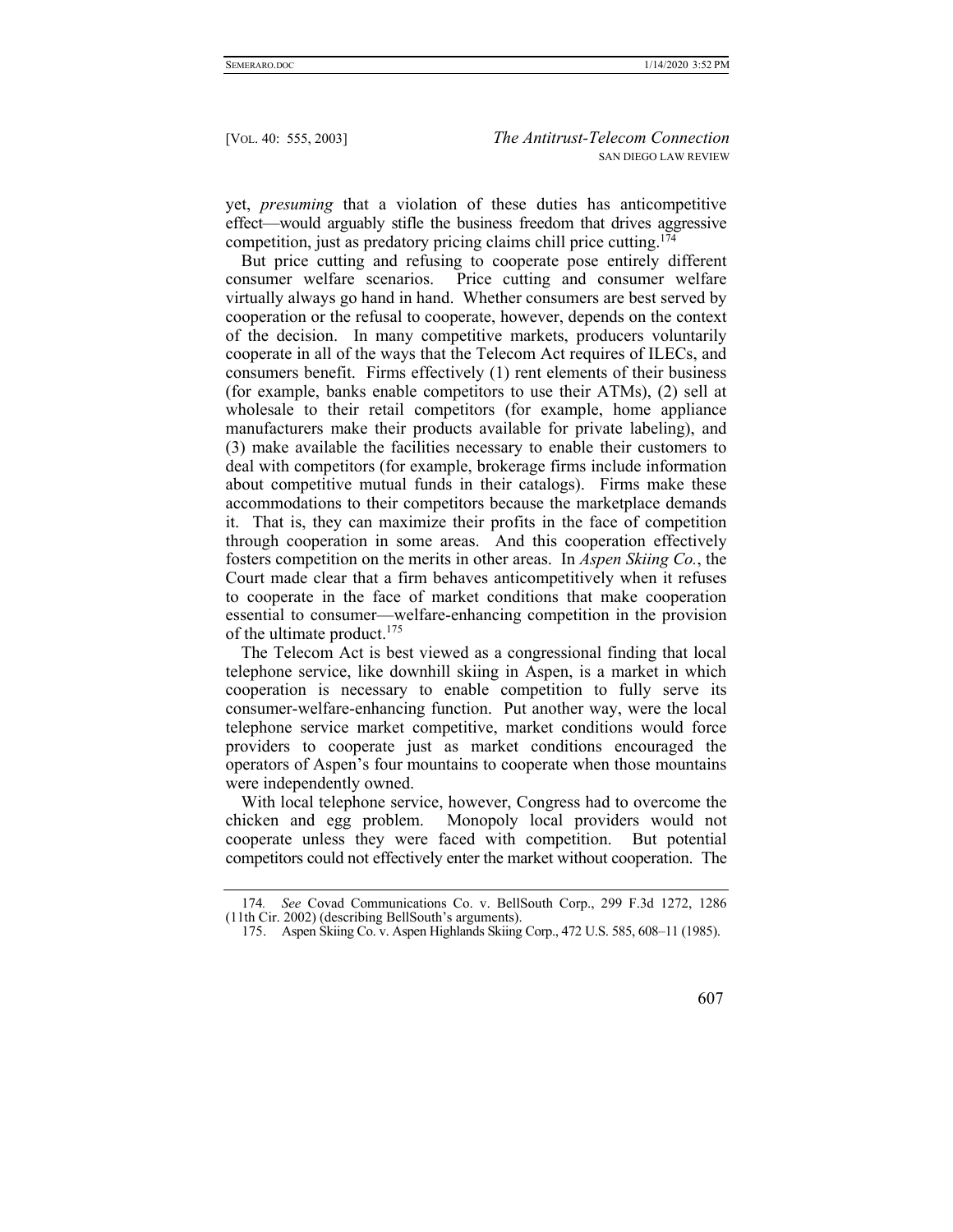1996 Act addresses the chicken and egg problem by mandating the sort of cooperation that market forces would yield if they could operate. Like Aspen Skiing Company, ILECs that violate the unbundling, resale, or collocation duties of the 1996 Act eschew forms of cooperation that would normally occur in a competitive market.<sup>176</sup> A serious violation of any of these duties should thus be entitled to the presumption that it substantially contributes to the maintenance of the ILEC's market power. Encouraging these forms of cooperation is not anticompetitive. On the contrary, it is the type of cooperation that arises when marketplace forces drive the market, and it ultimately benefits consumers.<sup>177</sup>

#### VI. CONCLUSION

To a large extent, courts have always made competition policy. The open-textured language of the Sherman Act has forced them to fill the void. In the absence of an argument supporting the superiority of the judiciary over the legislature in the area of competition policy-making, however, courts should defer to legislative decisions when they can find them.<sup>178</sup> A competition-enhancing regulatory statute like the Telecommunications Act of 1996 is an example of legislative competition policy. Courts should not assume, as the Seventh Circuit has, that such a statute frees them of their obligation to adjudicate antitrust disputes. Nor should courts assume, as the Second and Eleventh Circuits have, that they can continue to make competition policy in antitrust cases as they would in the absence of legislative guidance.

This Article proposes an analytical framework that courts can use to take proper account of competition-enhancing regulation like the 1996 Act. First, a court must ask whether imposing antitrust duties would interfere with the operation of the competition enhancing regulatory program. If antitrust duties would not undermine the regulation, a court

 <sup>176.</sup> Those who disagree with the decision reached in *Aspen Skiing Co.* will have more difficulty recognizing the procompetitive impact of the Telecom Act. *See* Glen O. Robinson, *On Refusing to Deal with Rivals*, 87 CORNELL L. REV. 1177, 1217–23 (2002).

 <sup>177.</sup> While it would be inappropriate to dismiss these claims at the pleading stage, a plaintiff's burden to prove market power and to rebut procompetitive justifications should enable a court to resolve insubstantial claims against the plaintiff at the summary judgment stage. Matsushita Elec. Indus. Co., Ltd. v. Zenith Radio Corp., 475 U.S. 574, 585–88 (1986).

<sup>178</sup>*. See* Jefferson Parish Hosp. v. Hyde, 466 U.S. 2, 10–11 (1984). The per se rule against tying:

reflects congressional policies underlying the antitrust laws. In enacting § 3 of the Clayton Act . . . Congress expressed great concern about the anticompetitive character of tying arrangements. . . . While this case does not arise under the Clayton Act, the congressional finding made therein concerning the competitive consequences of tying is illuminating, and must be respected.

*Id.*

<sup>608</sup>